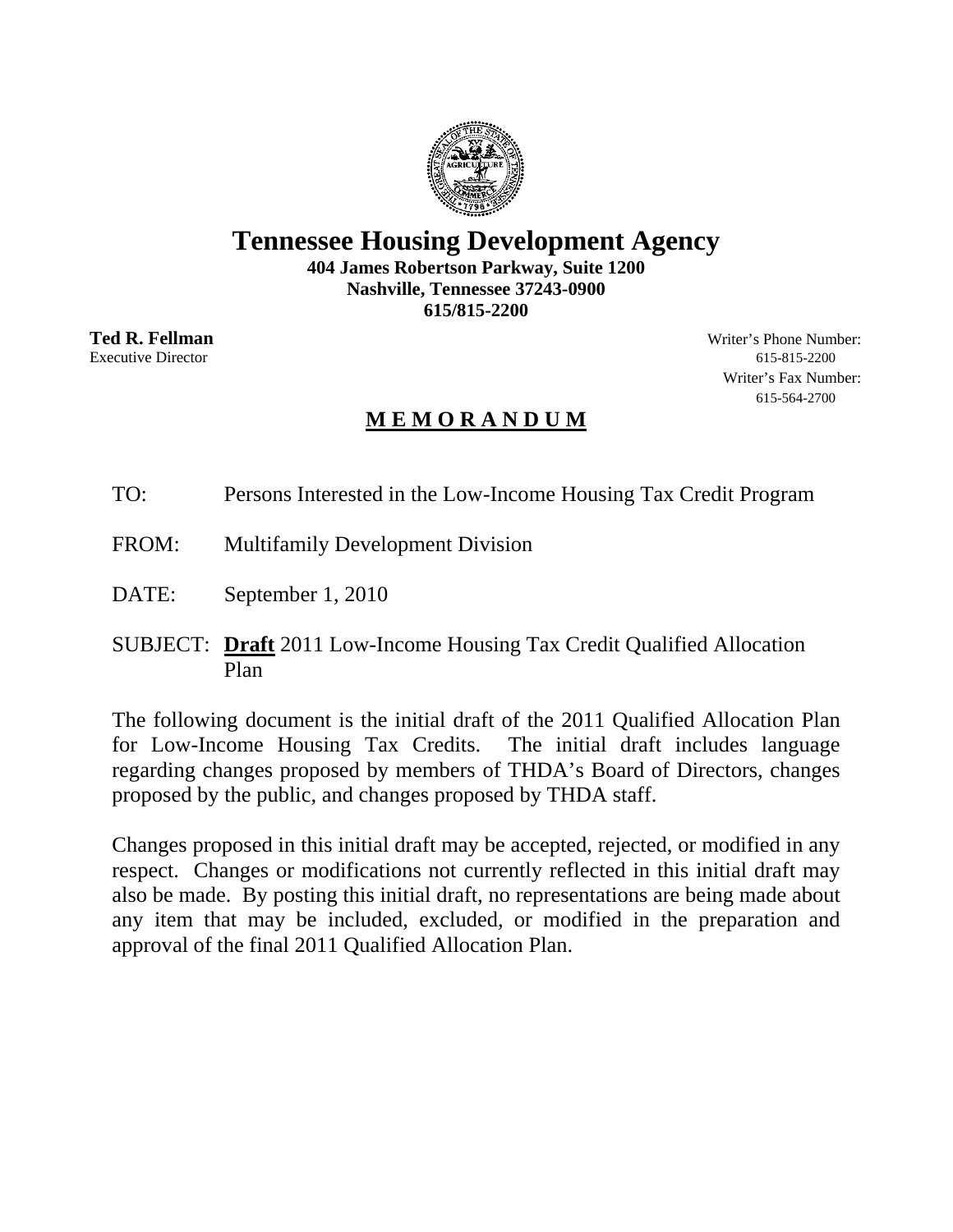# **TENNESSEE HOUSING DEVELOPMENT AGENCY**

# **Low-Income Housing Tax Credit**

# **2010 DRAFT 2011 QAP**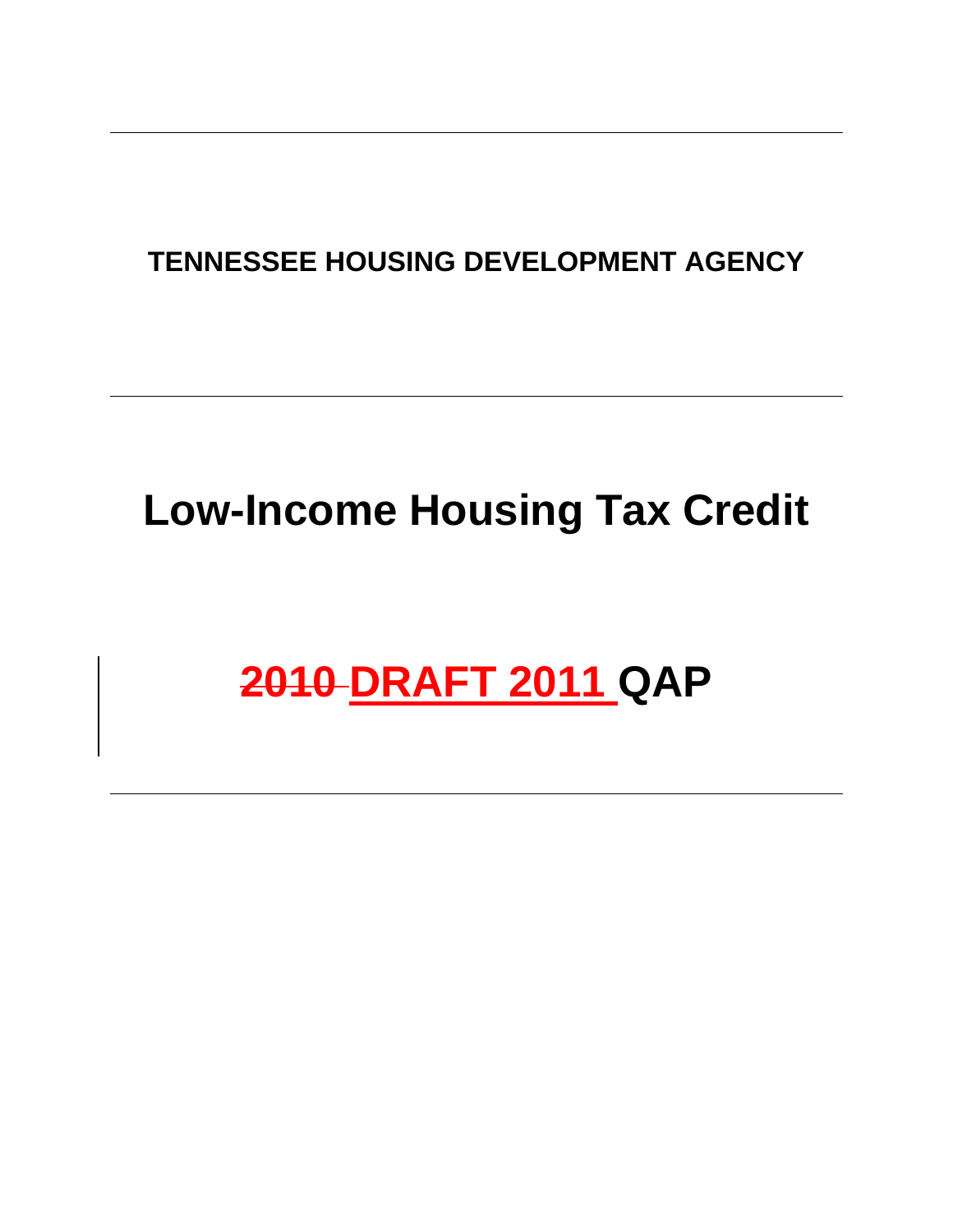### **TENNESSEE HOUSING DEVELOPMENT AGENCY LOW-INCOME HOUSING TAX CREDIT QUALIFIED ALLOCATION PLAN**

#### **20102011**

#### **Part I: Introduction**

The Tennessee Housing Development Agency ("THDA") administers the Low-Income Housing Tax Credit program in Tennessee. The Low-Income Housing Tax Credit program was created by the Tax Reform Act of 1986 under Section 42 of the Internal Revenue Code of 1986, as amended ("Section 42"), to encourage the construction and rehabilitation of rental housing for low-income individuals and families. Under Section 42(m), THDA is required to develop a Qualified Allocation Plan ("QAP") to define the process by which it will allocate an annual amount of Low-Income Housing Tax Credits ("Tax Credits") in Tennessee.

This document is the QAP required by Section 42. This QAP incorporates all requirements of Section 42 unless more stringent requirements, as permitted under Section 42, are included. A public hearing was held to solicit comments. "**Exhibits**" are documents which accompany this QAP and which provide additional information. "**Attachments**" are forms or documents which must be submitted as part of the Initial Application. Exhibits, the Initial Application Form, and Attachments are all considered part of the QAP. The QAP has been approved by the THDA Board of Directors and adopted by the Governor of Tennessee.

#### **Part II: Goals and Objectives**

The goal of this QAP is to use the Tax Credits allocated to Tennessee for 2010-2011 to the fullest extent possible to create, maintain, and preserve affordable rental housing for low-income households. Tax Credits are not intended to provide the primary or principal source of financing for a development, but are intended to provide financial incentives sufficient to fill "gaps" which would otherwise exist in developing affordable rental housing for low income households. Specific objectives of this QAP are to:

- 1. Make rental units affordable to households with as low an income as possible and for the longest time period possible;
- 2. Encourage the construction or rehabilitation of rental units in the areas of Tennessee with the greatest need for affordable housing;
- 3. Encourage development of appropriate housing units for persons with special needs, including the elderly and persons who are homeless or have disabilities;
- 4. Discourage allocation of Tax Credits to developments for which Tax Credits are not necessary to create, improve, or preserve rental housing for low-income persons;
- 5. Allocate only the minimum amount of Tax Credits necessary to make a development financially feasible and to ensure its viability as a qualified low-income development throughout the credit period;
- 6. Encourage Non-Profit entities to develop rental housing for low-income households;
- 7. Encourage energy efficient construction and rehabilitation;
- 8. Encourage fair distribution of Tax Credits among counties and developers or related parties;
- 9. Improve distribution among developments of varying sizes to ensure that developments with a smaller number of housing units receive fair consideration; and
- 10. Allocate Tax Credits fairly.

#### **Part III: Tax Credits Available**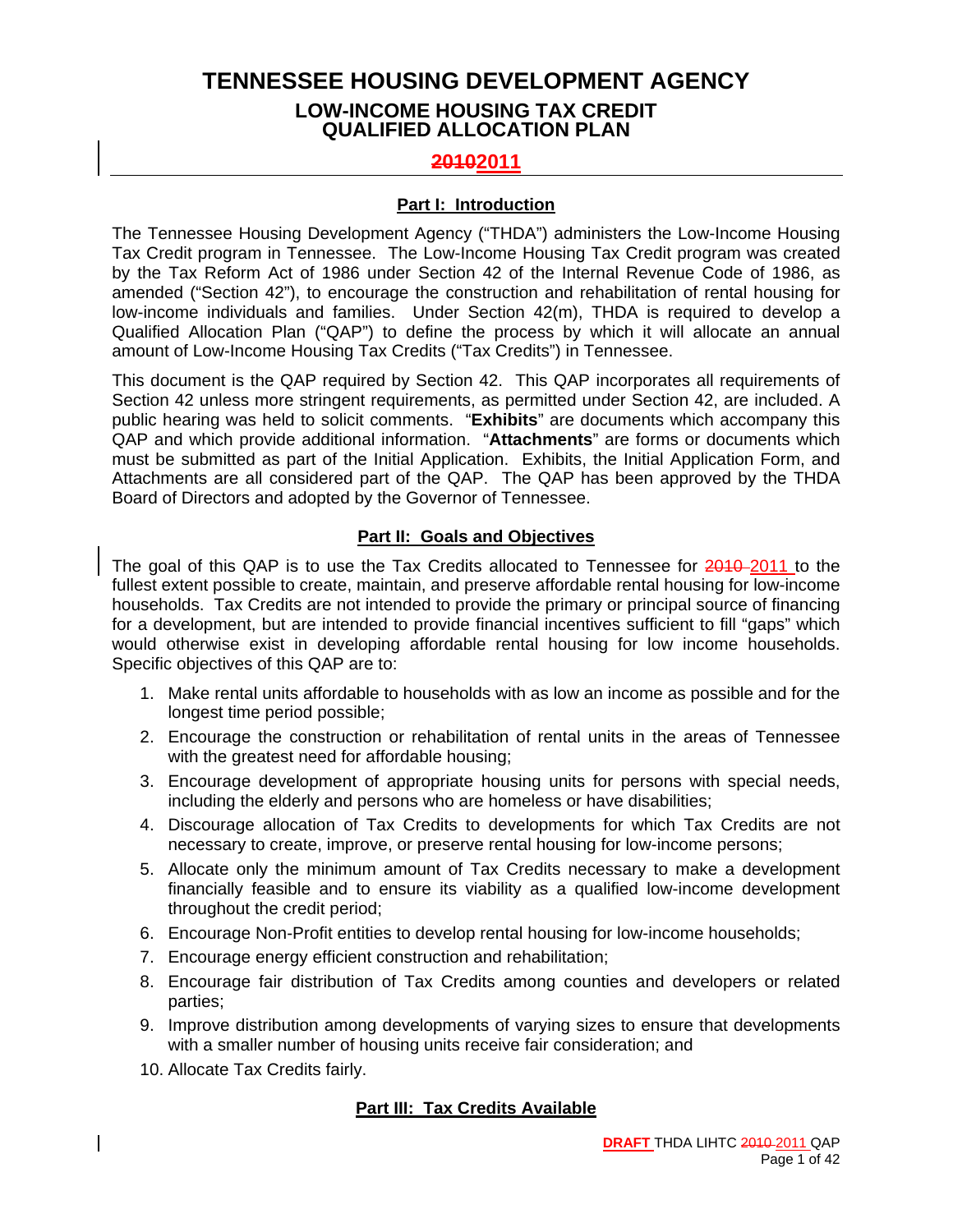#### **A. Total Tax Credits**

The total amount of Tax Credits available for allocation in Tennessee for 2010-2011 is the total of the following:

- 1. \$2.10, plus the cost of living adjustment specified in Section 42(h)(3)(H) x Tennessee's population;
- 2. Any unallocated credits from previous year;
- 3. Any returned credit from previous years; and
- 4. Any amount allocated to Tennessee by the IRS from the National Pool.

For purposes of calculating the initial Non-Profit Set-Aside and any of the other Set-Asides, the amount against which the percentages will be applied will be the sum of items 1, 2, and 3 above.

#### **B. Set-Asides**

Each development will be identified as qualifying for an allocation of Tax Credits in one or more of the "Set-Aside" categories described below, if all of the eligibility requirements specified in Part VII-A-2 are met for the relevant Set-Aside. For example, a development may qualify for the Non-Profit Set-Aside, the Small Development Set-Aside, and the Rural Set-Aside. Many other combinations are also possible. The method by which these Set-Asides will be applied is described in Part VIII-E of this QAP.

- 1. Non-Profit Set-Aside
	- a. Qualified Non-Profits (see Part VII-A-2-a of this QAP) will be considered for an allocation of Tax Credits from the Non-Profit Set-Aside.
	- b. Ten percent (10%) of the total amount of Tax Credits available for allocation in Tennessee is reserved for qualified Non-Profit applicants as required by Section 42(h)(5).
	- c. **THDA reserves the right to make additional allocations of Tax Credits from any available Set-Aside to qualified Non-Profit applicants to meet the requirements of Section 42(h)(5).**
- 2. Special Housing Needs Set-Aside
	- a. Up to ten percent (10%) of the sum of Part III-A-1, -2, and -3 will be set aside for developments serving households with special needs (see Part VII-A-2-b).
- 2. Qualified Census Tract Set-Aside
	- a. Up to twenty-eight percent (28%) of the sum of Part III-A-1, -2 and -3 will be setaside for developments located completely and wholly within a Qualified Census Tract (see Part VII-A-2-b).
	- b. No more than fifty percent (50%) of the of the total amount of Tax Credits available for allocation in Tennessee will be allocated to developments located completely and wholly within a Qualified Census Tract (see Part VII-A-2-b).
	- c. Any amount of Tax Credits allocated to developments in the Qualified Census Tract Set-Aside will be deducted from the amount of Tax Credits set-aside for developments in the appropriate related category (Non-Profit, Rehabilitation, Public Housing Authority, Small Development, or Rural, as applicable).
- **Rehabilitation Set-Aside**

a. Up to ten percent (10%) of the sum of Part III-A-1, -2 and -3 will be set-aside for developments involving rehabilitation (see Part VII-A-2-c).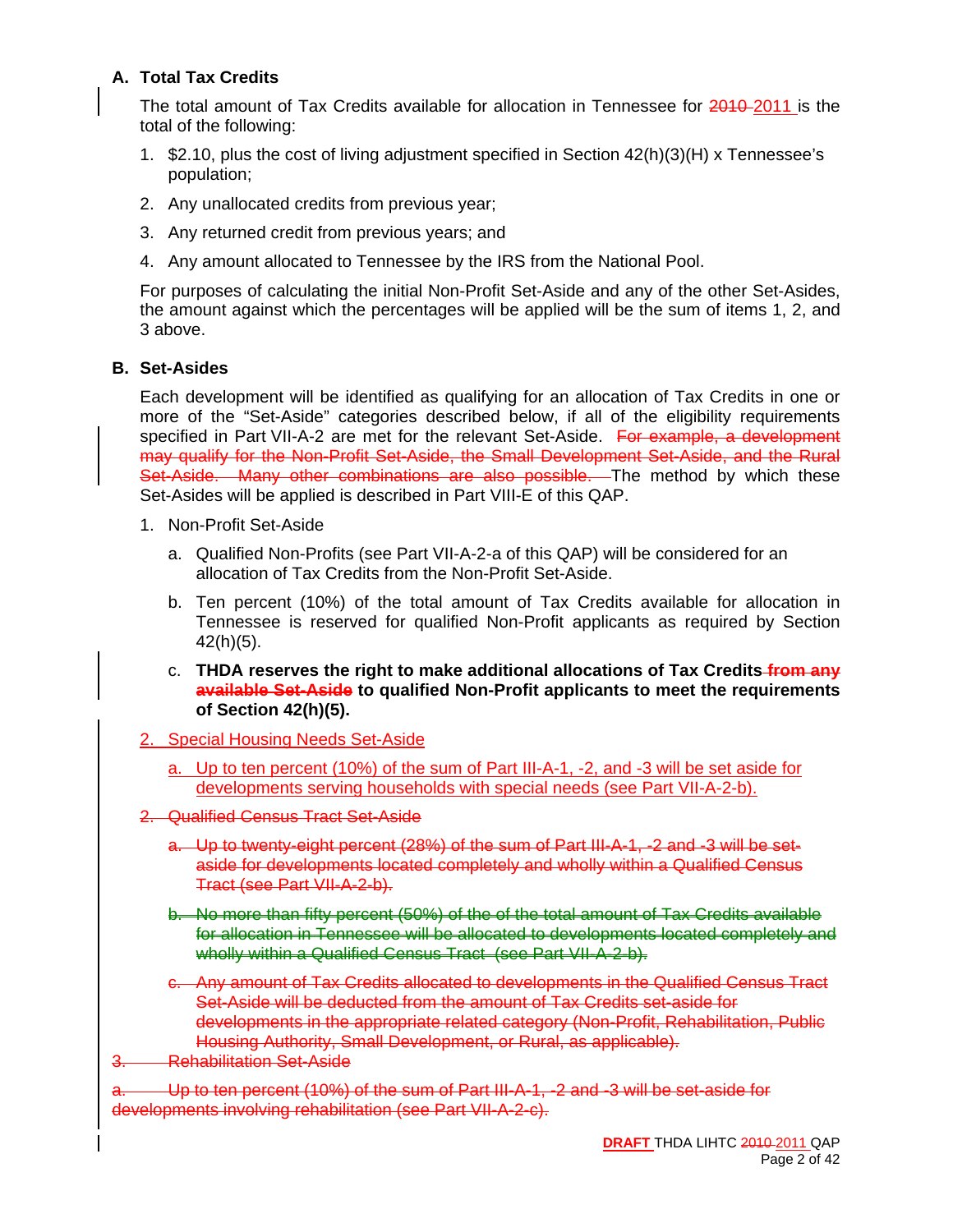Any amount of Tax Credits allocated to developments in the Rehabilitation Set-Aside will be deducted from the amount of Tax Credits set-aside for developments in the appropriate related category (Non-Profit, Qualified Census Tract, Public Housing Authority, Small Development, or Rural, as applicable).

4. Public Housing Authority Set-Aside

a. Up to ten percent (10%) of the sum of Part III-A-1, -2 and -3 will be available for developments submitted by Public Housing Authorities and which qualify for this Set-Aside (see  $Part  $\overline{VA} - 2 - d$ .$ 

b. Any amount of Tax Credits allocated to Public Housing Authority developments will be deducted from the amount of Tax Credits set-aside for developments in the appropriate related category (Non-Profit, Qualified Census Tract, Rehabilitation, Small Developments, or Rural as applicable).

Only Initial Applications for the Public Housing Set-Aside that meet all the eligibility requirements specified in this QAP will be accepted. If these Initial Applications meet all the requirements of this QAP, the amount of the Public Housing Authority Set-Aside will be allocated on a competitive basis according to final scores assigned to each such Initial Application in descending order.

Tax Credits allocated to a development under this Part III-B-4 will not be counted against the limits by county or by developer specified in Part IV-A and -C.

5. Small Developments Set-Aside

a. Up to ten percent (10%) of the sum of Part III-A-1, -2 and -3 will be set-aside for developments with 48 or fewer units on a single site (see Part VII-A-2-e).

b. Any amount of Tax Credits allocated to developments in the Small Developments Set-Aside will be deducted from the amount of Tax Credits set-aside for developments in the appropriate related category (Non-Profit, Qualified Census Tract, Rehabilitation, Public Housing Authority, or Rural, as applicable).

6. Rural Set-Aside

a. Up to twenty-eight (28%) of the sum of Part III A-1, -2 and -3 above after the Non-Profit Set-Aside is deducted will be set aside for developments located in Tennessee counties identified as rural on **Exhibit 1** to this QAP (see Part VII-A-2-f).

7. Permanent Supportive Housing for the Homeless Set-Aside

a. Up to five hundred thousand dollars (\$500,000) of the sum of Part III A-1, -2 and -3 above will be set aside for developments proposing permanent supportive housing for the homeless (see Part VII-A-2-g).

**C. THDA reserves the right to revise the amount of Tax Credits available for each Set-Aside based on requirements imposed by Congress or the IRS, and consistent with the intent of the various Set-Asides.**

#### **Part IV: Limits on Amount of Tax Credits Available**

#### **A. By County**

The maximum amount of Tax Credits that may be allocated to developments in any one urban county shall not exceed two million eight hundred and ninety-fivethree million three hundred thousand dollars (**\$2,895,0003,300,000**). The maximum amount of Tax Credits that may be allocated to developments in any one **rural** county shall not exceed one million three hundred and ninetysix hundred and fifty thousand dollars (**\$1,390,0001,650,000**). **Exhibit 1** to this QAP identifies urban and rural counties.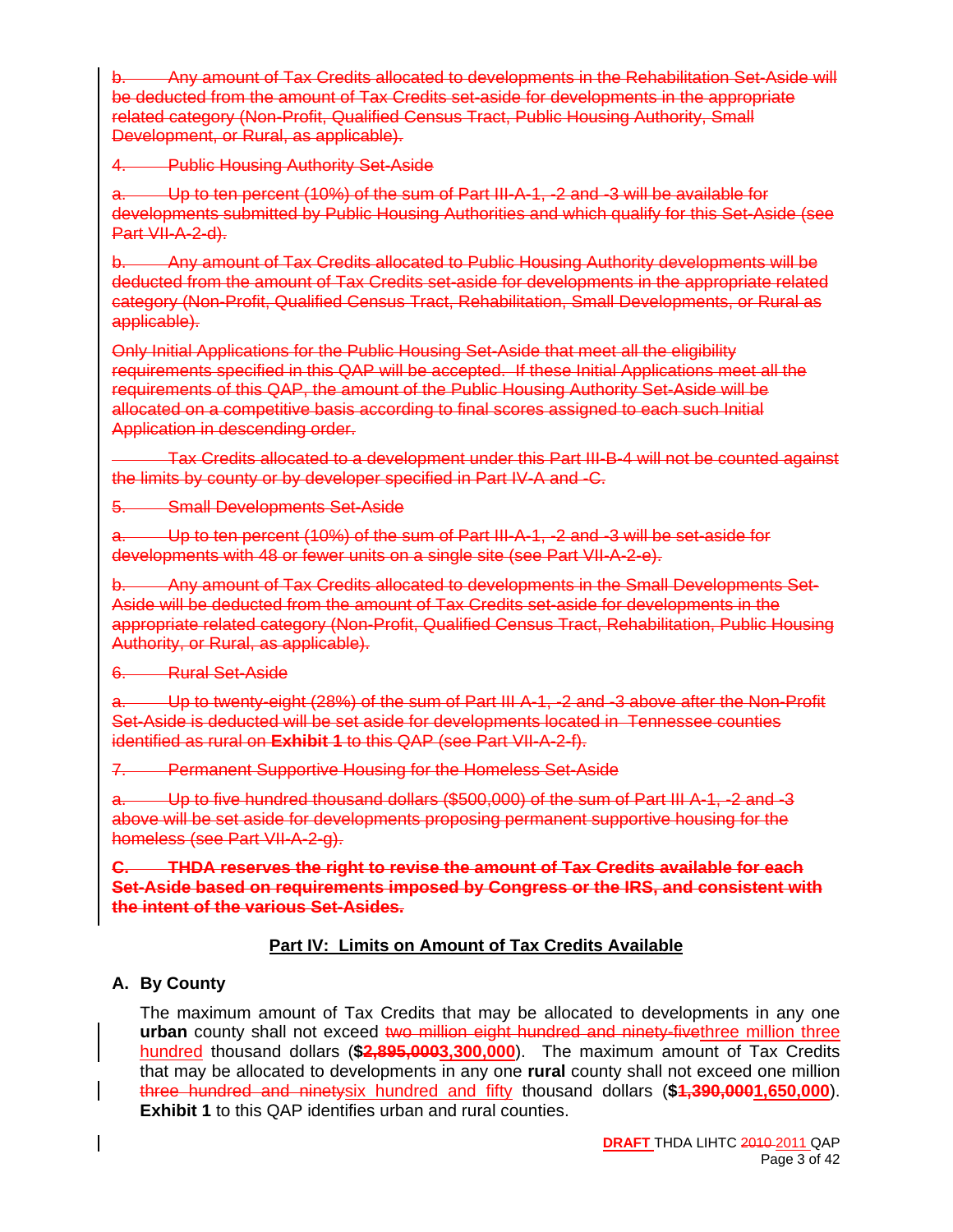Notwithstanding the foregoing, the first reservation made to an Initial Application qualified for the Public Housing Authority Set-Aside under Part VII-A-2-d-(ii) in a particular county will NOT count against the limits by county specified in Part IV-A, regardless of the set-aside from which that first reservation is made. All subsequent reservations made to Initial Applications qualified for the Public Housing Authority Set-Aside under Part VII-A-2-d-(ii) in that particular county WILL count against the limits by county specified in Part IV-A, regardless of the set-aside from which those subsequent reservations are made.

#### **B. By Development**

The maximum amount of Tax Credits that may be allocated to a single development shall not exceed nine hundred and sixty-fiveone million one hundred thousand thousand dollars (**\$965,0001,100,000**). THDA reserves the right, in its sole discretion, to determine whether Initial Applications received reflect a single development or multiple developments for the purpose of applying this limitation. In making this determination, THDA will consider the physical location of developments; the relationships among owners, developers, management agents, and other development participants; the structure of financing; and any other information which might clarify whether Initial Applications reflect a single development or multiple developments.

#### **C. By Developer or Related Parties**

- 1. The maximum amount of Tax Credits that may be allocated to a single applicant, developer, owner, or related parties shall not exceed one two million nine two hundred and thirty thousand dollars (\$1,930,0002,200,000). THDA reserves the right, in its sole discretion, to determine whether related parties are involved for the purpose of applying this limitation.
- 2. An applicant, developer, owner, or related party may not submit more than one Initial Application or be involved in more than one development per county with respect to 2010-2011 Tax Credits. THDA reserves the right, in its sole discretion, to determine whether related parties are involved for the purpose of applying this limitation.

Notwithstanding the foregoing, a Public Housing Authority may submit up to two initial applications so long as each initial application meets the requirements of Part VII-A-2-d-(ii) of this QAP and so long as the proposed developments are located in two separate and distinct HOPE VI applications or Revitalization Plans. Two initial applications that meet the requirements of Part VII-A-2-d-(ii) of this QAP but that propose developments that are within the same HOPE VI application or Revitalization Plan are not permitted.

- 3. The following list includes, without limitation, related parties, however, THDA reserves the right to determine, in its sole discretion, that other related parties are involved for the purpose of applying this limitation:
	- a. Any person or entity who has a right to (i) replace the developer, (ii) act as codeveloper, (iii) replace any individuals or entities who comprise a developer or codeveloper, or (iv) otherwise direct the activities of the developer will be considered a developer for purposes of applying this limit.
	- b. Any person or entity who has a right to (i) replace the general partner of the owner or applicant, (ii) act as co-general partner of the owner or applicant, (iii) replace any individuals or entities who comprise a general partner or co-general partner of the owner or applicant, or (iv) otherwise direct the activities of the general partner of the owner or applicant will be considered an owner or applicant, as the case may be, for purposes of applying this limit.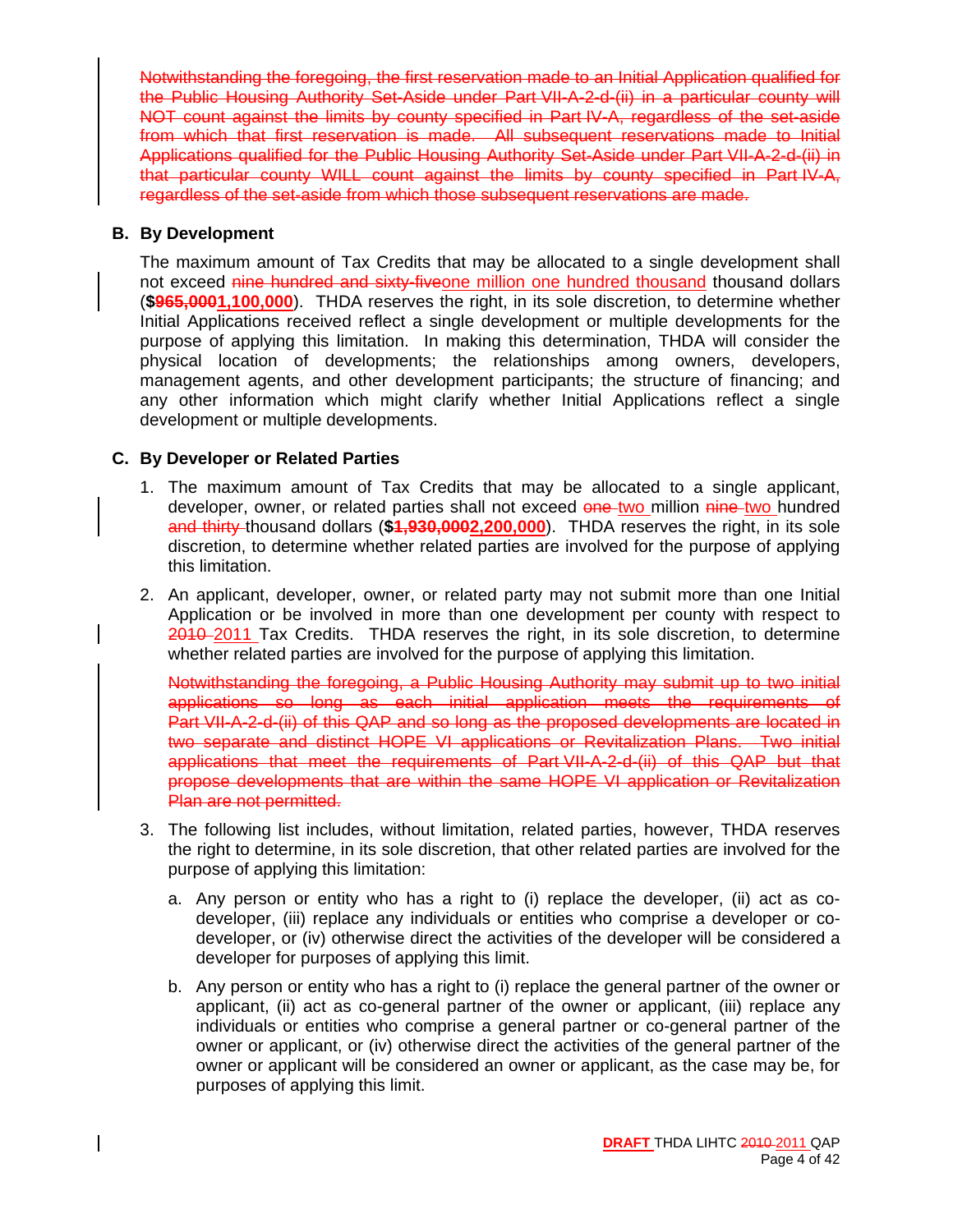- c. Any person or entity who has a right to (i) replace the controlling stockholder of the owner or applicant, (ii) act as controlling stockholder of owner or applicant, (iii) replace any individuals or entities who comprise a controlling stockholder of the owner or applicant, or (iv) otherwise direct the activities of the controlling stockholder of the owner or applicant will be considered an owner or applicant, as the case may be, for purposes of applying this limit.
- d. Any person or entity who has a right to (i) replace the managing member of the owner or applicant, (ii) act as co-managing member of the owner or applicant, (iii) replace any individuals or entities who comprise a managing member or comanaging member of the owner or applicant, or (iv) otherwise direct the activities of the managing member of the owner or applicant will be considered an owner or applicant, as the case may be, for purposes of applying this limit.
- e. Any person who is a signatory or guarantor of construction financing documents, permanent financing documents, and/or equity syndication documents.
- f. This limit will also apply to any person or entity that is related to any person or entity specified above.

#### **D. Other Limits**

#### **By Low-Income Unit**

- 1.b. No more than fifty percent (50%) of the of the total amount of Tax Credits available for allocation in Tennessee will be allocated to developments located completely and wholly within a Qualified Census Tract–(see Part VII-A-2-b).
- 2. No more than forty percent (40%) of the total amount of Tax Credits available for allocation in Tennessee will be allocated to developments involving rehabilitation.

#### Per Low-Income Unit Maximum (**noncompetitive** developments that are **NOT in a QCT or DDA** )

| Number of Low-Income Unite |                                      |                                                   |
|----------------------------|--------------------------------------|---------------------------------------------------|
|                            |                                      | Maximum Tax Crodite par Low-Incomo Upit           |
|                            | <u>INGITING OF LOW THOUTHG CHING</u> | <u> INUXILIUITI TUX OTOURO POT LOW INOUNO ONR</u> |

48 <del>6,100</del>

49 – 72 \$4,900

73 or more \$4,700

Per Low-Income Unit Maximum (**competitive** developments that are **NOT in a QCT or DDA**)

| mhar of Low-Incomal       | <b>Linite</b> | <b>Maximum Tax Credits per Low-Income</b><br>Init                                  |
|---------------------------|---------------|------------------------------------------------------------------------------------|
| 1 Q<br><b>TO</b>          | \$9,600       |                                                                                    |
| ⊿ם ⊿<br>. 79<br>۰J<br>┮   | \$8,900       |                                                                                    |
| 73 or more                | \$8,500       |                                                                                    |
|                           |               | Per Low-Income Unit Maximum (noncompetitive developments that ARE in a QCT or DDA) |
| umber of Low-Income Units |               | <b>Maximum Tax Credits per Low-Income Unit</b>                                     |
| 10<br>т.                  | \$6,700       |                                                                                    |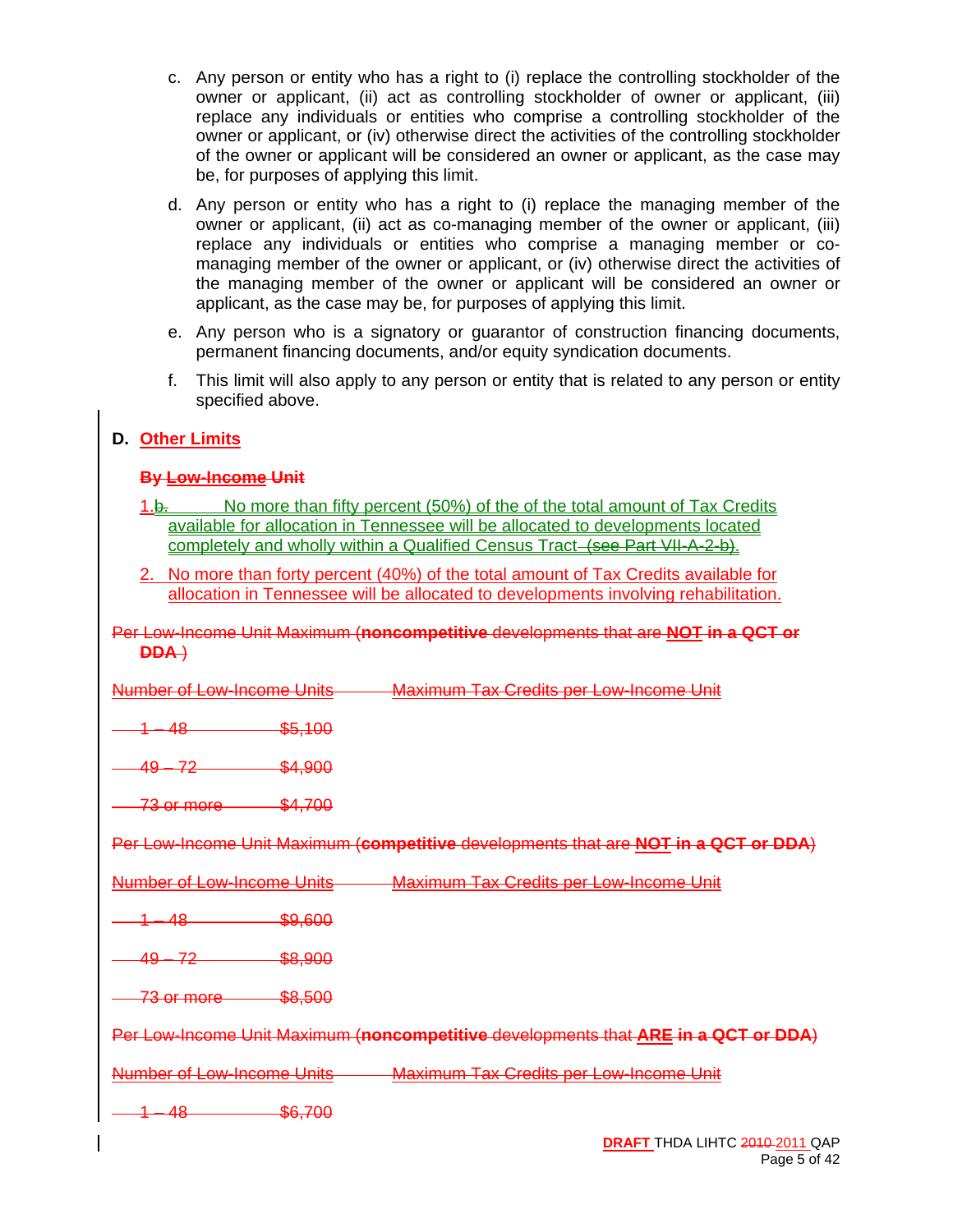\$6,400

 $\overline{\text{or more}}$   $\overline{\text{$6,100}}$ 

Per Low-Income Unit Maximum (**competitive** developments that **ARE in a QCT or DDA**)

Number of Low-Income Units Maximum Tax Credits per Low-Income Unit

 $$12.500$ 

<u>72 – \$11,500</u>

73 or more \$11,100

No development is guaranteed the amount of Tax Credits reflected in 1 through 4 above. THDA will evaluate Initial Applications in accordance with the requirements of this QAP and Section 42 to determine the actual amount of Tax Credits appropriate for a particular development, which amount may be less than, but never more than, the amounts reflected in 1 and 2 above.

#### **E. For Financial Feasibility**

**Section 42(m)(2) requires that THDA not allocate more Tax Credits than necessary for the financial feasibility of a development and its viability as a qualified low-income housing development.** THDA reserves the right, in its sole discretion, to reject Initial Applications for Tax Credits when THDA determines that the proposed development is not financially feasible or does not need Tax Credits. THDA also reserves the right, in its sole discretion, to reserve or allocate an amount of Tax Credits less than the amount requested in an Initial Application, in a Carryover Application or in a Placed in Service Application. THDA's determination under Section 42(m)(2) shall not be construed to be a representation or warranty by THDA as to the financial feasibility, viability, or lack thereof, of any development.

Tax Credits allocated pursuant to this QAP are not intended to provide the primary or principal source of financing for a development, but are intended to provide financial incentives sufficient to fill "gaps" which would otherwise exist in developing affordable rental housing for low and very-low income households. The maximum obtainable rents supported by the market study will be expected to support reasonable operating expenses and maximum mortgage debt service prior to Tax Credits filling any financial "gaps". When rents for Tax Credit units in an Initial Application, a Carryover Application or a Placed in Service Application are below the maximum rents supported by the required market study, such rents, reflected as a percentage of maximum rents permitted under Section 42, must be maintained throughout the Compliance Period.

#### **Part V: Limits On Developer and Consultant Fees, and Contractor Profit, Overhead, and General Requirements**

#### **A. Limit on Developer Fees and Consultant Fees**

1. The combined total of developer and consultant fees (Attachment 15: Development Costs; #10, columns B & C) which may be included in the determination of the amount of Tax Credits for a particular development cannot exceed fifteen percent (15%) of that portion of THDA determined eligible basis attributable to acquisition (before the addition of the developer and consultant fees), and cannot exceed fifteen percent (15%) of that portion of THDA determined eligible basis attributable to new construction or to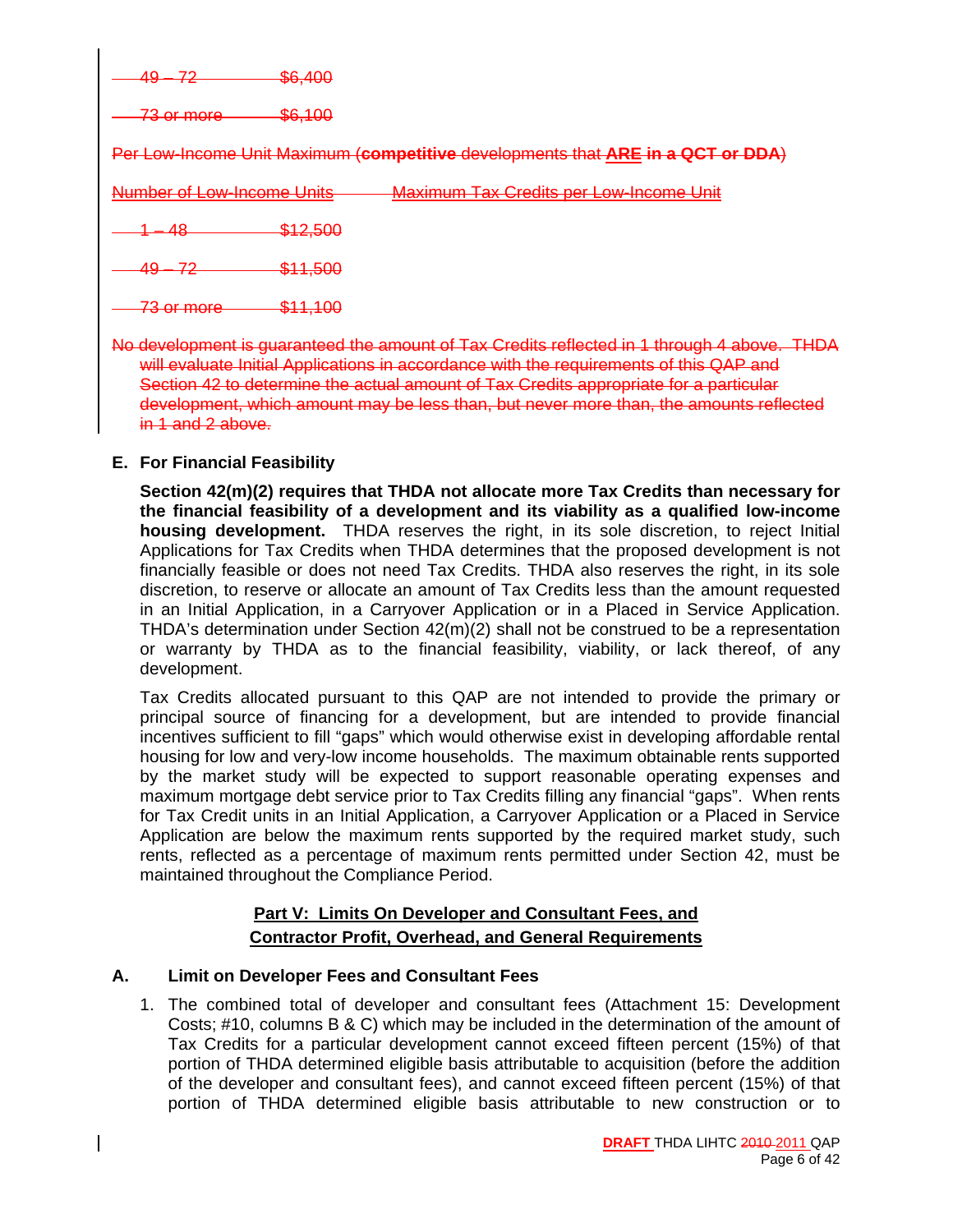rehabilitation (before the addition of the developer and consultant fees). Construction Advisory or Construction Supervision fees listed separately from the maximum allowed Contractor Fees will be considered as a Consultant and will be included in Consultant Fees.

- 2. If the developer and contractor are related persons as defined in Section  $42(d)(2)(D)(iii)$ , then the combined total of developer fees, consultant fees, and contractor profit, contractor overhead, and general requirements, which may be included in the determination of the amount of Tax Credits for a particular development, cannot exceed fifteen percent (15%) of THDA determined eligible basis of that portion of the development attributable to acquisition (before the addition of the fees), and cannot exceed twenty-five percent (25%) of that portion of THDA determined eligible basis attributable to new construction or to rehabilitation (before the addition of the fees).
- 3. THDA will determine, in its sole discretion, whether other fees will be considered consultant or developer fees for purposes of applying this limitation.

#### **B. Limit on Contractor Fees, Profit, Overhead and General Requirements**

1. The total contractor fees, including contractor profit, contractor overhead and general requirements shall be limited to fourteen percent (14%) of total THDA determined site work costs, plus accessory buildings plus either new building hard costs or rehabilitation hard costs. The structure of this fee is limited to the following:

| Contractor profit:                        | may not exceed six percent (6%)       |
|-------------------------------------------|---------------------------------------|
| Contractor overhead:                      | may not exceed two percent (2%)       |
| Contractor general requirements (includes |                                       |
| payment and performance bonds):           | may not exceed six percent (6%)       |
| Total Contractor fees                     | may not exceed fourteen percent (14%) |

- 2. If the developer and contractor are related persons as defined in Section  $42(d)(2)(D)(iii)$ , then the combined total for contractor profit, overhead, and general requirements, developer fees and consultant fees which may be included in the determination of the amount of Tax Credits for a particular development, cannot exceed fifteen percent (15%) of THDA determined eligible basis on that portion of the development attributable to acquisition (before the addition of the fees), and cannot exceed twenty-five percent (25%) of that portion of THDA determined eligible basis attributable to new construction or to rehabilitation (before the addition of the fees).
- 3. THDA will determine, in its sole discretion, whether other fees will be considered contractor or developer fees for purposes of applying this limitation.

#### **Part VI: Application Submission**

#### **A. Application Requirements**

A complete Initial Application must be submitted in accordance with Part VI-B by the Initial Application deadline specified in Part VI-C. To be considered complete, an Initial Application must meet **ALL** of the following requirements:

- 1. Have content, formatting and pagination identical to that of the attached Initial Application Form;
- 2. Be computer generated or typed **(hand written Initial Applications are prohibited)**;
- 3. Bear original signature(s) as specified in Part VI-D;
- 4. Include all required Attachments and supporting documentation, with all such Attachments and supporting documentation containing correct, complete, consistent,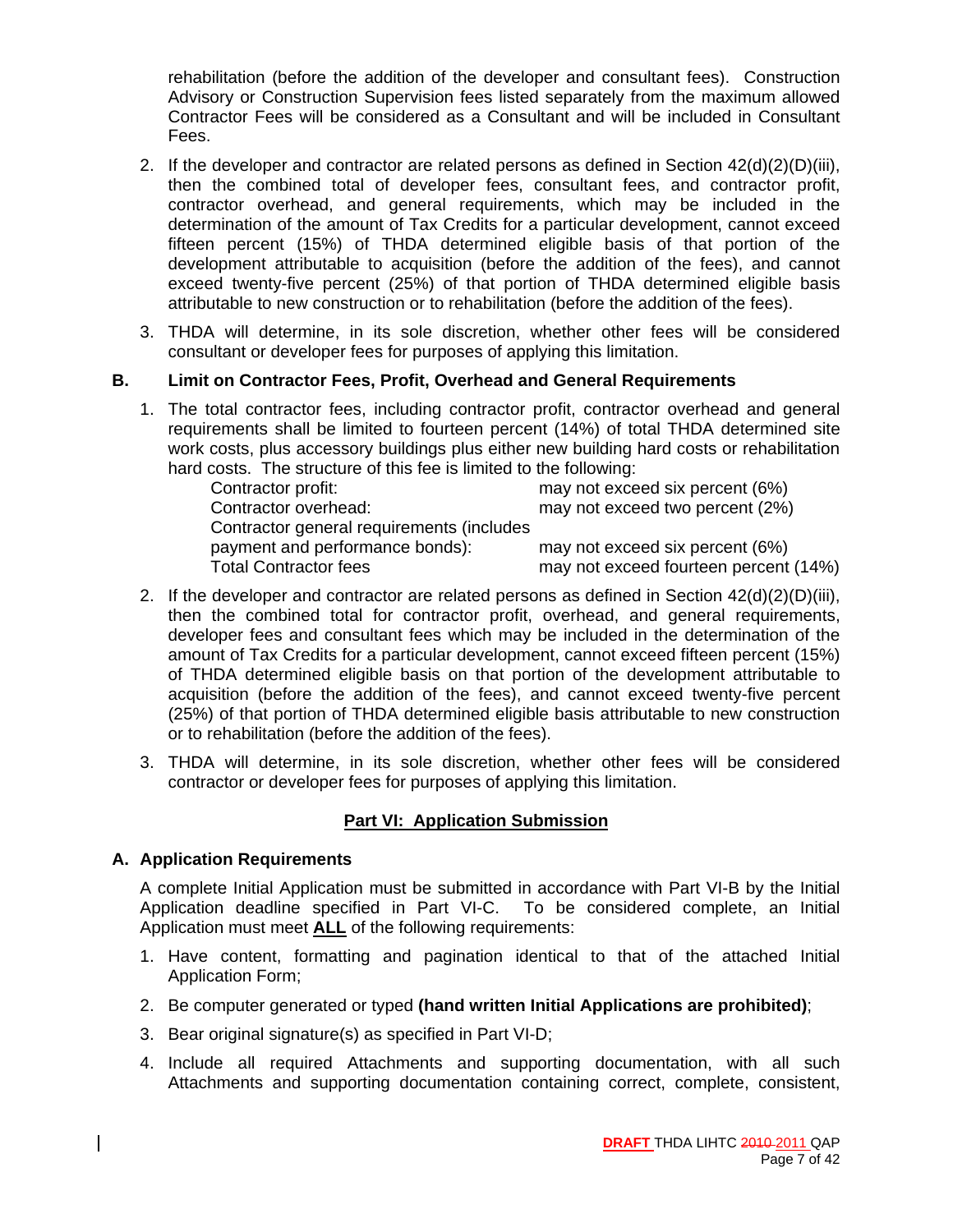and current information, all as determined in THDA's sole discretion, as required in this QAP and bearing original signatures to the extent specified in Part VI-F;

- 5. Have no missing information or any information that is erroneous, incomplete or inconsistent;
- 6. Include a complete original and four complete copies;
- 7. Be submitted by the Application deadline specified in this Part VI; and
- 8. Include a certified check in the amount of all fees required with the Initial Application as specified in Part XV-A.

#### **B. Initial Application Delivery**

An Initial Application must be identified as a "Tax Credit Application" and be delivered to:

| <b>Tennessee Housing Development Agency</b> |
|---------------------------------------------|
| <b>Suite 1200</b>                           |
| 404 James Robertson Parkway                 |
| Nashville, TN 37243-0900                    |

Initial Applications may be delivered to THDA by mail, in person, by courier, or by other means of physical delivery. **(Applications by express delivery services should be sent to the address above but at Zip Code 37219-1598.)** Telecopy, facsimile, or other transmission or delivery of "copies" or "representations" of the Initial Application or other documents **will not be accepted.**

THDA assumes no responsibility for late delivery or delivery to locations other than stated above. **Only those Initial Applications arriving at the location stated above by the Initial Application deadline specified in Part VI-C will be considered.** 

#### **C. Initial Application Deadline**

**No Initial Applications will be accepted after 1:00 PM Central Time on Tuesday, March 1, 2011 Friday, March 19, 2010. No Initial Applications will be accepted at any location other than the location specified in Part VI-B.** 

• **After the Initial Application deadline, no erroneous, missing, incomplete or inconsistent supporting documentation or Attachments, or clarifications to the Initial Application, supporting documentation, or Attachments, or any other materials required in the Initial Application or in support of the Initial Application will be accepted except as specified in Part VIII-B.** 

#### **D. Original Signatures Required**

All forms and documents provided by THDA to be completed as part of the Initial Application must bear **original** signatures where signatures are required. No photocopies, telecopies, or other reproductions of documents with signatures will be accepted on these forms and documents.

#### **E. Local Government Notification**

Following receipt of Initial Applications, THDA will notify the chief executive officer (or the equivalent) of the local government in whose jurisdiction a development proposed in an Initial Application is to be located. Such individual will have an opportunity to comment on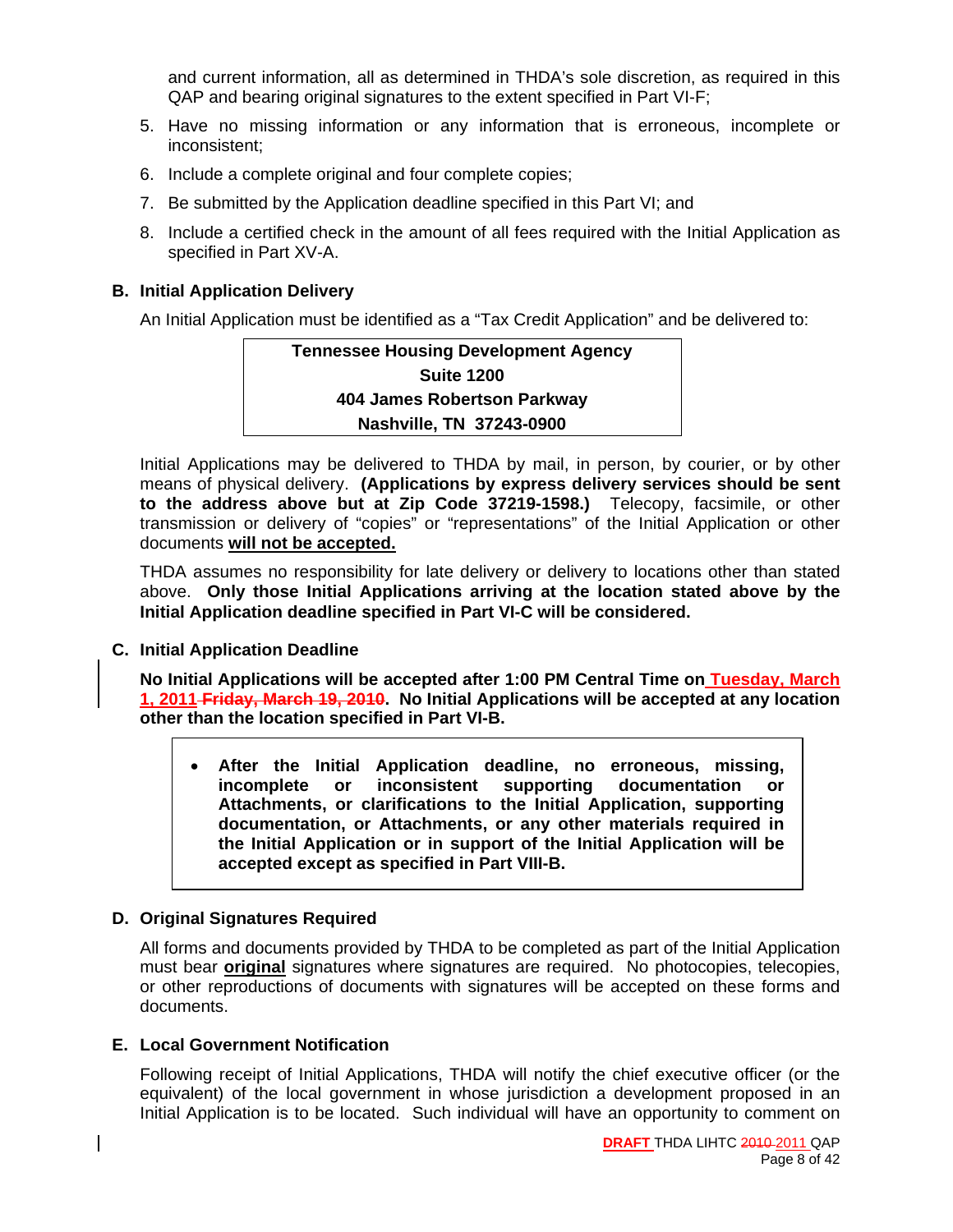the development proposed in the Initial Application to be located in the jurisdiction, as required by Section 42(m)(1)(A)(ii).

#### **Part VII: Initial Application Eligibility and Scoring**

#### **A. Eligibility Determination**

THDA will evaluate each Initial Application that meets the requirements of Part VI to determine whether the following eligibility requirements are met:

1. Minimum Score Required

To be eligible, an Initial Application must obtain a **minimum score of 119 XXX points** as determined by THDA in accordance with Part VII-B.

- 2**.** Special Set-Asides
	- a. Non-Profit Set-Aside: To be eligible for Tax Credits from the Non-Profit Set-Aside, an Initial Application must contain information satisfactory to THDA demonstrating that the development proposed in the Initial Application involves a qualified non-profit organization. To be qualified, a non-profit organization must meet ALL of the following:
		- (i) The organization must be a *bona fide* non-profit organization, as evidenced by the following:
			- (A) The organization must be an IRS  $501(c)(3)$  or  $501(c)(4)$  entity;
			- (B) The organization must be organized and existing in the State of Tennessee or if organized and existing in another state, must be qualified to do business in Tennessee;
			- (C) The organization must: (i) not be formed by one or more individuals or forprofit entities for the principal purpose of being included in the Non-Profit Set-Aside; (ii) not be controlled by a for-profit organization; and (iii) not have any staff member, officer or member of the board of directors who will materially participate, directly or indirectly, in the proposed development as or through a for-profit entity; and
			- (D) The organization must be engaged in the business of developing and building low-income rental housing in Tennessee and must have been so engaged at all times since January 1, 20082009.
		- (ii) The organization must, prior to the reservation of Tax Credits: (i) own all of the general partnership interests of the ownership entity of the development; or (ii) own, alone or with other non-profits who meet all of the requirements of this Part VII-A-2-a, one hundred percent (100%) of the stock of a corporate ownership entity of the development; or (iii) own, alone or with other non-profits who meet all of the requirements of this Part VII-A-2-a, one hundred percent (100%) of the stock or 100% of the partnership interests of an entity that is the sole general partner or sole managing member of the ownership entity of the development proposed in the Initial Application;
		- (iii) The organization must be materially participating (regular, continuous and substantial on-site involvement) in the development and operation of the development throughout the "compliance period" (as defined in Section 42(i)(1)).
		- (iv) To demonstrate eligibility under this Part VII-A-2-a, ALL of the following must be submitted as part of the Initial Application: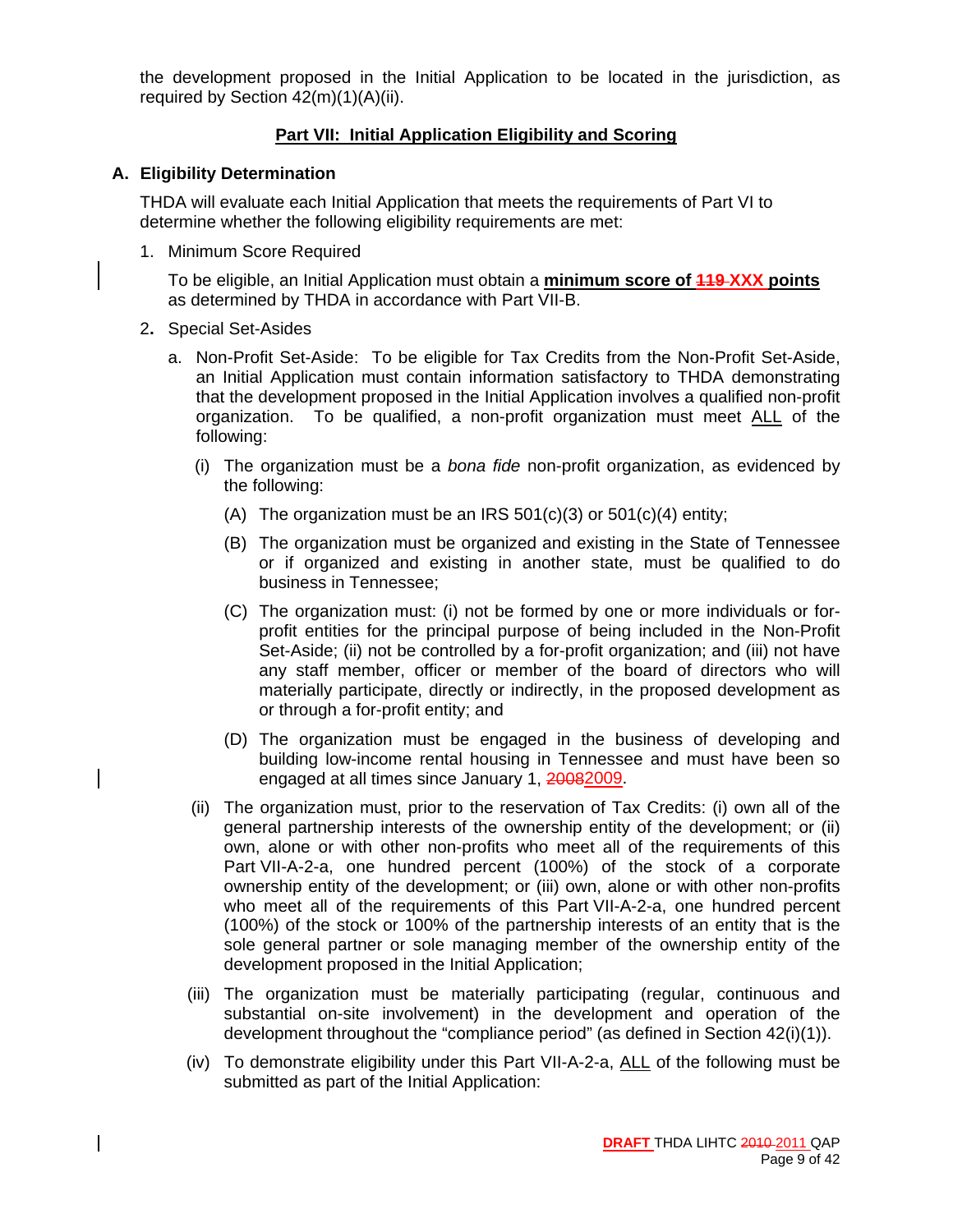- (A) A copy of the IRS determination letter clearly stating the organization's status as an IRS  $501(c)(3)$  or  $501(c)(4)$  entity; and
- (B) (i) if organized and existing under the laws of the State of Tennessee, a Certificate of Existence from the Tennessee Secretary of State's Office dated not more than thirty (30) days prior to the date of the Initial Application.

 (ii) if organized and existing under the laws of another state, a certificate of existence from the secretary of state of the state in which the organization was organized and is existing, together with other documentation from such secretary of state indicating that the organization is in good standing under such laws and a certificate from the Tennessee Secretary of State indicating that the organization is qualified to do business in Tennessee, all dated not more than thirty (30) days prior to the date of the Initial Application;

- (C) A certification in the form of **Attachment 17**; and
- (D) **Attachment 18**.
- b. Special Housing Needs Set-Aside: The Initial Application must propose a development that serves households with special housing needs. Special needs housing is housing that has been constructed or rehabilitated with special features (e.g. location, design, layout, on-site services) to help people live at the highest level of independence in the community. For example, the unit may be adapted to accommodate special physical or medical needs; or provide on-site services such as staff support for the elderly, individuals with mental health issues, developmental, or other social needs. In order to qualify for the Special Housing Needs Set-Aside, the proposed development must satisfy at least one of the following:
	- (i) **Disabled**: The proposed development must be designed and built so that least thirty-five percent (35%) of the total number of units in the development (which number shall be rounded up to the next whole unit) are fully equipped for persons with disabilities in accordance with the Americans with Disabilities Act, as applicable, and the Fair Housing Act (including one of the eight safe harbors recognized by HUD as shown on Exhibit 7). Certification in the form of **Attachment 30** will be required following the issuance of the Reservation Notice and prior to issuing the IRS Form 8609.
	- (ii) **Elderly**: The proposed development must be designed and built to be one hundred percent (100%) occupied by the elderly. Certification in the form of **Attachment 30** will be required following the issuance of the Reservation Notice and prior to issuing the IRS Form 8609. For purposes of this QAP the definition of elderly is as follows:
		- (A) for proposed developments utilizing other state or federal financing (e.g. HUD, USDA), the definition of elderly shall be consistent with the requirements of the other state or federal financing; or
		- (B) for all other proposed developments, all tenants must be age 62 or older or at least one person in each unit must be 55 or older and policies and procedures must be in place that demonstrate an intent to make units available to persons who are 55 or older.
	- (iii) **Homeless**: The proposed development must have one hundred percent (100%) of the low-income units designed as *permanent, non-transient* (within the meaning of Section 42 (i)(3)(B)) housing for households whose primary residence is a privately or publicly operated shelter designed to provide temporary living accommodations, or a private or public place not designed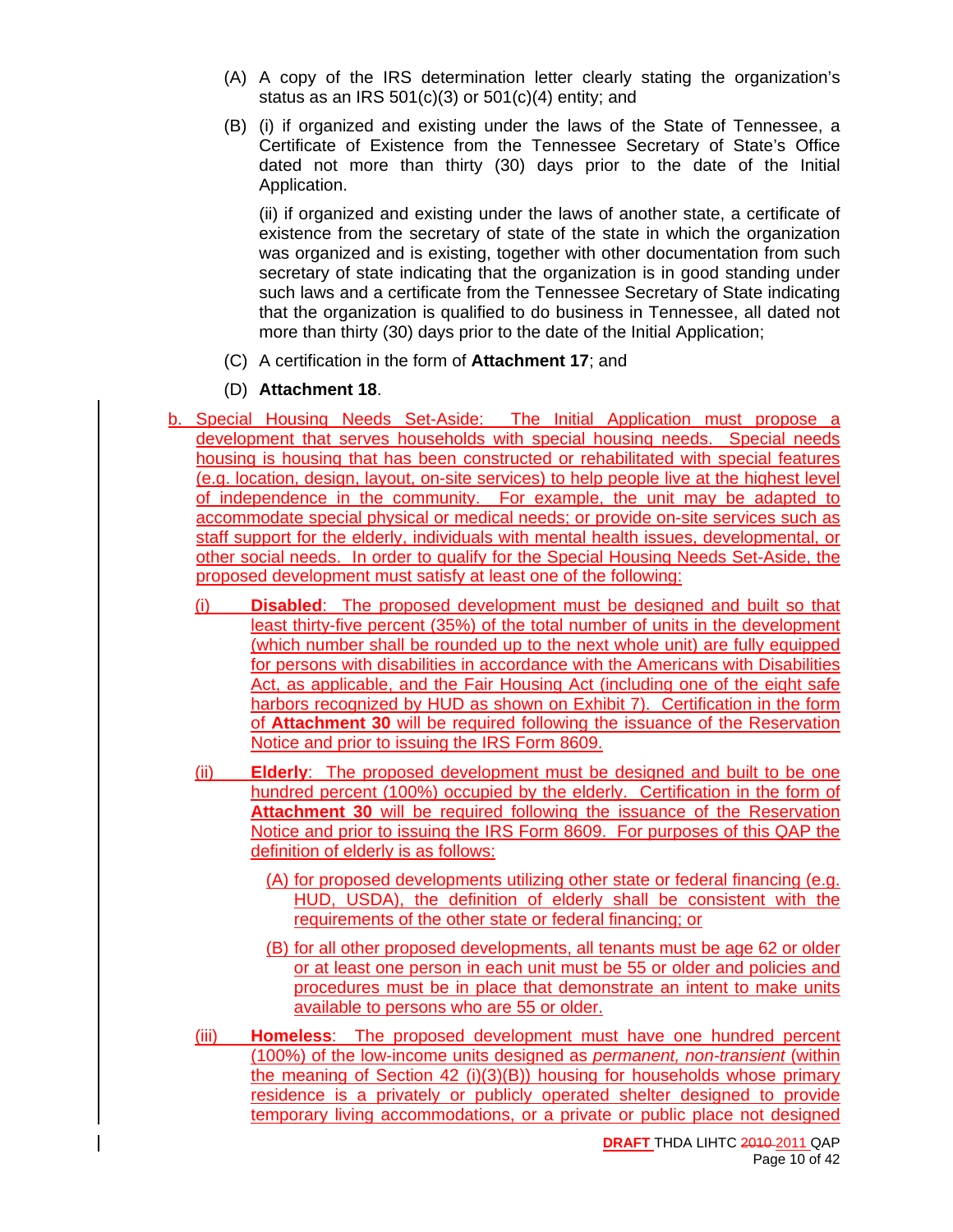for or ordinarily used as a regular sleeping accommodation for human beings. Certification in the form of **Attachment 30** will be required following the issuance of the Reservation Notice and prior to issuing the IRS Form 8609. The Initial Application must include a comprehensive service plan that identifies:

(A) each service to be provided;

- (B) the anticipated source of funding for each service;
- (C) the physical space that will be used to provide each service; and
- (D) the anticipated supportive service provider for each service and their experience in providing service to the targeted population.
- (iv) **Families with children**: The proposed development must be designed and built so that at least thirty-five percent (35%) of the units (which number shall be rounded up to the next whole unit) are for large families, (i.e., three or more bedrooms). Certification in the form of **Attachment 30** will be required following the issuance of the Reservation Notice and prior to issuing the IRS Form 8609.
- b. Qualified Census Tract Set-Aside: The Initial Application must propose a development located completely and entirely in a Qualified Census Tract (identified on **Exhibit 4**, excluding Difficult to Develop Areas), the development of which contributes to an approved concerted community revitalization plan, as certified in the form of **Attachment 23**, by the City Mayor, County Mayor, or head of the planning department for the jurisdiction within which the development is located.
- Rehabilitation Set-Aside: In order to qualify for the Rehabilitation Set-Aside, the development proposed in the Initial Application must satisfy the following requirements:
	- (i) the proposed development must satisfy the requirements of Part VII-A-4-a-(v) of this 2010 QAP;
- the proposed development has not been placed in service since December 31, 1998 (for purposes of this Part VII-A-2-c, "placed in service" shall mean original completion of construction);
	- (iii) the proposed development must not have an acquisition cost in excess of 60% of the total replacement costs;
	- (iv) the proposed development must score a minimum of 25 points under Part VII-B-2-b of this 2010 QAP;
	- (v) the Initial Application for the proposed development must include a detailed narrative of the work to be completed on or before the anticipated placed in service date (for purposes of IRS form(s) 8609) specifically addressing the points claimed under Part VII-B-2-b of this 2010 QAP; and
	- (vi) to demonstrate eligibility under this Part VII-A-2-c, the Initial Application must include a certification in the form of **Attachment 29** and all applicable attachments to **Attachment 29**.
- d. Public Housing Authority Set-Aside:

An Initial Application may qualify for the Public Housing Authority Set-Aside in one of two ways, either through a public housing authority ("PHA") without use of the HOPE VI Revitalization Program (the "HOPE VI Program") or through a PHA using the HOPE VI Program.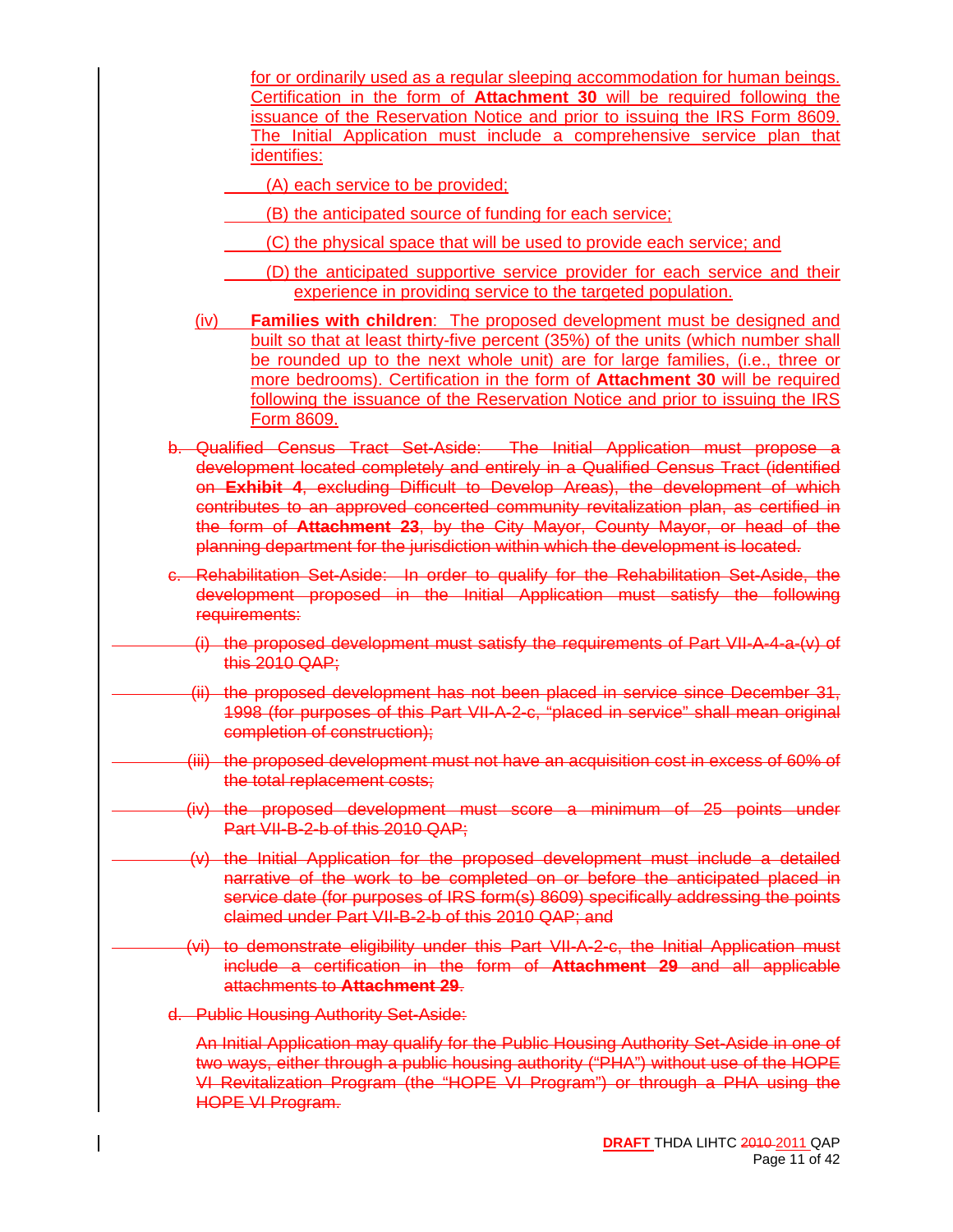- To qualify for the Public Housing Authority Set-Aside without use of the HOPE VI Program, an Initial Application must contain information satisfactory to THDA demonstrating that the development proposed in the Initial Application involves a qualified PHA. To be qualified, a PHA must meet ALL of the following:
	- (A) The PHA must, prior to the reservation of Tax Credits: (1) be the sole general partner or the sole managing member of the ownership entity of the development; or (2) own, alone or with qualified non-profits who meet all requirements of this QAP or other qualified PHAs who meet all the requirements of this QAP, one hundred percent (100%) of the stock of a corporate ownership entity of the development; or (3) own, alone or with qualified non-profits who meet all requirements of this QAP or other qualified PHAs who meet all the requirements of this QAP, one hundred percent (100%) of the stock or 100% of the partnership interests of an entity that is the sole general partner or sole managing member of the ownership entity of the development proposed in the Initial Application;
	- (B) The PHA must materially participate (regular, continuous and substantial onsite involvement) in the development and operation of the development throughout the "compliance period" (as defined in Section 42(i)(1));
	- (C) The PHA must be acting solely within the geographic area of its jurisdiction.
	- (D) To demonstrate eligibility under this Part VII-A-2-d, a certification, in the form of **Attachment 26**, must be submitted as part of the Initial Application.
- (ii) To qualify for the Public Housing Authority Set-Aside using the HOPE VI Program, the Initial Application must contain the following:
	- (A) A copy of the HOPE VI Revitalization Grant Assistance Award (form HUD-1044) which identifies the PHA receiving the HOPE VI grant and the amount of the grant;
	- (B) A letter from the Executive Director of the identified PHA in the form of **Attachment 27** certifying that: (1) the development proposed in the Initial Application is identified in the PHA's HUD approved HOPE VI application or Revitalization Plan; (2) the housing units are an essential element of that Plan; and (3) the Tax Credits for the development proposed in the Initial Application are an essential component of the financing plan for the PHA's HOPE VI Program; and
	- (C) A copy of the HUD approved Revitalization Plan.
- (iii) An Initial Application may qualify for the Public Housing Set-Aside under Part VII-A-2-d-(i) or under Part VII-A-2-d-(ii), but not both.
- e. Small Developments Set-Aside: The Initial Application must be for a development with forty-eight (48) or fewer total housing units on a single site. The number of units in a development for which a reservation or allocation of tax credits from the Small Development Set-Aside was made shall not increase. A development receiving a reservation or allocation of tax credits from the Small Development Set-Aside shall not be a prior or subsequent phase of any development.
- f. Rural Set-Aside: To be eligible for consideration in the Rural Set-Aside, the development must be located in one of the rural counties of Tennessee shown on **Exhibit 1** to this QAP.
- g. Permanent Supportive Housing for the Homeless Set-Aside: To be eligible for consideration in the Permanent Supportive Housing for the Homeless Set-Aside, the development must: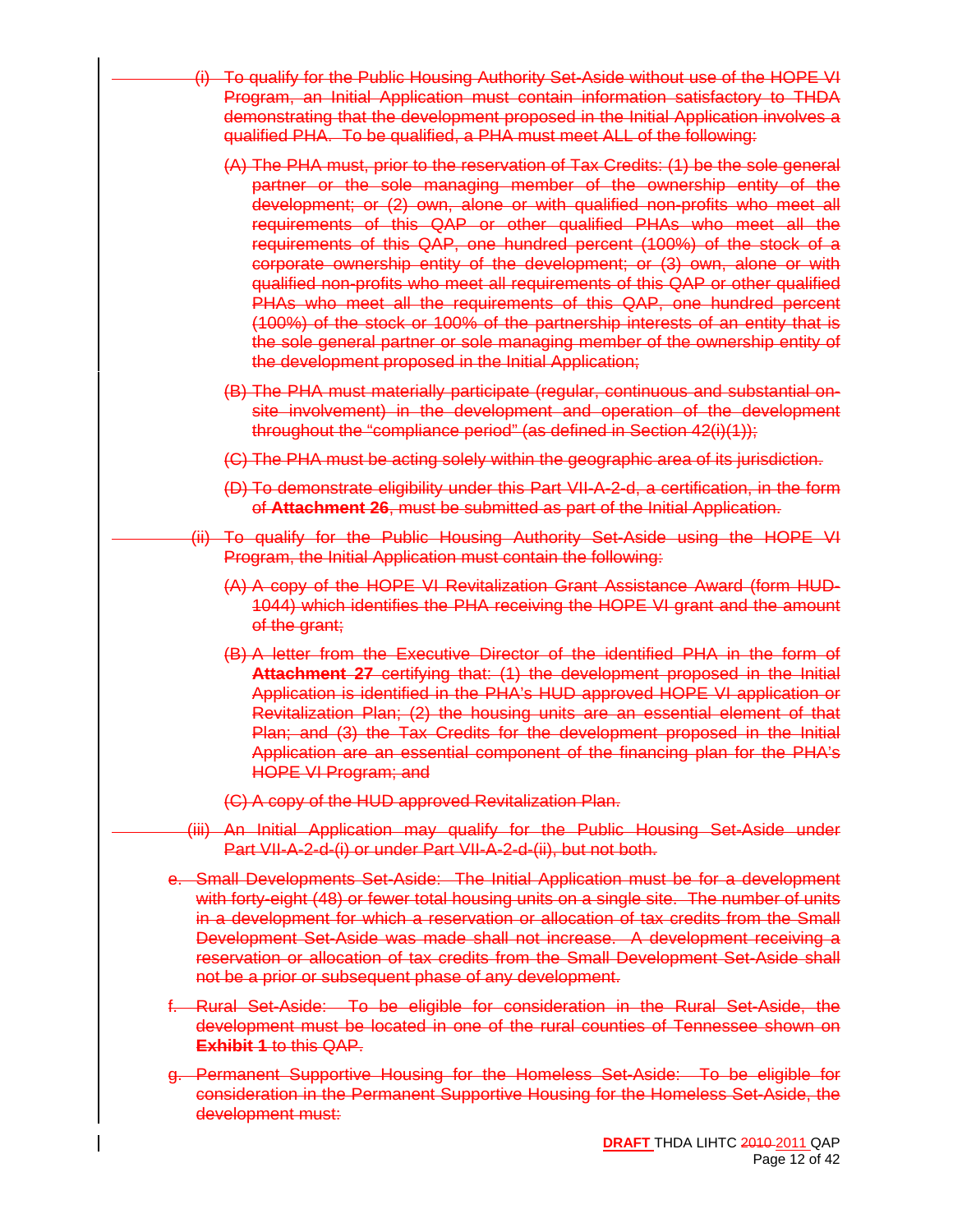- have one hundred percent (100%) of the low-income units designed as *permanent, non-transient* (within the meaning of Section 42 (i)(3)(B)) housing for households whose primary residence is a privately or publicly operated shelter designed to provide temporary living accommodations, or a private or public place not designed for or ordinarily used as a regular sleeping accommodation for human beings. Certification in the form of **Attachment 30** will be required following the issuance of the Reservation Notice and prior to issuing the IRS Form 8609; and
- include, as part of the Initial Application, a comprehensive service plan that identifies:
	- (A) each service to be provided;
	- (B) the anticipated source of funding for each service;
	- (C) the physical space that will be used to provide each service; and
	- (D) the anticipated supportive service provider for each service and their experience in providing service to the targeted population.
- 3. Non-compliance
	- a. To be eligible, individuals involved (either directly or indirectly) with the developer or the ownership entity (whether formed or to be formed) identified in the Initial Application must not have any involvement (either directly or indirectly) with the developer or the ownership entity of any prior Tax Credit development which has an uncured event of noncompliance under (i) Section 42; (ii) the restrictive covenants recorded in connection with such development or (iii) an IRS form 8823. Ineligibility due to noncompliance shall be in effect for the calendar year in which the noncompliance was identified and for the following calendar year. THDA will determine, in its sole discretion, whether an event of noncompliance exists which has not been cured.
	- b. Notwithstanding a. above, if the noncompliance identified by THDA, in its sole discretion, is capable of cure, but has not been cured within the periods identified in a. above, ineligibility shall continue beyond those periods and shall end with the Initial Application cycle that follows the delivery of documentation demonstrating to the satisfactory of THDA, in its sole discretion, that the identified noncompliance has been cured.
	- c. **Attachment 19** must be submitted as part of the Initial Application to demonstrate eligibility under this Part VII-A-3.
- 4. Developments
	- a. The Initial Application must propose an eligible development. To be eligible, a development proposed in the Initial Application must meet ALL of the following:
		- (i) The development must be a qualified low-income housing development as defined in Section 42(g), containing qualified low-income buildings as defined in Section 42(c)(2) and low-income units as defined in Section 42(i)(3). THDA, in its sole discretion, may require opinions from relevant counsel regarding transitional housing for the homeless, single room occupancy units, service provision or other matters in connection with a determination of eligibility;
		- (ii) One hundred percent (100%) of the *units in buildings with elevators in the* development and all ground floor units in non-elevator buildings in the development are "covered unitsmultifamily dwellings" (as defined in the Fair Housing Act). in the developmentAll covered multifamily dwellings must meet all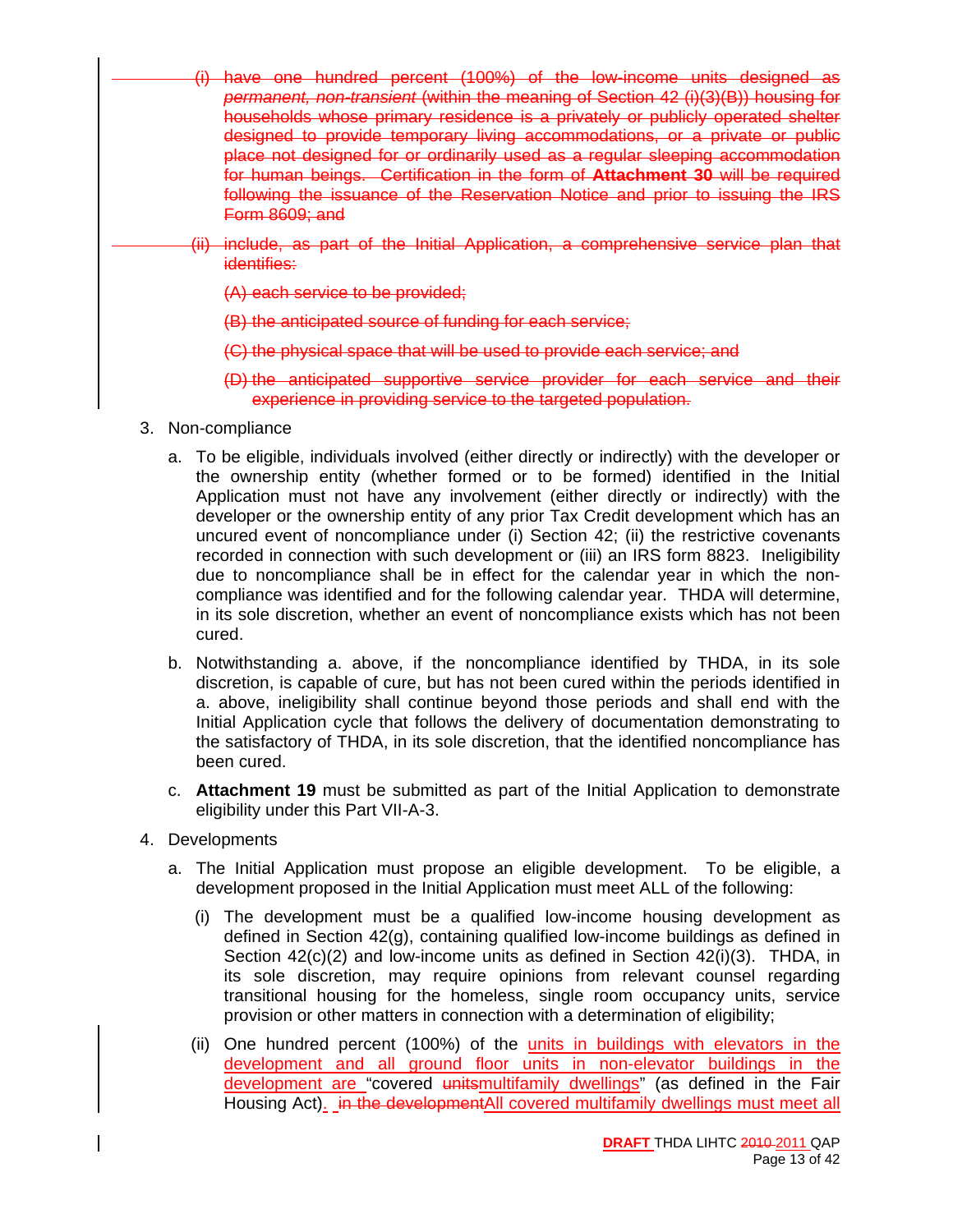accessible design requirements under the Fair Housing Act and must otherwise be designed and built in accordance with the Fair Housing Act (including one of the eight safe harbors recognized by HUD as shown on **Exhibit 7**) and all other areas in the development open to the public are "public accommodations" as defined in the Americans with Disabilities Act and must be designed and built in accordance with the Americans With Disabilities Act. Certification in the form of **Attachment 30** will be required following the issuance of the Reservation Notice and prior to issuing the IRS Form 8609;

- (iii) Proposed developments that request acquisition Tax Credits must meet Section 42(d)(2) (10-year rule), except for federally assisted buildings such as Section 8, 221(d)(3), 221(d)(4), 236 or 515;
- (iv) If the development proposed in the Initial Application is located on scattered sites, then the Initial Application must reflect that all sites are included under a common plan of financing and the scattered sites must be appraised as a single proposed development, using appraisal methodology appropriate for rental property as described in Part VII-A-9-a;
- (v) If the development proposed in the Initial Application involves rehabilitation and does not involve tax-exempt financing, rehabilitation hard costs (number from line item "Rehabilitation Hard Costs" in section 3, column A of Attachment 15: Development Costs) must be at least twenty-fiveforty percent (2540%) of total development costs (number from section 12, column A of Attachment 15: Development Costs). If the development proposed in the Initial Application involves rehabilitation and involves tax-exempt financing, rehabilitation hard costs must be the greater of  $(A)$  twenty thirty percent  $(2030%)$  of building acquisition costs or (B) an amount sufficient to satisfy the requirements of Section 42(e)(3)(A)(ii). Certification in the form of **Attachment 30** will be required following the issuance of the Reservation Notice and prior to issuing the IRS Form 8609;
- (vi) If the development proposed in the Initial Application will have vinyl siding on all or any part of the exterior, all such vinyl siding must meet a 15-year maintenance free standard. Certification in the form of **Attachment 30** will be required following the issuance of the Reservation Notice and prior to issuing the IRS Form 8609;
- (vii) The development must meet all applicable local building codes or in the absence of such codes, the development must meet the following, as applicable: new construction of multi-family apartments of 3 or more units must meet the 2009 International Building Code; new construction or reconstruction of single-family units or duplexes must meet the 2009 International Residential Code for Oneand Two-Family Dwellings; and rehabilitation of rental units must meet the 2009 International Existing Building Code and the 2009 International Property Maintenance Code. Certification in the form of **Attachment 30** will be required following the issuance of the Reservation Notice and prior to issuing the IRS Form 8609.
- (viii) To the extent not otherwise required, the development must have hardwired smoke detectors, with battery backup, in the bedroom areas of all units. Certification in the form of **Attachment 30** will be required following the issuance of the Reservation Notice and prior to issuing the IRS Form 8609.

b. A development which is part of a restructuring pursuant to the Multifamily Assisted Housing Reform and Affordability Act of 1997 under the supervision of the Office of Multifamily Housing Assistance Restructuring is eligible to apply for Tax Credits in an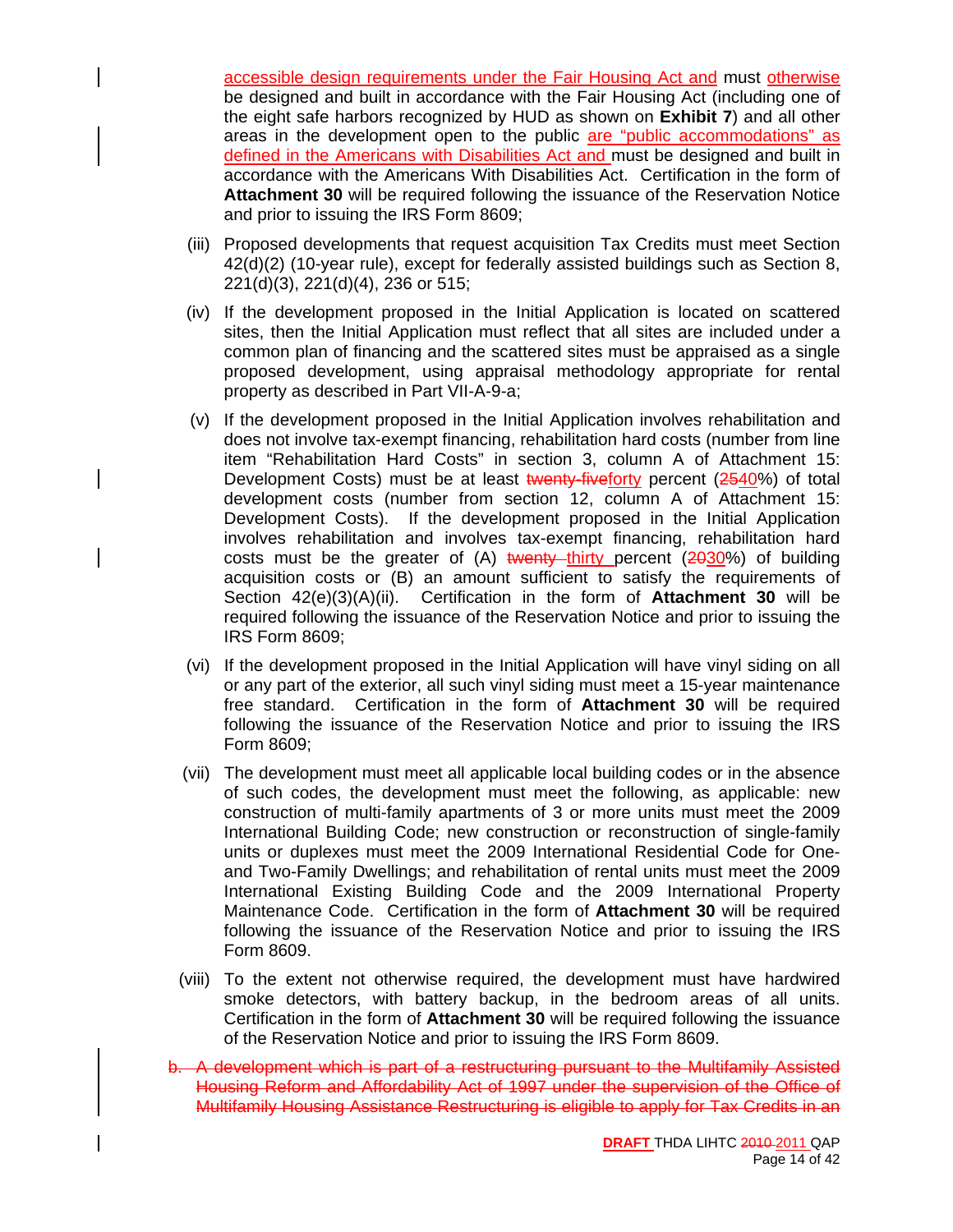amount which would not produce syndication proceeds in excess of seventeen percent (17%) of rehabilitation costs required under that program.

- c. A proposed development located within a locally defined "downtown business district", as certified in the form of **Attachment 24** by the City Mayor or head of the planning department for the jurisdiction within which the proposed development is located may be permitted, in THDA's sole discretion, to utilize the per low-income unit maximums reflected in Part IV-D-3 and Part IV-D-4 of this QAP. **The limitations in Part IV will apply**.
- d. A proposed development may receive, in THDA's sole discretion, an increase in eligible basis of up to 30%. <del>Developments receiving this increase in eligible basis</del> shall be permitted to receive up to, but may receive less than, the per low-income unit maximum specified in Part IV-D-3 or Part IV-D-4, as applicable. The provisions of this Part VII-A-4-d do not apply to proposed developments with tax-exempt financing as described in Section 42(h)(4).
- e. The following types of developments are not eligible for Tax Credits:
	- (i) Developments that have been part of "Bargain Sales" with a "step-up" in sales price paid to an intervening Non-Profit;
	- (ii) Developments containing units that are not for use by the general public, including, but not limited to, hospitals, nursing homes, sanitariums, life care facilities, trailer parks, or intermediate care facilities for persons with mental and physical disabilities;
	- (iii) Developments in which continual or frequent nursing, medical, or psychiatric services are provided. Examples include, but are not limited to, hospitals, nursing homes, sanitariums, life care facilities, or intermediate care facilities for persons with mental and physical disabilities; or
	- (iv) Developments involving, either directly or indirectly, individuals (all as identified on relevant Attachments 4 and 5) who are also involved directly or indirectly in developments identified on **Attachment 19** that submitted a Final Application for Tax Credits prior to January 1, 2009 2010 and, prior to April 1, 20102011, have not satisfied all THDA requirements for the release of the Owner's copies of the IRS Form(s) 8609.
- f. A certification in the form of **Attachment 20** must be submitted as part of all Initial Applications to demonstrate eligibility under this Part VII-A-4.
- g. A certification in the form of **Attachment 21** must be submitted as part of any Initial Application that requests acquisition Tax Credits to demonstrate eligibility under Part VII-A-4-a-(iii).
- 5. Existing, Incremental, and New Developments
	- a. Developments which received reservations/allocations of Tax Credits under QAPs at any time during the prior fifteen (15) years and which are not proposing additional housing units will be considered "existing" developments. Developments which have received reservations/allocations of Tax Credits under the 2009 2010 QAP, but which are proposing additional housing units will be considered "incremental" developments. All other developments, including developments that qualify for the Public Housing Authority Set-Aside under Part VII-A-2-d-(ii), will be considered "new" developments.
	- b. Initial Applications proposing "incremental" developments will be reviewed, evaluated and scored based solely on the costs, characteristics, and other elements of the development attributable to the housing units added pursuant to the Initial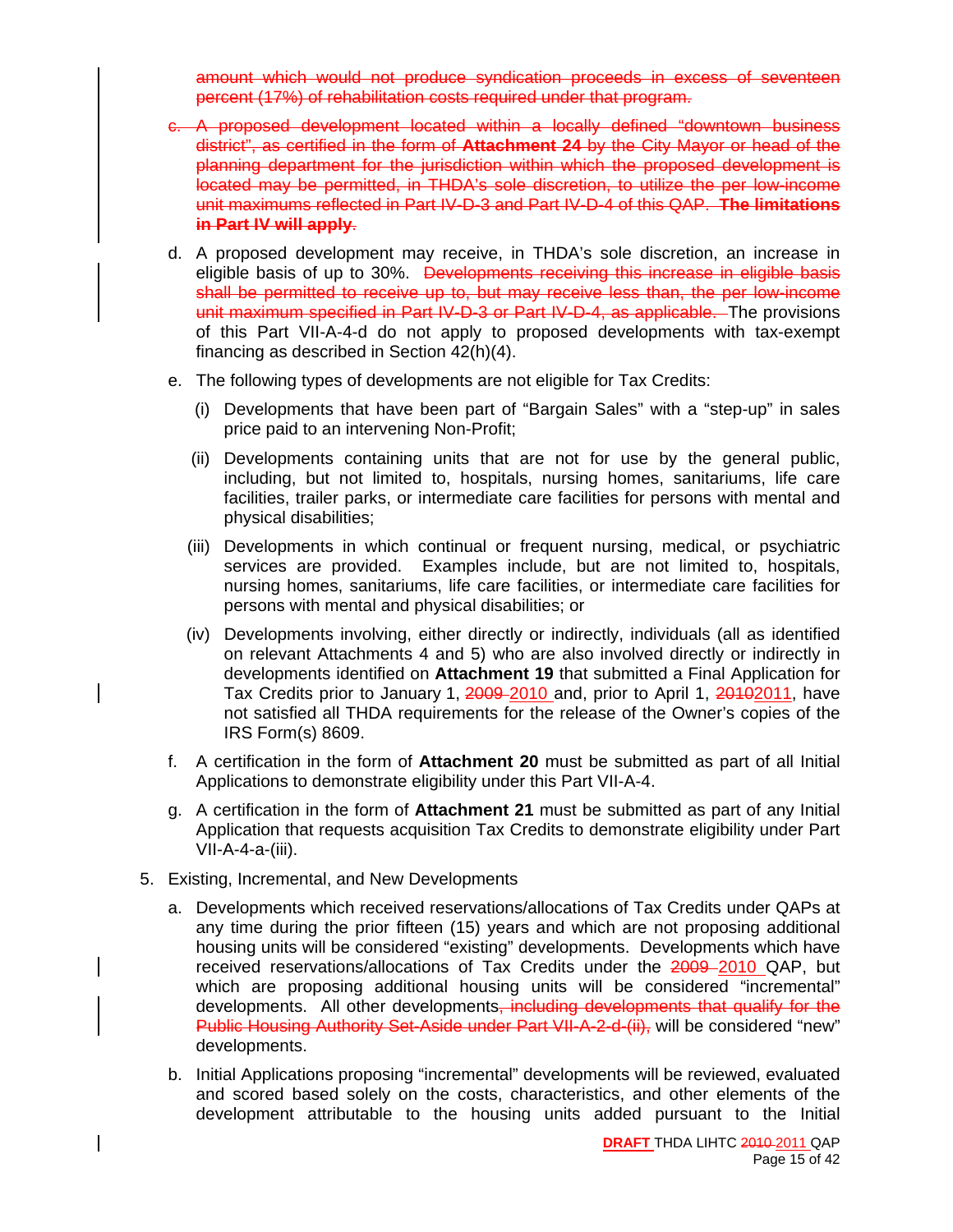Application submitted for 2010 2011 Tax Credits. None of the costs, characteristics, or other elements attributable to the existing development will be considered, evaluated, or scored. If Tax Credits are allocated to an "incremental" development, the limitations specified in Part IV, and the limitations specified in Part V will apply, based on the cumulative amount of Tax Credits allocated to the entire development for 2009–2010 and 2010–2011 and the cumulative costs of the development as proposed in 2009-2010 and 20102011.

- c. If there are sufficient qualified Initial Applications for "new" developments and/or "incremental" developments, Initial Applications for "existing" developments will not be reviewed or scored, and the application fee will be returned.
- d. If Tax Credits are allocated to an "existing" development, the limitations specified in Part IV and the limitations specified in Part V will apply, based on the cumulative amount of Tax Credits reserved for the entire development in 2010–2011 and allocated to the development at any time during the prior fifteen (15) years and the cumulative costs of the development as proposed in 2010–2011 and for the prior fifteen (15) years.
- The number of units in a development for which a reservation or allocation of tax credits from the Small Development Set-Aside was made shall not increase. A development receiving a reservation or allocation of tax credits from the Small Development Set-Aside shall not be a prior or subsequent phase of any development.
- 6. Development Participants
	- a. All development participants must be identified in Sections 3, 4, and 5 of the Initial Application and on **Attachment 6**, which must be submitted with the Initial Application.
	- b. **Attachments 4A, 4B, or 4C** must be fully completed and submitted with the Initial Application for the Ownership Entity identified in Section 3 of the Initial Application. If the copies of Attachments 4A, 4B, or 4C included in the Initial Application do not contain enough pages to fully describe the Ownership Entity identified in Section 3 of the Initial Application, make additional copies of the relevant portions of **Attachments 4A, 4B, or 4C,** as needed, and complete all additional pages until no entities and only individuals are identified. Provide the required information for all entities and individuals at each layer of the organizational structure of the Ownership Entity. **TRACE THE PROPOSED OWNERSHIP ENTITY THROUGH ALL LAYERS OF ITS ORGANIZATIONAL STRUCTURE REGARDLESS OF THE TYPE OF ENTITY AT ANY PARTICULAR LAYER.** Applicants are encouraged, but not required, to submit an organizational chart when the proposed Ownership Entity is complex and contains multiple layers.
	- c. **Attachments 5A, 5B, or 5C** must be fully completed and submitted with the Initial Application for the Developer Entity identified in Section 4 of the Initial Application. If the copies of Attachments 5A, 5B, or 5C included in the Initial Application do not contain enough pages to fully describe the Developer entity identified in Section 5 of the Initial Application, make additional copies of the relevant portions of **Attachments 5A, 5B, or 5C**, as needed, and complete all additional pages until no entities and only individuals are identified. Provide the required information for all entities and individuals at each layer of the organizational structure of the Developer Entity. **TRACE THE PROPOSED DEVELOPER ENTITY THROUGH ALL LAYERS OF ITS ORGANIZATIONAL STRUCTURE REGARDLESS OF THE TYPE OF ENTITY AT ANY PARTICULAR LAYER.** Applicants are encouraged, but not required, to submit an organizational chart when the proposed Developer Entity is complex and contains multiple layers.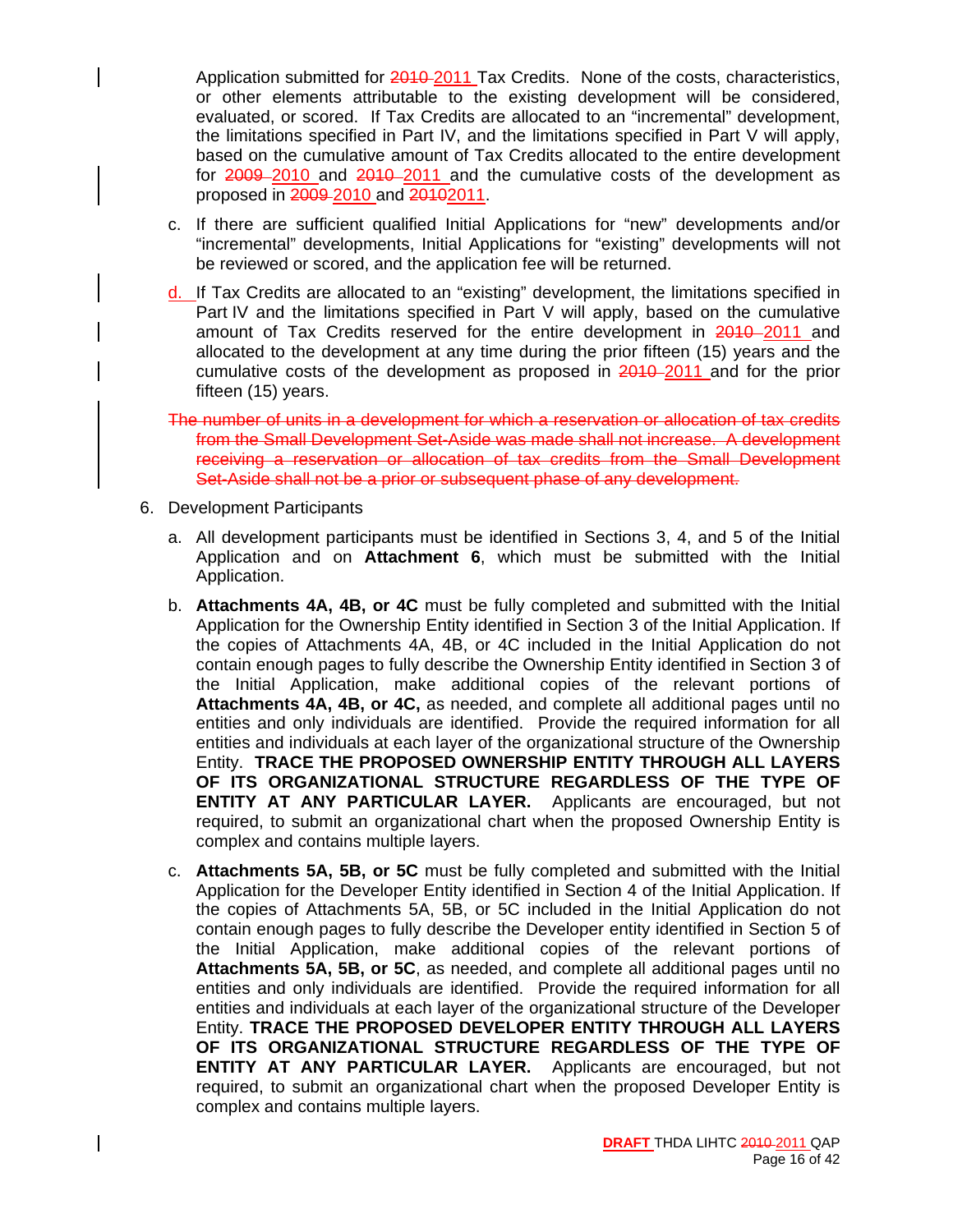- d. In the event any entity identified in Attachments 4A, 4B, or 4C, and/or Attachments 5A, 5B, or 5C is a corporation that is publicly traded on a nationally recognized stock exchange or similar entity, the information required in Attachments 4A, 4B, or 4C, and/or Attachments 5A, 5B, or 5C need not be provided for that entity. Complete information must be provided on Attachments 4A, 4B, or 4C, and/or Attachments 5A, 5B, or 5C for all other types of entities at each layer of the organizational structure until no entities and only individuals are identified. An opinion of counsel in the form of **Attachment 28** must be provided with the Initial Application for this exception to apply.
- e. In the event any entity identified in Attachments 4A, 4B, or 4C, and/or Attachments 5A, 5B, or 5C is a trust, information must be provided in the relevant Attachment about the trustee and beneficiary of each trust at each layer of organizational structure. Information about trustees and beneficiaries must be traced through all levels of organizational structure.
- f. An **Attachment 22** (Disclosure Form) is required for each individual identified in **Attachments 4A, 4B, and 4C** for the Ownership Entity and for each individual identified in **Attachments 5A, 5B, and 5C** for the Developer Entity. Each Disclosure Form must include responses to each question and must bear the original signature of the individual, in their individual capacity. Provided, however, Attachment 22 is NOT required for individuals who are officers, directors of shareholders of a corporation that is publicly traded on a nationally recognized stock exchange or similar entity which is identified in Attachments 4A, 4B, or 4C, and/or Attachments 5A, 5B, or 5C. An opinion of counsel in the form of **Attachment 28** must be provided with the Initial Application for this exception to apply.
- g. An Initial Application is ineligible if any of the following apply:
	- (i) **Attachment 4A, 4B, or 4C** is not fully completed and submitted as specified above.
	- (ii) **Attachment 5A, 5B, or 5C** is not fully completed and submitted as specified above.
	- (iii) **Attachment 6** is not fully completed and submitted.
	- (iv) **Attachment 22** is not fully completed as specified above, with an original signature, in an individual capacity, and submitted for each required individual as identified in **Attachment 4A, 4B, or 4C** and **Attachment 5A, 5B, and 5C.**
	- (v) **Attachment 22** for any required individual shows that any one of the following is true for that individual:
		- (A) A felony conviction of any type within the last ten (10) years;
		- (B) A fine, suspension or debarment involving financial or housing activities within the last five (5) years imposed by any federal agency;
		- (C) The individual currently in bankruptcy or a bankruptcy discharged within the last four (4) years or any organization or entity in which the individual had significant control currently is in bankruptcy or had a bankruptcy discharged within the last four (4) years; or
		- (D) Any suspensions of required state licenses (Tennessee or any other state) within the last ten (10) years.
	- (vi) An opinion of counsel in the form of **Attachment 28** is not submitted with the Initial Application if the exception in Part VII-A-6-d and Part VII-A-6-e is claimed.
- 7. Property Control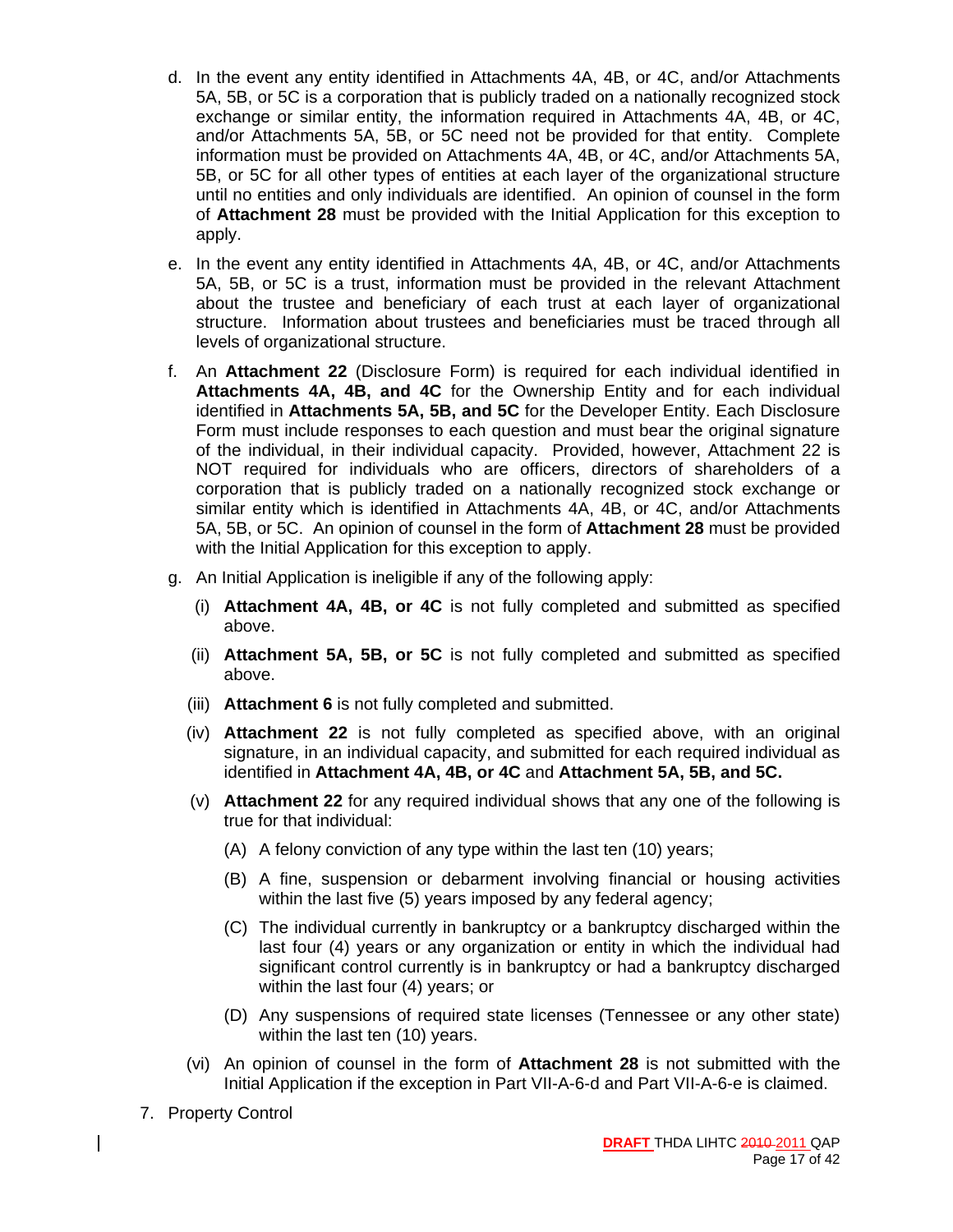- a. To be eligible, an Initial Application must demonstrate control of the property on which the development proposed in the Initial Application is to be located (the "property"). **Acceptable documentation must be in full force and effect, fully executed and include a correct legal description for the property.** The person executing the documentation on behalf of the Ownership Entity must be a person identified in Attachments 4A, 4B, or 4C. A copy of any one of items (i)-(iv) below must be part of the Initial Application:
	- (i) Recorded instrument of conveyance (warranty deed, quitclaim deed, trustee deed, court order) evidencing title to the property vested in (A) the currently existing Ownership Entity identified in the Initial Application or (B) a person or entity identified in the Initial Application as the general partner or managing member of the Ownership Entity to be formed;
	- (ii) Acceptable evidence demonstrating the ability to acquire the property through the power of eminent domain by (A) the currently existing Ownership Entity identified in the Initial Application or (B) a person or entity identified in the Initial Application as the general partner or managing member of the Ownership Entity to be formed;
	- (iii) Contract for sale or a contract for a 50-year ground lease, which contract must show that the ground lease, when executed, will meet the requirements specified in Part VII-A-7-a-(v), executed by (A) the owner of record of the property and (B) the currently existing Ownership Entity identified in the Initial Application or a person or entity identified in the Initial Application as the general partner or managing member of the Ownership Entity to be formed; or
	- (iv) An option to purchase or an option for a 50-year ground lease, which option must show that the ground lease, when executed, will meet the requirements specified in Part VII-A-7-a-(v), executed by (A) the owner of record of the property and (B) the currently existing Ownership Entity identified in the Initial Application or a person or entity identified in the Initial Application as the general partner or managing member of the Ownership Entity to be formed.
	- (v) A ground lease for the property must have a minimum term of 50 years with no provisions for termination or reversion prior to the expiration of the extended use period as defined in Section 42(h)(6)(D). Proposed developments which are the subject of a Payment In Lieu of Taxes ("PILOT") agreement may be exempt from this minimum term requirement subject to THDA's review of and satisfaction with the terms of the PILOT agreement, as determined in THDA's sole discretion.
- b. Documentation required as part of the Initial Application to demonstrate eligibility under this Part VII-A-7:
	- (i) A copy of one of the items identified in Part VII-A-7-a above, **AND**
	- (ii) One of the following: (I) a commitment for title insurance evidencing that title to the property is vested in the person or entity who executed the document required in Part VII-A-7-a above as owner; or (II) an executed, unqualified attorney title opinion, rendered by an independent third party attorney, indicating title to the property is vested in the person or entity who executed the document required in Part VII-A-7-a above as owner.
- c. Copies of assignments of contracts or options without copies of the underlying contract or option that meets the requirements set forth above will not be accepted.
- d. If the property identified in an Initial Application under this QAP includes land for which the purchase cost has already been taken into account in connection with a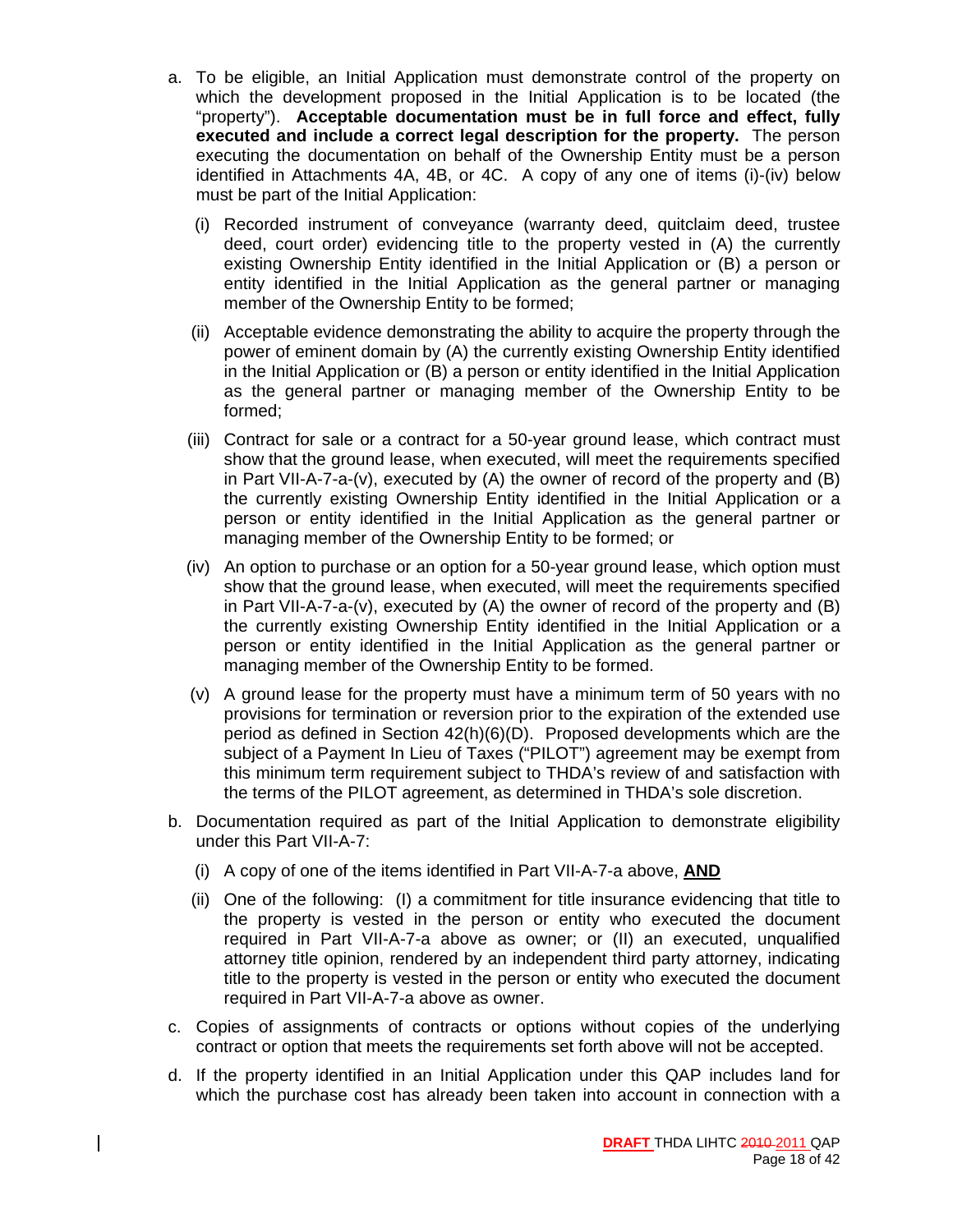prior allocation of Tax Credits, no cost for the purchase of the land will be permitted in connection with the property identified in the Initial Application under this QAP.

- 78. Market Study:
	- a. A market study, performed by an independent third party selected from **Exhibit 9** and prepared in accordance with the requirements of **Exhibit 8** (the"Market Study"), must be submitted with the Initial Application for all proposed developments-within the time period specified in the Reservation Notice. This studyThe Market Study, in a form and with content acceptable to THDA in its sole discretion, -must support the need and demand for the type of housing proposed development.
	- (i) The Market Study must reflect that the absorption/lease up time to achieve 93% occupancy does not exceed 12 months from the required placed in service date. If the market Study does not so reflect, the proposed development is not eligible for a reservation of 2011 tax credits.
		- (ii) The Market Study must reflect that no portion of the proposed development site is within a 100-year flood plain. If the market Study does not so reflect, the proposed development is not eligible for a reservation of 2011 tax credits.
	- (iii) The Market Study will be used to determine points for the scoring items in Part VII-B-1-a of this QAP.
	- b. The Market Study must be less than six months old at the time of submission in order to be acceptable.
	- c. Based on the information and analysis presented in the Market Study, and based on other information available to THDA, THDA may determine, in its sole discretion, that market demand is not sufficient to support the proposed development.
	- d. *The determinations of the market analyst as reflected in the market study are determinative as to eligibility and points.*
- 89. Physical Needs Assessment

For Initial Applications proposing rehabilitation, the Initial Application must include a physical needs assessment conducted by an independent third party. The physical needs assessment must be in a form and with content acceptable to THDA in its sole discretion, and must include a complete and detailed work plan showing all necessary and contemplated improvements and the projected cost. Physical needs assessments must be less than six months old at the time of submission in order to be acceptable.

#### 910. Appraisal

- a. For Initial Applications requesting acquisition Tax Credits for five or more units, an "as is" market rate appraisal not including Tax Credit benefits must be included with the Initial Application. The appraisal must be performed by a Certified General Appraiser licensed in Tennessee. The appraisal cannot be based solely or largely on a "cost" approach to value, but must also consider market and income approaches to value. If the development is proposed for scattered sites, the scattered sites must be appraised as a single rental development, using appraisal methodology appropriate for rental property as described here. The acquisition cost for Tax Credit purposes shall not exceed the lesser of the purchase price or the appraised value. Appraisals must be less than six months old at the time of submission in order to be acceptable.
- b. For all other Initial Applications, a land appraisal must be included with the Initial Application. The appraisal must be performed by a Certified General Appraiser licensed in Tennessee. If the development is proposed for scattered sites, the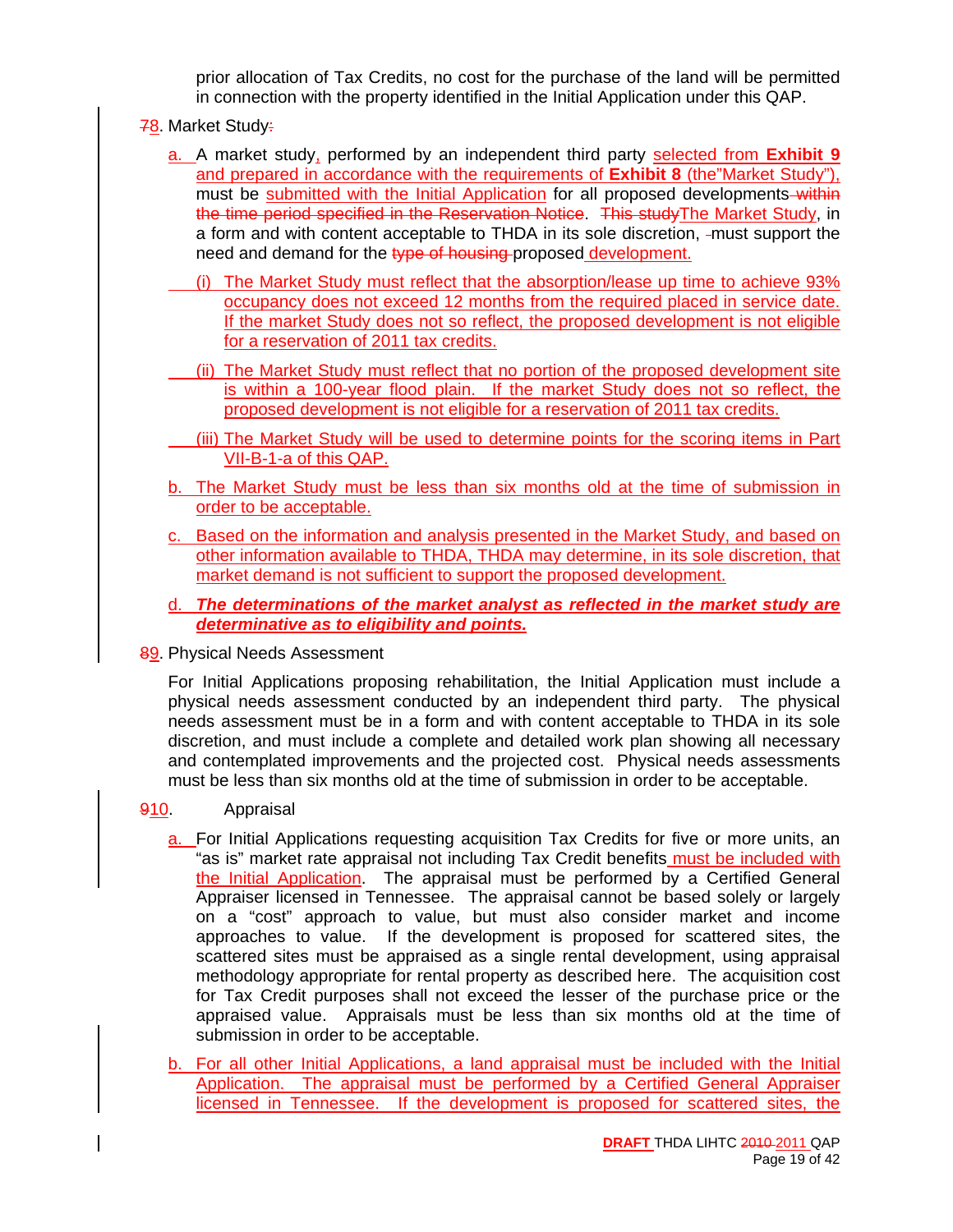scattered sites must be appraised as a single rental development, using appraisal methodology appropriate for rental property. The land cost for Tax Credit purposes shall not exceed the lesser of the purchase price or the appraised value. Appraisals must be less than six months old at the time of submission in order to be acceptable.

#### **B. Scoring Initial Applications**

Applicants, Initial Applications and developments that meet all eligibility requirements stated above will be evaluated according to the scoring criteria specified below based on the information provided in each Initial Application. **A minimum of 119 XXX points of the 271 181 points available is required for an Initial Application to be eligible for further consideration** under this QAP.

THDA will award points only if an Initial Application is complete, contains all required documentation, no documentation is incomplete, erroneous, or inconsistent and is submitted by the application deadline, all as specified in Part VI of this QAP. If documentation is incomplete, erroneous, or there are inconsistencies between Attachments or other supporting documentation and the Initial Application form itself or any other type of inconsistency, THDA will not award points for the scoring category which was incomplete, in error, or inconsistent. Completion, correction, or clarification of such items will be subject to the requirements of Part VIII-B and -C.

#### **1. Development Location and Housing Needs: Maximum 55 27 Points**

- a. Developments located in counties with the greatest rental housing need (**Exhibit 2**): *Maximum 50 points*Market Study: **Maximum 22 points**
	- (i) Developments located within **2 miles** driving distance (for **urban** counties as specified in **Exhibit 1**) or **4 miles** driving distance (for **rural** counties as specified in **Exhibit 1)** of the following neighborhood amenities will receive 1 point for each amenity type. The distance will be as determined in the market Study: **Maximum 10 points**
		- Full service grocery
		- Public transportation access (e.g. bus stop or passenger train station)
		- Full service bank or credit union (ATMs do not qualify)
		- Public or private non-profit educational institution
		- Doctor's office (general practioners, not specialized practices) or Emergency Clinic or Hospital (facilities must not be exclusive)
		- Public recreation or community center (e.g. senior center)
		- Library
		- Public park
		- Police, Sheriff, or Fire Station
		- Convenience store/gas station
- (ii) Developments proposed in market areas where the overall affordable housing occupancy rate is greater than 93%. The overall affordable housing occupancy rate will be as determined in the Market Study. Rates are rounded up to the nearest whole number: **Maximum 7 points**

| <b>Occupancy Rate</b> | <b>Points</b> |
|-----------------------|---------------|
| 94%                   | 1 point       |
| 95%                   | 2 points      |
| 96%                   | 3 points      |
| 97%                   | 4 points      |
| 98%                   | 5 points      |
| 99%                   | 6 points      |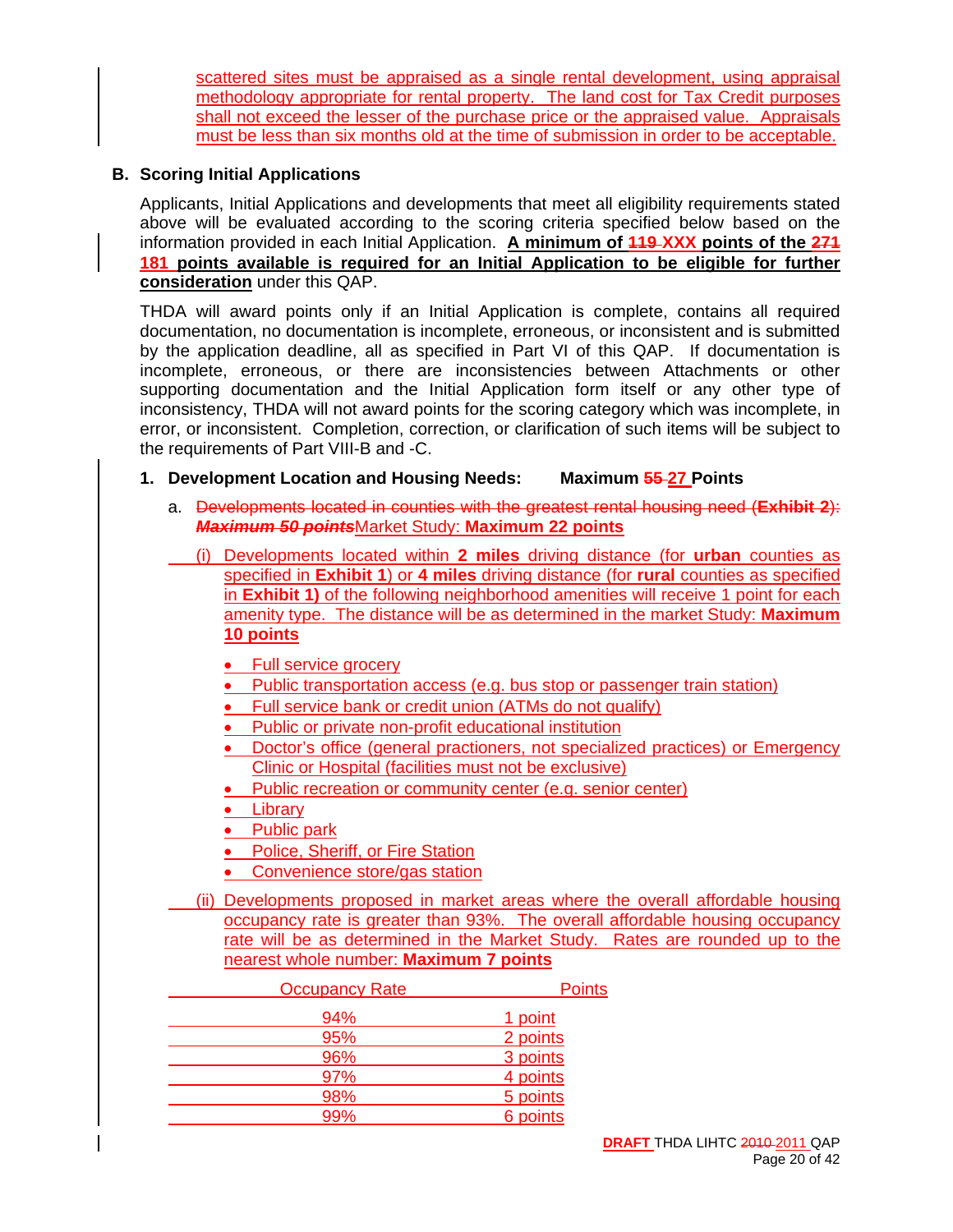|    | 100%<br>7 points                                                                                                                                                                                                                                                                                                                                                                                                                                                                                                                                                                                                                                                                                                                                                                                                |
|----|-----------------------------------------------------------------------------------------------------------------------------------------------------------------------------------------------------------------------------------------------------------------------------------------------------------------------------------------------------------------------------------------------------------------------------------------------------------------------------------------------------------------------------------------------------------------------------------------------------------------------------------------------------------------------------------------------------------------------------------------------------------------------------------------------------------------|
|    | (iii) Developments able to achieve a minimum of 93% occupancy no later than 12<br>months from the required placed in service date. Occupancy rate and time will<br>be as determined in the Market Study: 5 points                                                                                                                                                                                                                                                                                                                                                                                                                                                                                                                                                                                               |
|    | $(iv)$ The determinations of the market analyst as reflected in the market study                                                                                                                                                                                                                                                                                                                                                                                                                                                                                                                                                                                                                                                                                                                                |
|    | are determinative as to eligibility and points.                                                                                                                                                                                                                                                                                                                                                                                                                                                                                                                                                                                                                                                                                                                                                                 |
| b. | Developments located in Identified Areas of Affordable Housing Need: Maximum 5<br>points                                                                                                                                                                                                                                                                                                                                                                                                                                                                                                                                                                                                                                                                                                                        |
|    | Developments located completely and entirely in a Qualified Census Tract<br>(i)<br>(identified on Exhibit 4, excluding Difficult to Develop Areas), the development of<br>which contributes to an approved concerted community revitalization plan, as<br>certified in the form of Attachment 23A (for urban counties as reflected in<br>Exhibit 1) or <b>Attachment 23B</b> (for rural counties as reflected in Exhibit 1), by the<br>City Mayor, County Mayor, or head of the planning department for the jurisdiction<br>within which the proposed development is located: 1 point (NOTE: the one (1)<br>point referenced in this Part VII-B-1-b-(i) will, if awarded, not be included in<br>the score for an Initial Application for consideration outside the Qualified<br><b>Census Tract Set-Aside.)</b> |
|    | <b>OR</b>                                                                                                                                                                                                                                                                                                                                                                                                                                                                                                                                                                                                                                                                                                                                                                                                       |

 (ii) Developments located completely and entirely within a census tract (other than a Qualified Census Tract) that is, itself, completely and entirely within an area covered by an approved community revitalization plan, as certified, in the form of **Attachment 23A** (for urban counties as reflected in Exhibit 1) or **Attachment 23B** (for rural counties as reflected in Exhibit 1)**Attachment 23**, by the City Mayor, County Mayor, or head of the planning department for the jurisdiction within which the proposed development is located: *5 points* 

#### **Points may be claimed under Part VII-B-1-b-(i) OR Part VII-B-1-b-(ii), but not both.**

#### **2. Development Characteristics: Maximum 45 Points**

- a. New Construction Only
	- (i) Developments not involving rehabilitation that include written documentation from the appropriate local governmental authority demonstrating that current zoning and other local land use regulations permit the development as proposed or that no such regulations currently apply to the proposed development: *5 points*
	- (ii) Developments not involving rehabilitation designed and built to promote energy conservation by meeting the standards of the Council of American Building Officials Model Energy Code. Certification in the form of **Attachment 30** will be required following the issuance of the Reservation Notice and prior to issuing the IRS Form 8609: *10 points*
	- (iii) Developments not involving rehabilitation designed and built using brick, stone, cement fiber siding, or vinyl to meet a 15-year maintenance-free exterior standard. Certification in the form of **Attachment 30** will be required following the issuance of the Reservation Notice and prior to issuing the IRS Form 8609: *10 points*
	- (iv) Developments not involving rehabilitation designed and built with **a minimum of 65%** of the exterior wall surfaces below the plate line covered with brick, stone, or cement fiber siding. Certification in the form of **Attachment 30** will be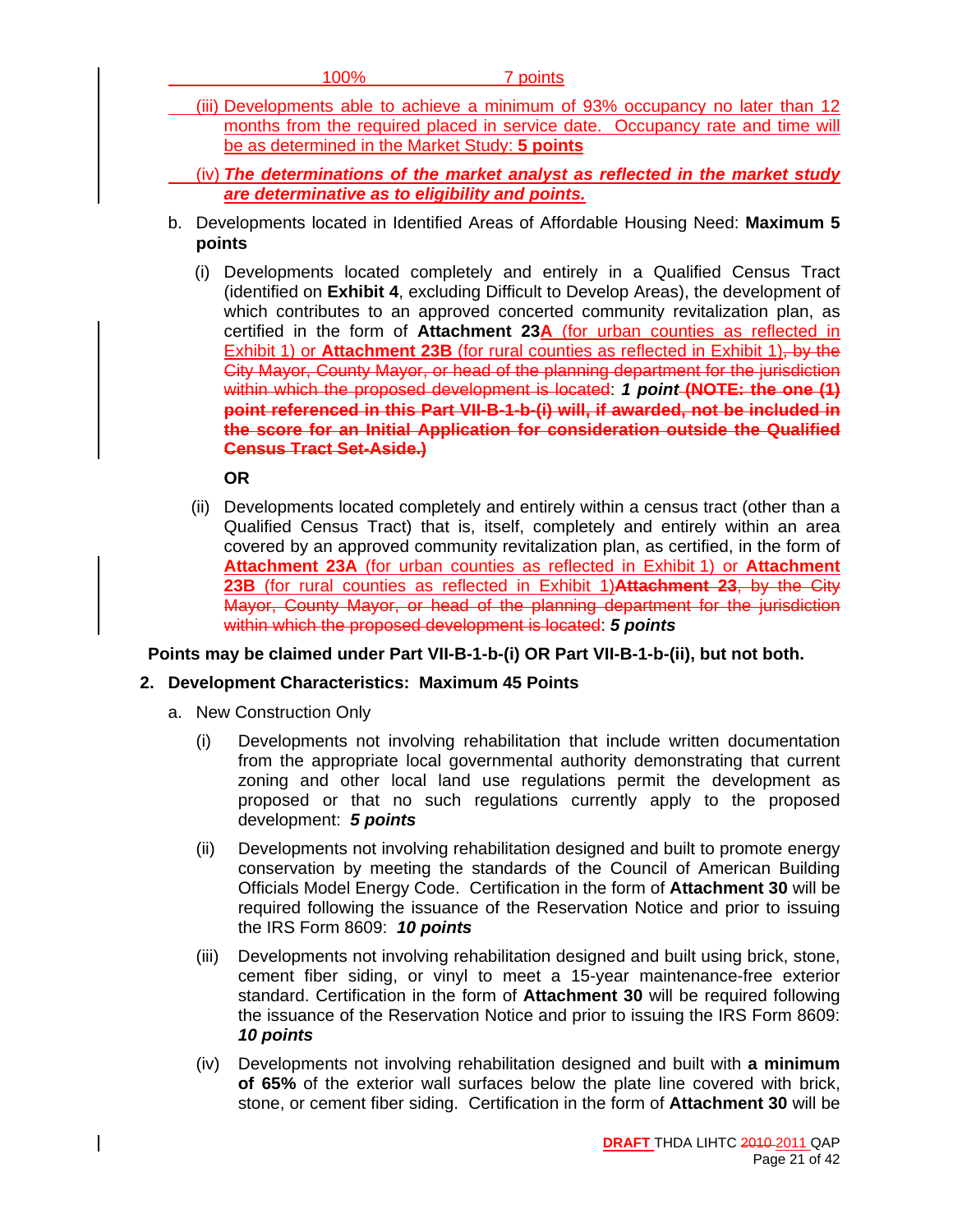required following the issuance of the Reservation Notice and prior to issuing the IRS Form 8609: *15 points*

- b. Rehabilitation Only
	- Developments involving rehabilitation must be rehabilitated so that, upon completion of all rehabilitations, the following major building systems will not require further substantial rehabilitation for a period of at least fifteen (15) years from the required placed in service date. Certification in the form of **Attachment 30** will be required following the issuance of the Reservation Notice and prior to issuing the IRS Form 8609: **44 points**
	- (i) Developments involving addition or replacement of one or more major building components as identified in the physical needs assessment. Certification in the form of **Attachment 30** will be required following the issuance of the Reservation Notice and prior to issuing the IRS Form 8609;

For purposes of this QAP, major building components are:

- exterior (e.g. brick, stone, cement fiber siding, or vinyl)
- roof structures;
- wall structures;
- floor structures:
- foundations;
- plumbing systems;
- central heating and air conditioning systems;
- electrical systems;
- doors **and** windows;
- kitchen cabinets **and** kitchen countertops **and** all existing kitchen appliances;
- parking lots;
- elevators; and
- fire/safety systems.

"Major" refers to the importance of the building component and the extent of replacement. The building component must be significant to the building and its use, normally expected to last the useful life of the structure, and not be minor or cosmetic (e.g. major – roof sheathing, rafters, framing members; minor – shingles, built-up roofing). Total replacement of a building component is not required, however a minimum of fifty percent (50%) of the building component must be replaced and the work must be completed prior to the development being placed in service.

| Number of systems added or replaced<br><del>rumber or systems auueu or replaceu</del> | $\overline{\phantom{a}}$          |
|---------------------------------------------------------------------------------------|-----------------------------------|
|                                                                                       | <b>10 points</b>                  |
|                                                                                       | 25 points                         |
| 3 or moro<br><del>o or moro</del>                                                     | 25 nointe<br><del>oo pomito</del> |

<sup>(</sup>ii) Developments involving rehabilitation hard costs expressed as a percentage of total development costs (for developments **not** involving tax-exempt financing) or building acquisition cost (for developments involving tax-exempt financing) must involve work as identified in the physical needs assessment and must include replacement of a minimum of one (1) major system as described in Part VII-B-2-b-(i), all of which must be completed prior to the development being placed in service.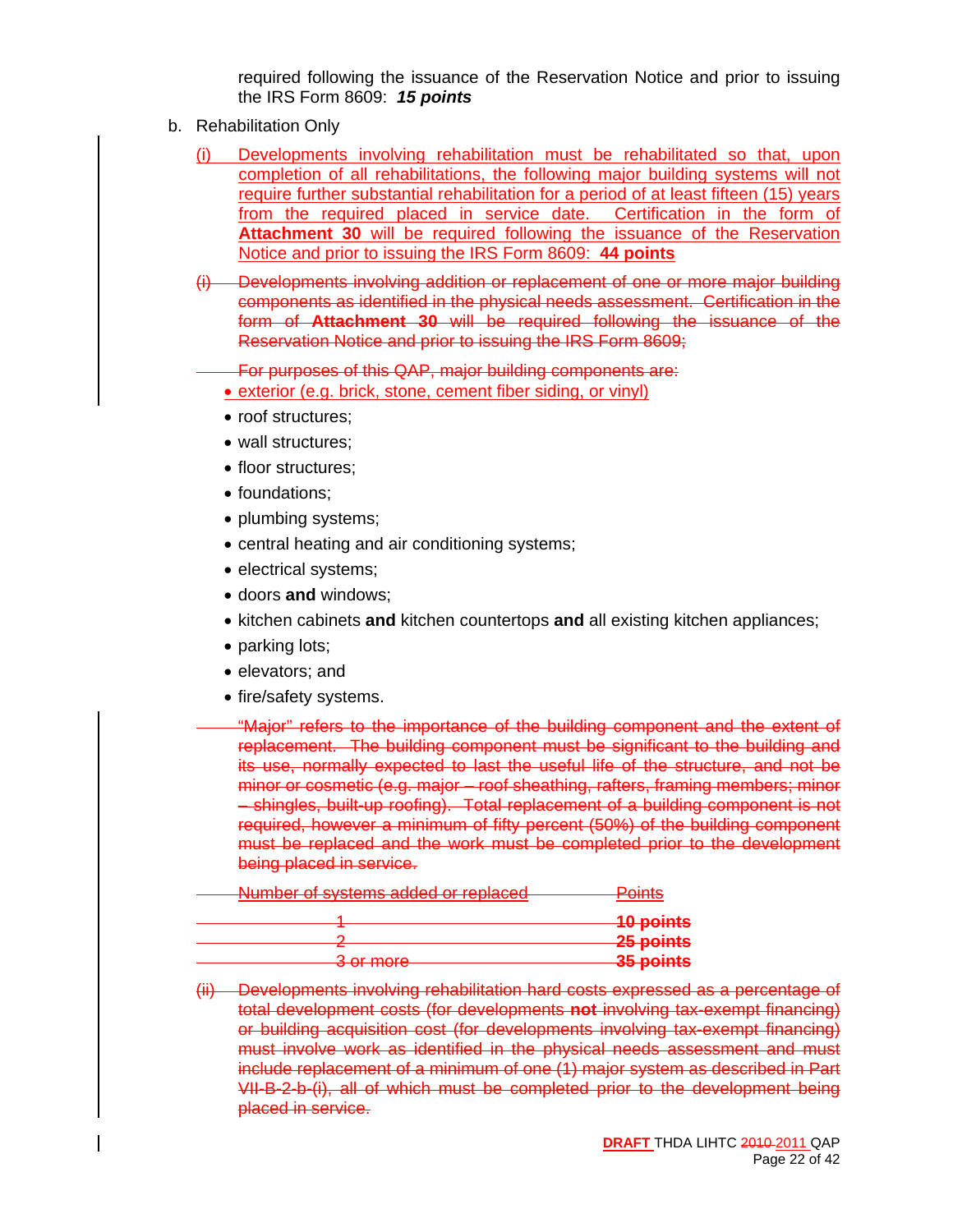| <b>Dercentage</b><br><del>i oroomaao</del>               | Points           |
|----------------------------------------------------------|------------------|
| 30% up to 40%                                            | <b>15 points</b> |
| Greater than 40% up to 50%                               | 25 points        |
| Crostor than 50%<br><del>orcatch than ou <i>r</i>o</del> | 35 points        |

- (iii) A development may receive points under Part VII-B-2-b-(i) above **OR** under Part VII-B-2-b-(ii) above, but not both.
- (iv) Developments involving the use of existing housing as part of a community revitalization plan as certified, in the form of **Attachment 23A** (for urban counties as reflected in Exhibit 1) or **Attachment 23B** (for rural counties as reflected in Exhibit 1), by the City Mayor, County Mayor, or head of the planning department for the jurisdiction within which the proposed development is located: *1 point*
- c. Historic Nature
	- (i) Developments exclusively involving a structure (or structures) that is listed individually in the National Register of Historic Places, or is located in a registered historic district and certified by the Secretary of the Interior as being of historical significance to the district, and all proposed work will be completed in such a manner as to be eligible for historic rehabilitation tax credits. Certification in the form of **Attachment 30** will be required following the issuance of the Reservation Notice and prior to issuing the IRS Form 8609. **Developments seeking to combine historic nature and adaptive reuse will be treated as new construction and will not be eligible for the Rehabilitation Set-Aside**: *1 point*
- d. Energy Efficiency
	- (i) Developments utilizing ENERGY STAR or equivalent compliant items **in all units** will be awarded *1 point per item type, up to a maximum of 5 points*. Certification in the form of **Attachment 30** will be required following the issuance of the Reservation Notice and prior to issuing the IRS Form 8609.

#### **Item types**

- Dishwashers (in all units)
- Exterior doors (in all units)
- HVAC units (in all buildings or units, as applicable)
- Refrigerators (in all units)
- Windows (in all units)
- e. Combination of New Construction and Rehabilitation
	- (i) For developments involving a combination of new construction and rehabilitation, points will be prorated based on the percentage of units in each category.
- f. Adaptive Reuse/Conversion
	- (i) **Developments involving adaptive reuse/conversion will be treated as new construction and will not be eligible for the Rehabilitation Set-Aside.** Adaptive reuse/conversion is defined as the change in use of a major building to residential use. Without limitation, the reuse of hotels, motels, buildings formerly used for residential purposes, slabs, sheds, trailers/mobile homes,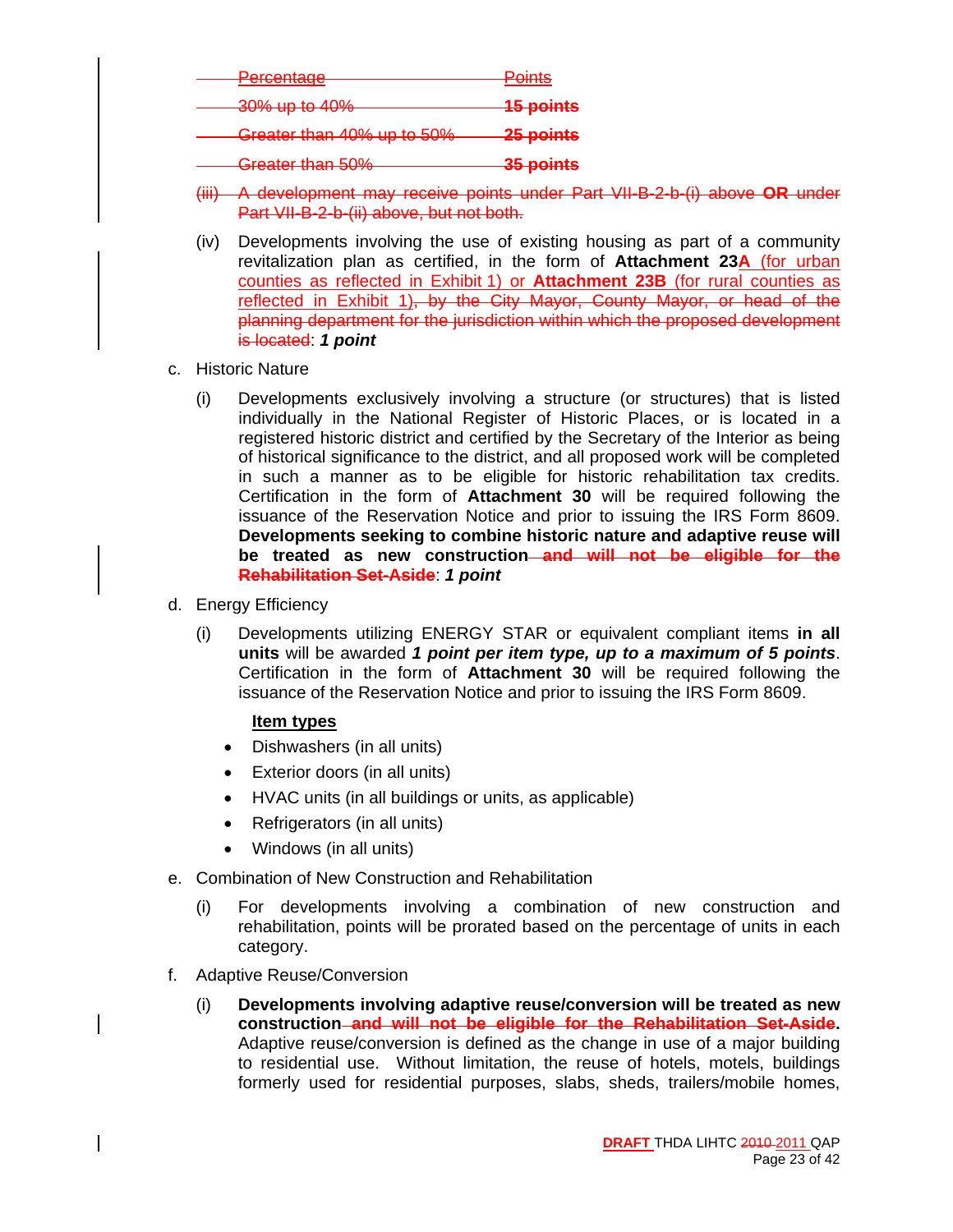barns, garages or single-family homes are not considered to be adaptive reuse/conversion.

#### **3. Sponsor Characteristics: Maximum 70 47 Points**

- a. Points will be awarded as designated below if the described event has **NOT** occurred in Tennessee since March 1, 2010March 19, 2009 with respect to individuals involved (either directly or indirectly) with the developer or the ownership entity (whether formed or to be formed) identified in the Initial Application: *maximum 50 44 points*
	- (i) A reservation of Tax Credits was issued and accepted for a development that the individuals identified above were involved with (either directly or indirectly) through the developer or owner, yet a Carryover Allocation was not obtained: *10 8 points*
	- (ii) A Carryover Allocation was made to a development that the individuals identified above were involved with (either directly or indirectly) through the developer or owner, yet an IRS Form 8609 will not be obtained: *15 13 points*
	- (iii) An allocation of Tax Credits was made to a development that the individuals identified above were involved with (either directly or indirectly) through developer or owner, but the development failed to meet the minimum set-aside for low-income tenants as specified in the land use restrictive covenants: *25 23 points*
- b. Initial Applications will be ineligible for points referenced in Part VII-B-3-a above if, with respect to individuals involved (either directly or indirectly) with the developer, the ownership entity (whether formed or to be formed), or the consultant identified in the Initial Application, any of the following has occurred:
	- (i) any such individual has been determined, in THDA's sole discretion, to be or have been involved in any prior Initial, Carryover, or Final Application that has been determined, in THDA's sole discretion, to be in violation of the requirements of the applicable QAP regarding developer or related party issues (e.g., for 2010, Part IV-C); or
	- (ii) any such individual has been determined, in THDA's sole discretion, to be or have been involved in any prior Initial, Carryover, or Final Application that has been determined, in THDA's sole discretion, to involve a "broker" who does not remain involved in the Initial Application through placed in service; or
	- (iii) any such individual has been determined, in THDA's sole discretion, to be or have been involved in any prior Final Application that has been determined, in THDA's sole discretion, to be in violation of the requirements of the applicable QAP regarding submission of permanent financing documentation (e.g., for 2010, Part XI-A-2); or
	- (iv) any such individual has been determined, in THDA's sole discretion, to be or to have been involved in any prior Initial, Carryover, or Final Application as a consultant, but who is a signatory or guarantor of construction financing documents, permanent financing documents, and/or equity syndication documents with respect to the development reflected in such prior Initial, Carryover, or Final Application; or
	- (v) any such individual has been determined, in THDA's sole discretion, to be or have been involved in any Exchange Application that failed to satisfy the deadline for completion of construction as specified in Part XVIII-F of the 2009 QAP.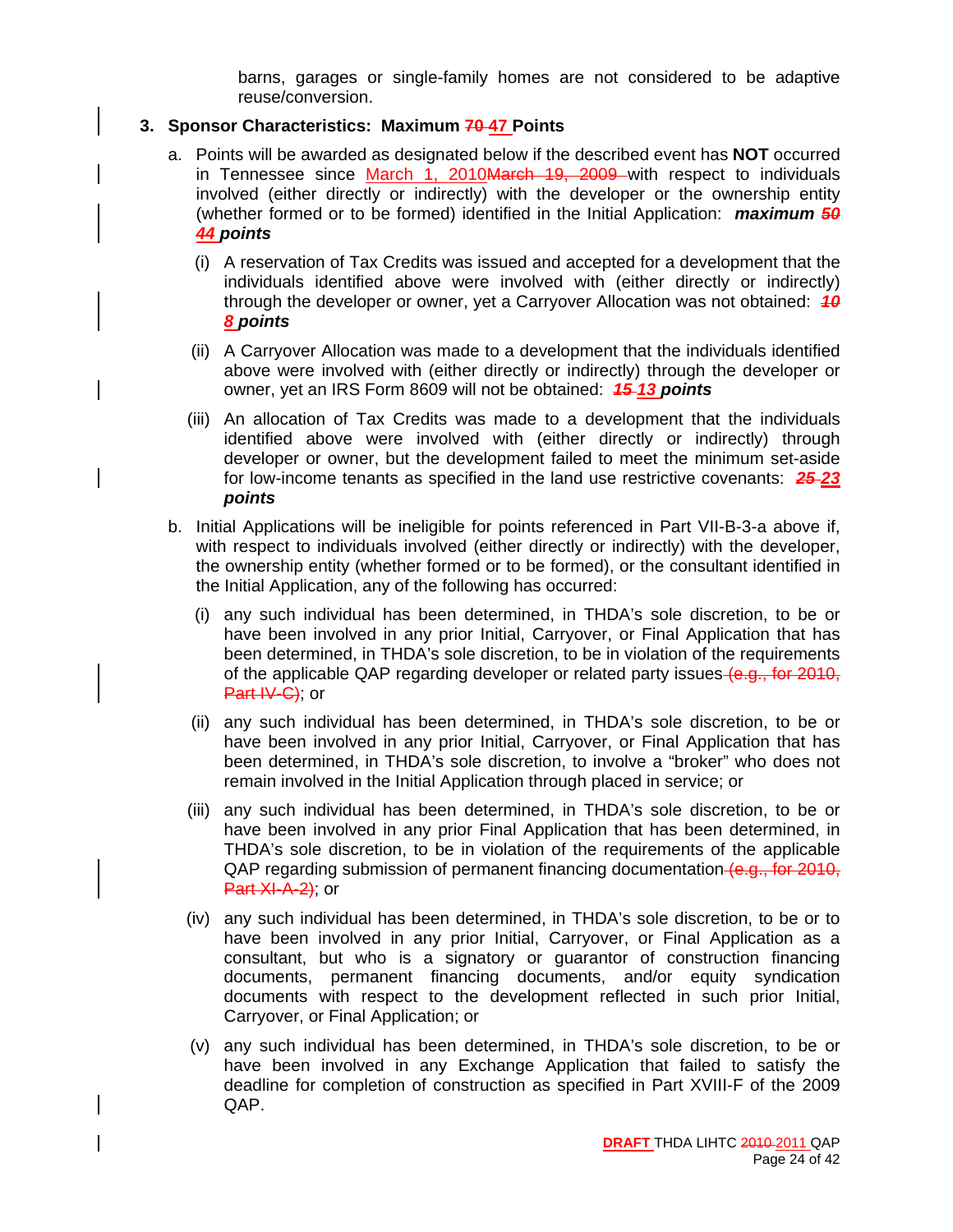- (vi) any such individual has been determined, in THDA's sole discretion, to be or have been involved in any Multifamily Tax Exempt Bond Authority Application that received an allocation of bond authority but failed to meet established deadline for issuance and sale of the tax-exempt bonds.
- (vii) any such individual has been determined, in THDA's sole discretion, to be or have been involved in any Section 1602 or Tax Credit Assistance Program ("TCAP") development that accepted a conditional commitment letter, but failed to meet deadlines established for the submission of documentation to THDA or failed to close on the Section 1602 or TCAP assistance or failed to achieve 100% completion of construction of the development by the relevant deadline.
- (viii) any such individual has been determined, in THDA's sole discretion, to be or have been involved in any development for which Section 1602 or TCAP assistance closed, but is in default thereunder or for which events have occurred that with the passage of time will become a default.

Ineligibility for points as described in this Part VII-B-3-b shall be in effect during the calendar year following the year in which THDA identifies the circumstances causing the ineligibility and for the following calendar year.

c. Developments using HOPE VI funding as part of the development financing. **To qualify for these points, the Initial Application must include a copy of the HOPE VI Revitalization Grant Assistance Award (form HUD-1044) which identifies the Public Housing Authority receiving the HOPE VI grant and the amount of the grant: qualified for the Public Housing Authority Set-Aside using the** HOPE VI Program with HOPE VI funds used as part of the financing for the development: **Only Initial Applications qualified for the Public Housing Authority Set-Aside using the HOPE VI Program as described in Part VII-A-2-d- (ii) are eligible for these points**:

 HOPE VI Funds as a Percentage of Total Financing for this Development (including tax credit syndication proceeds) Points 5% *5 1 points* 10% *10 2 points* 20% *20 3 points*

#### **4. Special Housing Needs: Maximum 15 Points**

a. Developments designed and built so that the greater of one unit or at least five percent (5%) of the total number of units in the development (which number shall be rounded up) are fully equipped for persons with disabilities in accordance with the Americans with Disabilities Act, as applicable, and the Fair Housing Act (including one of the eight safe harbors recognized by HUD as shown on **Exhibit 7**). Certification in the form of **Attachment 30** will be required following the issuance of the Reservation Notice and prior to issuing the IRS Form 8609. These points may be claimed in conjunction with b. or c. or d. below to a maximum of 15 points: *10 points*

#### **AND**

b. Developments with units designed and built for large families, (i.e., three or more bedrooms). Certification in the form of **Attachment 30** will be required following the issuance of the Reservation Notice and prior to issuing the IRS Form 8609.

Percent of Units **Percent of Units**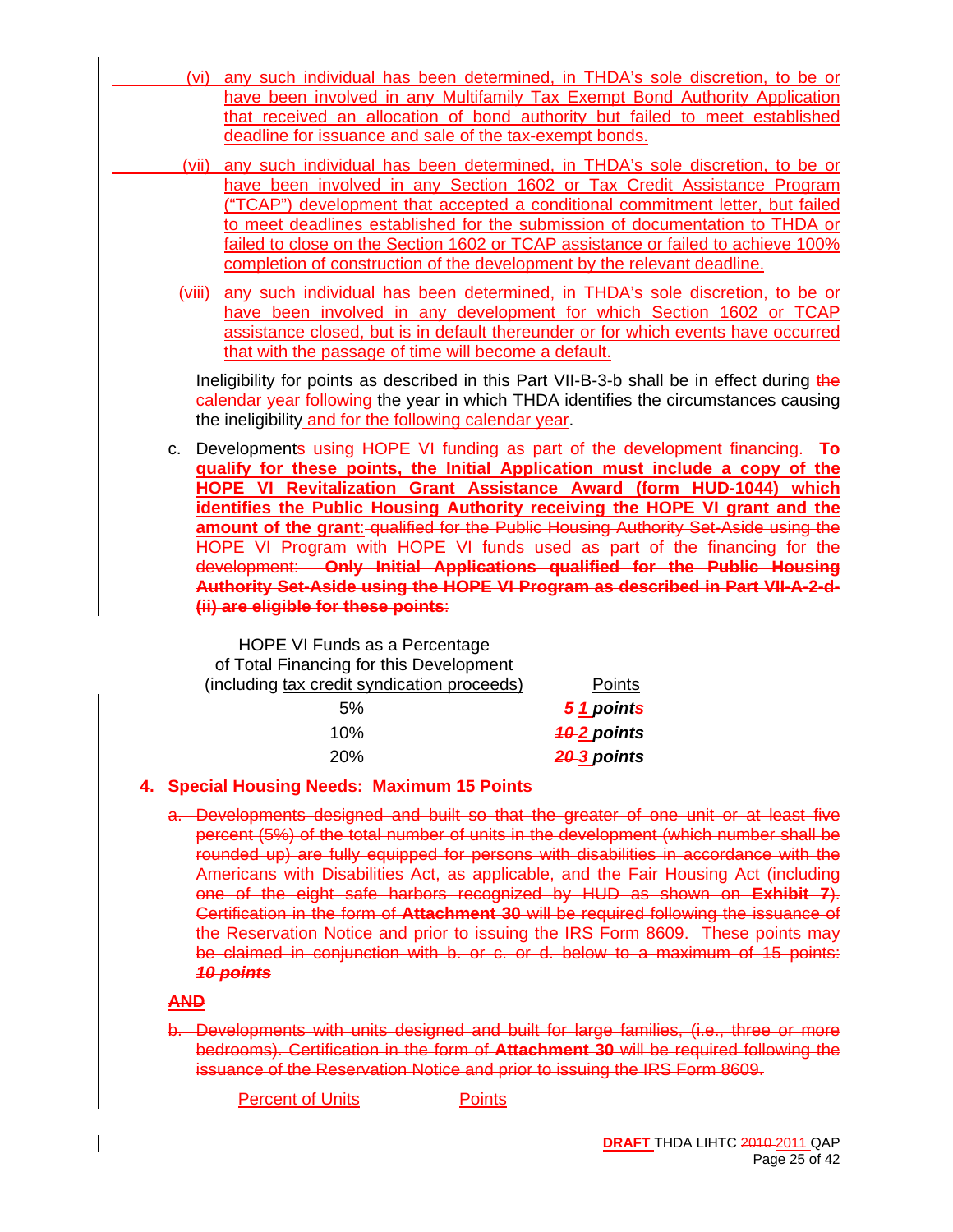| $Q_0/100/$<br><del>,,,,,,,,,,</del> | 3 points |
|-------------------------------------|----------|
| above 10%                           | 5 points |

#### **OR**

c. Developments with at least fifty percent (50%) of the units designed and built for single room occupancy. Certification in the form of **Attachment 30** will be required following the issuance of the Reservation Notice and prior to issuing the IRS Form 8609: *5 points*

#### **OR**

- d. Developments with one hundred percent (100%) of the units designed, built and occupied by the elderly. All tenants must be age 62 or older or at least one person in each unit must be 55 or older and policies and procedures must be in place that demonstrate an intent to make units available to persons who are 55 or older. Certification in the form of **Attachment 30** will be required following the issuance of the Reservation Notice and prior to issuing the IRS Form 8609: *5 points*
- e. An Initial Application may meet the requirements for more than one of the preceding special needs categories, but **no more than 15 points will be awarded.**

#### **54. Lowest Income Preference: Maximum 40 27 Points**

a. Election to set aside a minimum of ten percent (10%) of the units for households with incomes no higher than fifty percent (50%) of the area median income with rents maintained at or below 50% of area median income: *40 27 points*

#### **65. Extended Use Preference or Tenant Ownership: Maximum 20-13 points**

#### *Choose only one below, a. OR b.*

a. Extended Use Preference: **Maximum 20 Points**

A binding commitment to defer the point in time at which the written request specified in Section 42(h)(6)(I) may be given:

| Number of                               |                    |
|-----------------------------------------|--------------------|
| Years                                   | Points             |
| At least 5 years                        | 20-13 points       |
| At least 4 years, but less than 5 years | <b>45-8 points</b> |
| At least 3 years, but less than 4 years | 40-3 points        |

#### *OR*

#### b. Eventual Tenant Ownership: **5 2 points**

A binding commitment to offer the tenant of a single family building at the end of the fifteen-year tax credit compliance period a right of first refusal to purchase the property. The owner must provide to THDA a detailed plan with the Initial Application, specifically including how the owner will set aside a portion of the rent beginning in year two (2) of the compliance period to provide sufficient funds to the tenant at the end of the compliance period for the down payment and the closing costs to purchase the unit. The plan will be required to be updated and submitted to THDA again for approval in year 13 of the compliance period. The Restrictive Covenant Agreement will contain provisions ensuring enforcement of this provision.

#### **76. Public Housing Priority: 10 Points**

Marketing plans, lease-up plans, and operating policies and procedures which will give a priority to persons on current Public Housing waiting lists-or to persons with Section 8 Housing Choice Vouchers in counties with high Section 8 voucher turnover. Initial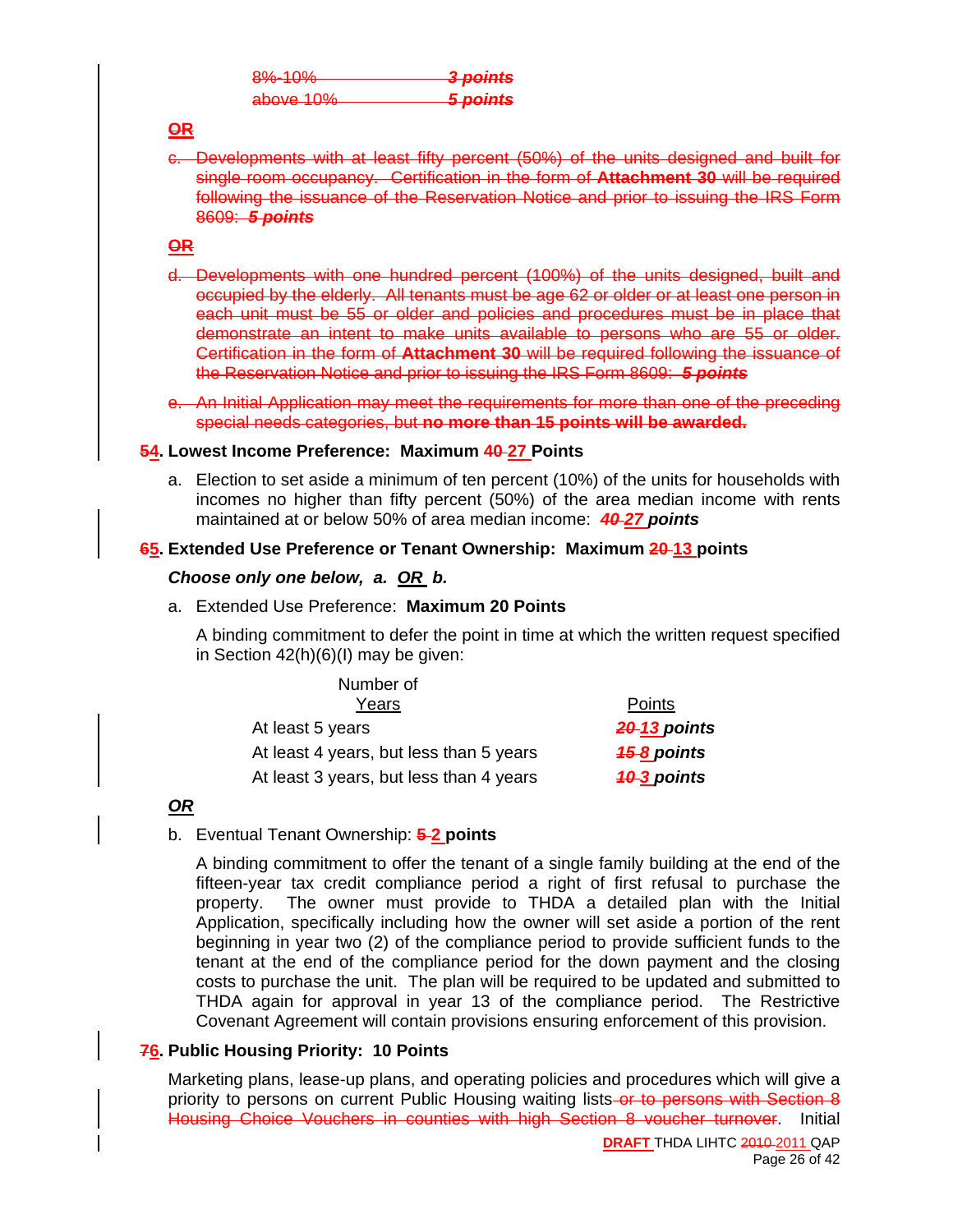Applications with proposed developments in areas reflected on **Exhibit 6** are eligible for these points.

#### **87. Affirmatively Furthering Fair Housing: 3 points**

The development must have and be operated in accordance with marketing plans, lease-up plans, and operating policies and procedures which are fully compliant with the THDA Affirmative Marketing Policy and Procedures.

#### **98. Tennessee Growth Policy Act: 13 XXX points**

Initial Applications with proposed developments located completely and wholly in a county or municipality with a growth plan approved by the local government planning advisory committee as determined by the Tennessee Advisory Commission on Intergovernmental Relations and reflected on **Exhibit 3**. Initial Applications with proposed developments in counties not subject to the Tennessee Growth Policy Act, as shown on **Exhibit 3**, will receive these points.

#### **Part VIII: Initial Application Eligibility and Scoring Review**

#### **A. Notice to Applicants**

- 1. THDA will notify each applicant when the eligibility determination and scoring of their Initial Application is complete. All applicants will be so notified on or before May 13, 2011 May 7, 2010. THDA will send this notice to the contact person identified and the address specified in the Initial Application. Failure to receive any notice specified in this Part VIII will not extend deadlines or modify requirements in this Part VIII. All applicants shall immediately notify THDA, in writing, of changes in the name and/or address of the contact person specified in the Initial Application. Such notification by the applicant will not be deemed to be an amendment to the Initial Application.
- 2. If THDA determines that an Initial Application meets all of the eligibility requirements of this QAP and if the score assigned by THDA in each scoring category is the same as or higher than the score assigned by the applicant in the Initial Application, then no further action by the applicant or THDA will be taken. Applicants may not submit additional items for the purpose of increasing their scores in a particular scoring category if the THDA assigned score is the same as or higher than the score assigned by the applicant in the Initial Application. The provisions of Part VIII-B do not apply.
- 3. If THDA determines that an Initial Application does not meet one or more of the eligibility requirements of this QAP or if the score assigned by THDA in any scoring category is less than the score assigned by the applicant in the Initial Application, THDA will notify the applicant of items that were erroneous, missing, incomplete, or inconsistent. THDA will also notify applicants if THDA determines that (i) any two or more developments proposed in two or more Initial Applications constitute a single development for purposes of applying the development limit specified in Part IV-B or (ii) developers or related parties reflected in two or more Initial Applications constitute a single entity for purposes of applying the developer or related party limitation specified in Part IV-C. This notice to applicants from THDA is referred to herein as the "Cure Notice".
- **4. No rankings or scoring summaries with respect to Initial Applications received by THDA will be available until all cure periods have expired and the review process is complete**.

#### **B. Cure Period**

1. Applicants receiving a Cure Notice may, in compliance with the requirements of this Part VIII-B, correct erroneous items, supply missing or incomplete items and/or may clarify any inconsistencies related to the specific items identified by THDA during a cure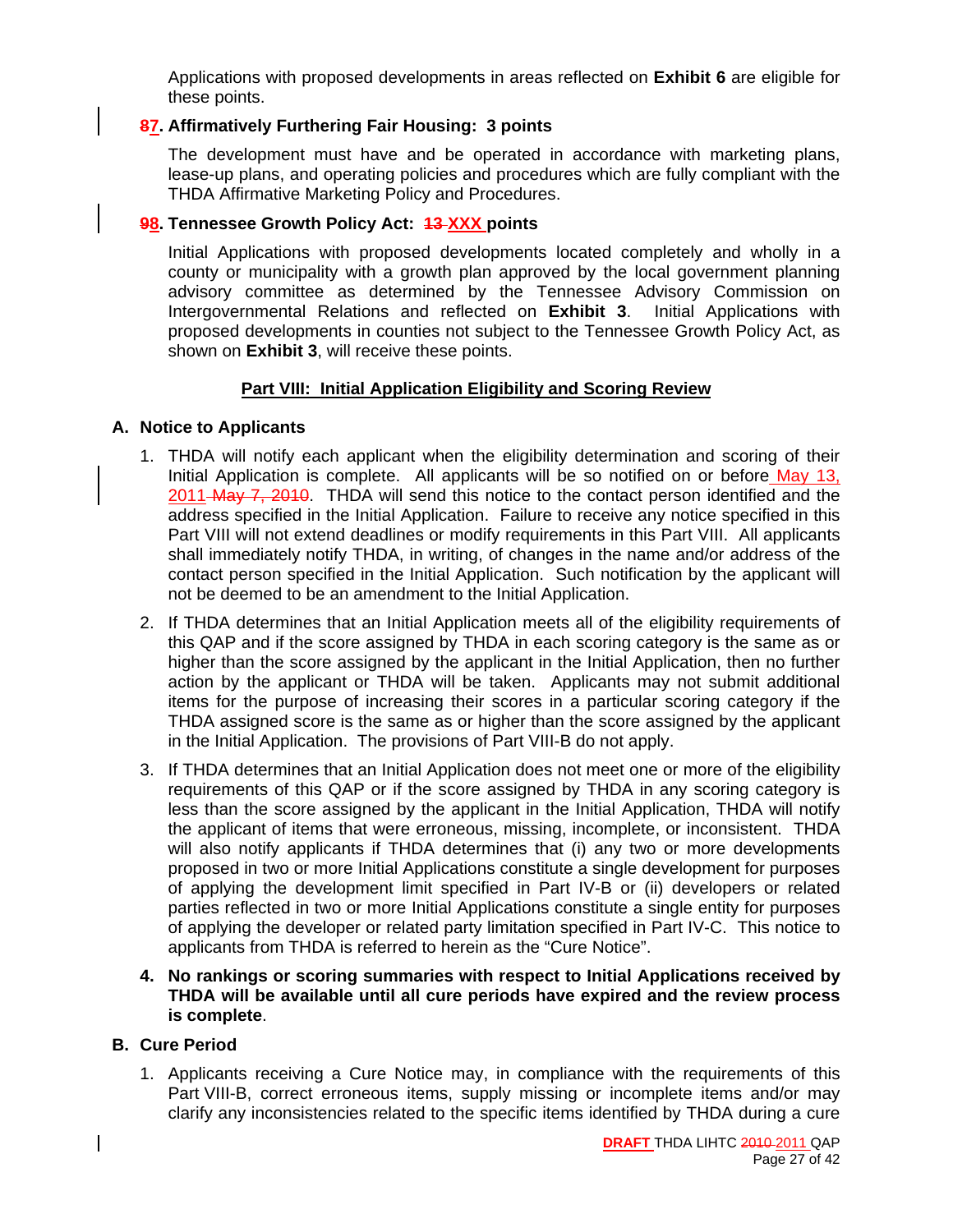period which shall begin on the date of the Cure Notice and shall end at 4:00 p.m. Central Time, on the date specified in the Cure Notice, which date shall be five (5) business days from the date of the Cure Notice. The Cure Notice shall specify the means and methods by which erroneous items may be corrected, missing items supplied, incomplete items completed and inconsistencies clarified. Applicants may not submit additional items for the purpose of increasing their score in a particular scoring category where the THDA assigned score is the same as or higher than the score assigned by the applicant in the Initial Application.

- 2. If additional documentation to address items specified in the Cure Notice is not submitted in accordance with the requirements contained in the Cure Notice, then the determination as to eligibility and scoring made by THDA is determinative. The review process described in Part VIII-C is not available to applicants who do not submit additional documentation in accordance with the Cure Notice (including, without limitation, the time deadlines specified therein.).
- 3. The cure provisions of this Part VIII-B **do not apply** to Initial Applications that are not submitted in accordance with the requirements of Part VI-B and -C.
- 4. THDA will review all documentation submitted in accordance with the Cure Notice for each relevant Initial Application. If THDA determines that an Initial Application, taking into account documentation submitted in accordance with the Cure Notice, meets all of the eligibility requirements of this QAP and if the score assigned by THDA in each scoring category is the same as or higher than the score assigned by the applicant in the Initial Application, then no further action by the applicant or THDA will be taken. Applicants may not submit additional items for the purpose of increasing their score in a particular scoring category where the THDA assigned score is the same as or higher than the score assigned by the applicant in the Initial Application, taking into account documentation submitted in accordance with the Cure Notice. The provisions of Part VIII-C will not apply.
- 5. If THDA determines that an Initial Application, taking into account documentation submitted in accordance with the Cure Notice, still does not meet any one of the eligibility requirements of this QAP or if the score assigned by THDA in any scoring category is still less than the score assigned by the applicant in the Initial Application, THDA will notify the applicant of the determination (the "Review Notice"). The Review Notice will specify the time period within which a request for review may be made.

#### **C. Review Process**

- 1. Applicants who receive a Review Notice may submit, **in writing**, a request for review to the Executive Director of THDA. This request for review must be submitted in accordance with the Review Notice. A request for review will not be considered if no documentation was submitted or if documentation was not submitted in accordance with the Cure Notice (including, without limitation, the time deadlines therein). If no written request for review is submitted or if the written request submitted does not meet all requirements of the Review Notice or this QAP, no review will occur and the THDA determination prior to the issuance of the Review Notice will be final.
- 2. The request for review must identify the eligibility item or scoring category to be reviewed, **the information in the Initial Application OR the documentation submitted during the cure period relevant to the eligibility item or scoring category in question**, and the reason the applicant thinks that the eligibility determination or scoring was in error. The request for review must contain no more than two 8 1/2 X 11 inch pages, with print on one side of each page, typed in 12 point font or larger (or legibly hand written). Requests not meeting this format will not be considered.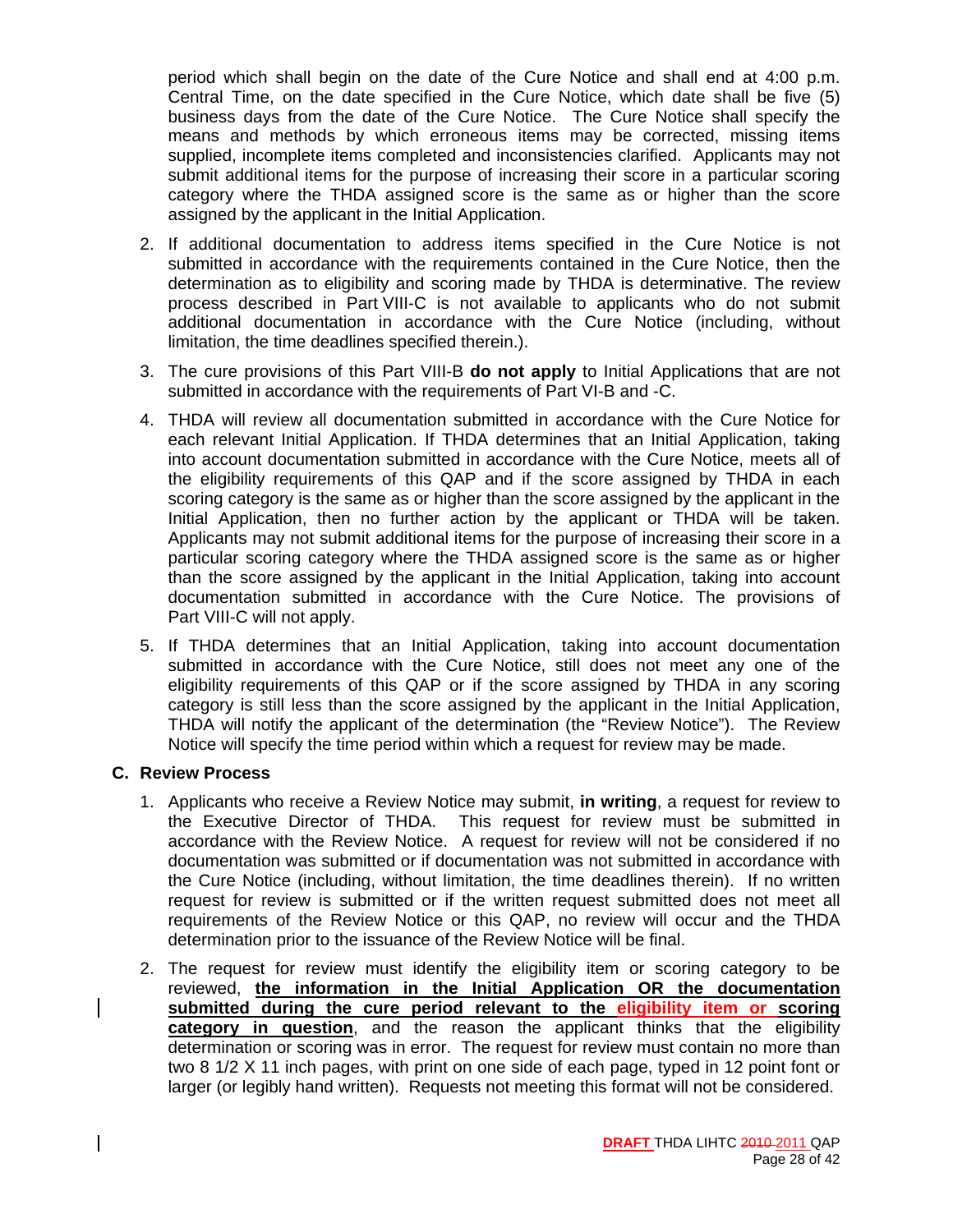- 3. No additional documentation may be submitted in connection with this request for review. No information submitted after the expiration of the relevant cure period specified in the Cure Notice for an Initial Application will be considered. Applicants may not submit additional items for the purpose of increasing their score in a particular scoring category where the THDA assigned score is the same as or higher than the score assigned by the applicant in the Initial Application, taking into account documentation submitted in accordance with the Cure Notice. Requests for review that were not submitted in accordance with the Review Notice will not be considered. The provisions of Part VIII-C-4, -5, and -6 will not apply.
- 4. The Policy and Programs Committee of the Board of Directors of THDA (the "Policy and Programs Committee") will meet in regular or special session in June, 20102011, to evaluate the Initial Application, documentation submitted during the cure period, the Review Notice, the request for review and THDA staff analysis thereof (the "Review Meeting"). The Policy and Programs Committee will consider only documentation submitted in compliance with this Part VIII, regardless of whether the applicant or a representative thereof are present at the Review Meeting. The Policy and Programs Committee will consider whether documentation submitted as a result of the Cure Notice, taking into account the THDA staff analysis, is sufficient to meet the requirements of this QAP or is otherwise consistent with the spirit and intent of this QAP. **Any contact with THDA Executive Director, any member of the Policy and Programs Committee or any member of the THDA Board by any person or entity on behalf of any Initial Application between the date of the Review Notice and the date of the Review Meeting will be grounds for dismissal of the review request.**
- 5. Applicants or representatives thereof may contact THDA Multifamily Development staff regarding procedural matters only between the date of the Review Notice and the date of the Review Meeting, which contact, if limited as specified herein, will not constitute grounds for dismissal of a review request. Applicants or representatives thereof may, but are not required, to appear at the Review Meeting. Notice of the decision of the Policy and Programs Committee will be mailed provided to the applicant.
- 6. The final score for all Initial Applications will be determined after the Policy and Programs Committee meets. By adoption of this QAP, the THDA Board of Directors specifically delegates full authority to the Policy and Programs Committee to make the determinations specified in this Part VIII-C. The THDA Board of Directors will not consider requests to review decisions of the Policy and Programs Committee. All decisions of the Policy and Programs Committee are final. No matters with respect to eligibility under Part VII-A or with respect to scoring under Part VII-B will be considered after the date of the Policy and Programs Committee meeting.

#### **D. Final scoring and ranking of Initial Applications**

After the completion of the cure period and completion of the review process set forth above, the final score for each Initial Application will be determined. Each Initial Application will be listed in order of score and such rankings will be made available to all applicants. This ranking is not confirmation of a reservation of Tax Credits. Reservations will not be made until all set-asides have been applied and all limits have been applied.

#### **E. Application of Various Limits/Final Ranking**

Following the final scoring of each Initial Application, THDA will reserve the available amount of Tax Credits in the Non-Profit Set-Aside<sub> $\pm$ </sub> and in the QCT-Special Housing Needs Set-Aside, in the Rehabilitation Set-Aside, in the Public Housing Authority Set-Aside, in the Small Developments Set-Aside, in the Rural Set-Aside, and in the Permanent Supportive Housing for the Homeless Set-Aside based on the final scores assigned to each Initial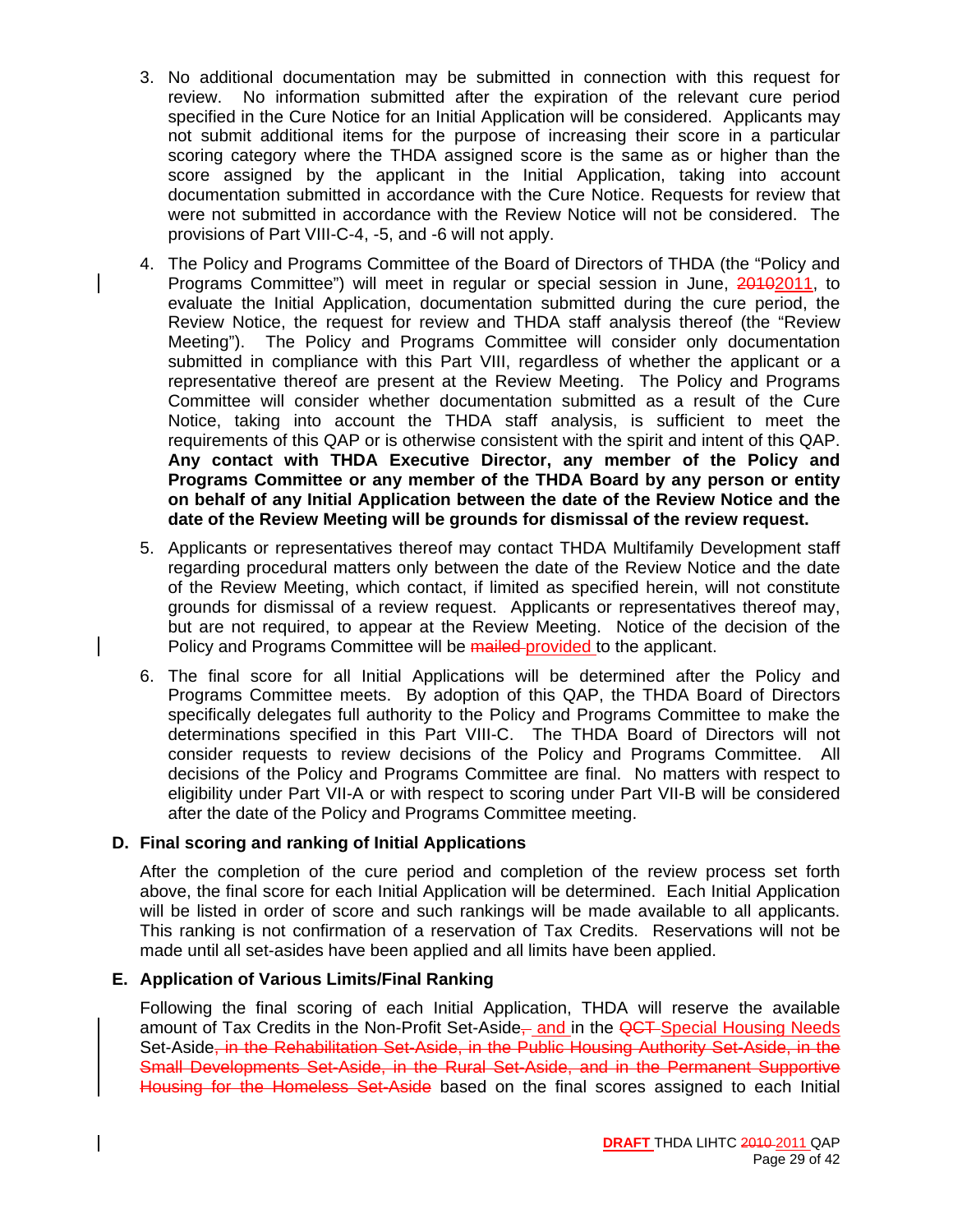Application and the amount of Tax Credits determined by THDA to be appropriate, according to the following procedures and provisions:

- 1. Non-Profit Set-Aside:
	- a. Based on the final scoring of Initial Applications, THDA will list, in ranking order, all developments qualifying in the Non-Profit Set-Aside, and will reserve Tax Credits beginning with the highest ranking Initial Application in the initial Non-Profit Set-Aside and will proceed down the ranking until the point is reached where the last complete reservation can be made. **No partial reservations of Tax Credits will be made, except pursuant to Part VIII-E-8-c-(ii).** (The limitations specified in Part IV will apply.) If there are not enough Tax Credits remaining in the initial Non-Profit Set-Aside to reserve the full amount requested for the next Non-Profit Initial Application in line, the difference between the balance remaining in the initial Non-Profit Set- -Aside and the amount needed to make a full reservation will be added to the Non-Profit Set-Aside.
	- b. After the initial Non-Profit Set-Aside is completely reserved, other qualified Non-Profit applications that did not receive a reservation will be included and considered, along with other applications, in the Qualified Census TractSpecial Housing Needs Set-Aside, the Rehabilitation Set-Aside, the Public Housing Authority Set-Aside, the Small Development Set-Aside, or the Rural Set-Aside, as applicable.
	- **c. Tax Credits remaining in the initial Non-Profit Set-Aside after all of these steps will not be reserved for other Initial Applications.**
- 2. Special Housing Needs Set-Aside
- a. For Initial Applications in the Special Housing Needs Set-Aside, THDA will list, in ranking order, qualified Initial Applications and will make reservations beginning with the highest ranking Initial Application and will proceed down the ranking until the point is reached when the last complete reservation has been made from the Set-Aside amount. **No partial reservations of Tax Credits will be made, except pursuant to Part VIII-E-8-c-(ii).** (The limitations specified in Part IV will apply.)
- b. After the Special Housing Needs Set-Aside is completely reserved, other qualified applications for developments qualified for the Special Housing Needs Set-Aside that have not received a reservation will be included and considered, along with other applications, in the general pool.
- 2. Qualified Census Tract Set-Aside
	- a. For Initial Applications in the Qualified Census Tract Set-Aside, THDA will list, in ranking order, qualified Initial Applications and will make reservations beginning with the highest ranking Initial Application and will proceed down the ranking until the point is reached when the last complete reservation has been made from the Set-Aside amount. **No partial reservations of Tax Credits will be made, except pursuant to Part VIII-E-8-c-(ii).** (The limitations specified in Part IV will apply.) Reservations made to Initial Applications pursuant to this subsection will be deducted from the Rural Set-Aside, as appropriate, based on the county in which the development is located.
	- b. After the Qualified Census Tract Set-Aside is completely reserved, other qualified applications for developments located in a Qualified Census Tract that have not received a reservation will be included and considered, along with other applications, in the Rehabilitation Set-Aside, the Public Housing Authority Set-Aside, the Small Development Set-Aside, or the Rural Set-Aside, as applicable. The point in Part VII-B-1-b-(i), if given, will not be taken into account in the ranking under this section.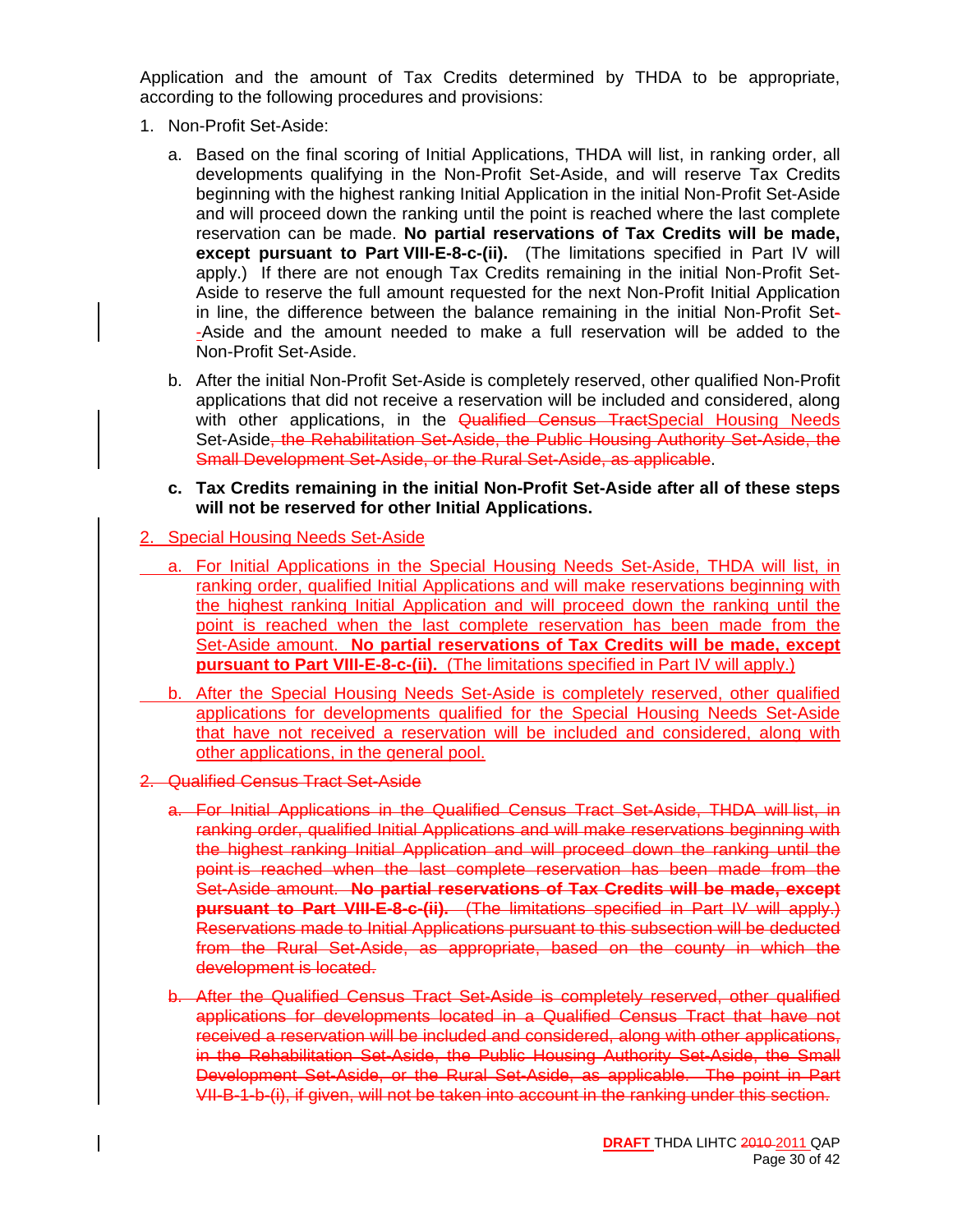#### 3. Rehabilitation Set-Aside

- a. For Initial Applications in the Rehabilitation Set-Aside, THDA will list, in ranking order, qualified Initial Applications and will make reservations beginning with the highest ranking Initial Application and will proceed down the ranking until the point is reached when the last complete reservation has been made from the Set-Aside amount. **No partial reservations of Tax Credits will be made, except pursuant to Part VIII-E-8-c-(ii).** (The limitations specified in Part IV will apply.) Reservations made to Initial Applications pursuant to this subsection will be deducted from the Rural Set-Aside, as appropriate, based on the county in which the development is located.
- b. After the Rehabilitation Set-Aside is completely reserved, other qualified applications for developments proposing rehabilitation that have not received a reservation will be included and considered, along with other applications, in the Public Housing Authority Set-Aside, the Small Development Set-Aside, or the Rural Set-Aside, as applicable.
- 4. Public Housing Authority Set-Aside:
	- a. For Initial Applications in the Public Housing Authority Set-Aside, THDA will list, in ranking order, qualified Initial Applications and will make reservations beginning with the highest ranking Initial Application and will proceed down the ranking until the point is reached when the last complete reservation has been made from the Set-Aside amount. **No partial reservations of Tax Credits will be made, except pursuant to Part VIII-E-8-c-(ii).** (The limitations specified in Part IV-B and -D will apply.) Reservations made to Initial Applications pursuant to this subsection will be deducted from the Rural Set-Aside, as appropriate, based on the county in which the development is located.
	- b. After the Public Housing Set-Aside is completely reserved, other qualified applications for developments qualifying for the Public Housing Authority Set-Aside that have not received a reservation will be included and considered, along with other applications, for the Small Development Set-Aside, or the Rural Set-Aside, as applicable.
- 5. Small Developments Set-Aside:
	- a. For Initial Applications in the Small Developments Set-Aside, THDA will list, in ranking order, qualified Initial Applications and will make reservations beginning with the highest ranking Initial Application and will proceed down the ranking until the point is reached when the last complete reservation has been made from the Set-Aside amount. **No partial reservations of Tax Credits will be made, except pursuant to Part VIII-E-8-c-(ii).** (The limitations specified in Part IV will apply.) Reservations made to Initial Applications pursuant to this subsection will be deducted from the Rural Set-Aside, as appropriate, based on the county in which the development is located.
	- b. After the Small Developments Set-Aside is completely reserved, other qualified applications for developments qualifying for the Small Developments Set-Aside that have not received a reservation will be included and considered, along with other applications, in the Rural Set-Aside.
- 6. Rural Set-Aside:
	- a. For Initial Applications in the Rural Set-Aside, THDA will list, in ranking order, qualified Initial Applications and will make reservations beginning with the highest ranking Initial Application and will proceed down the ranking until the point is reached when the last complete reservation has been made from the Set-Aside amount. **No**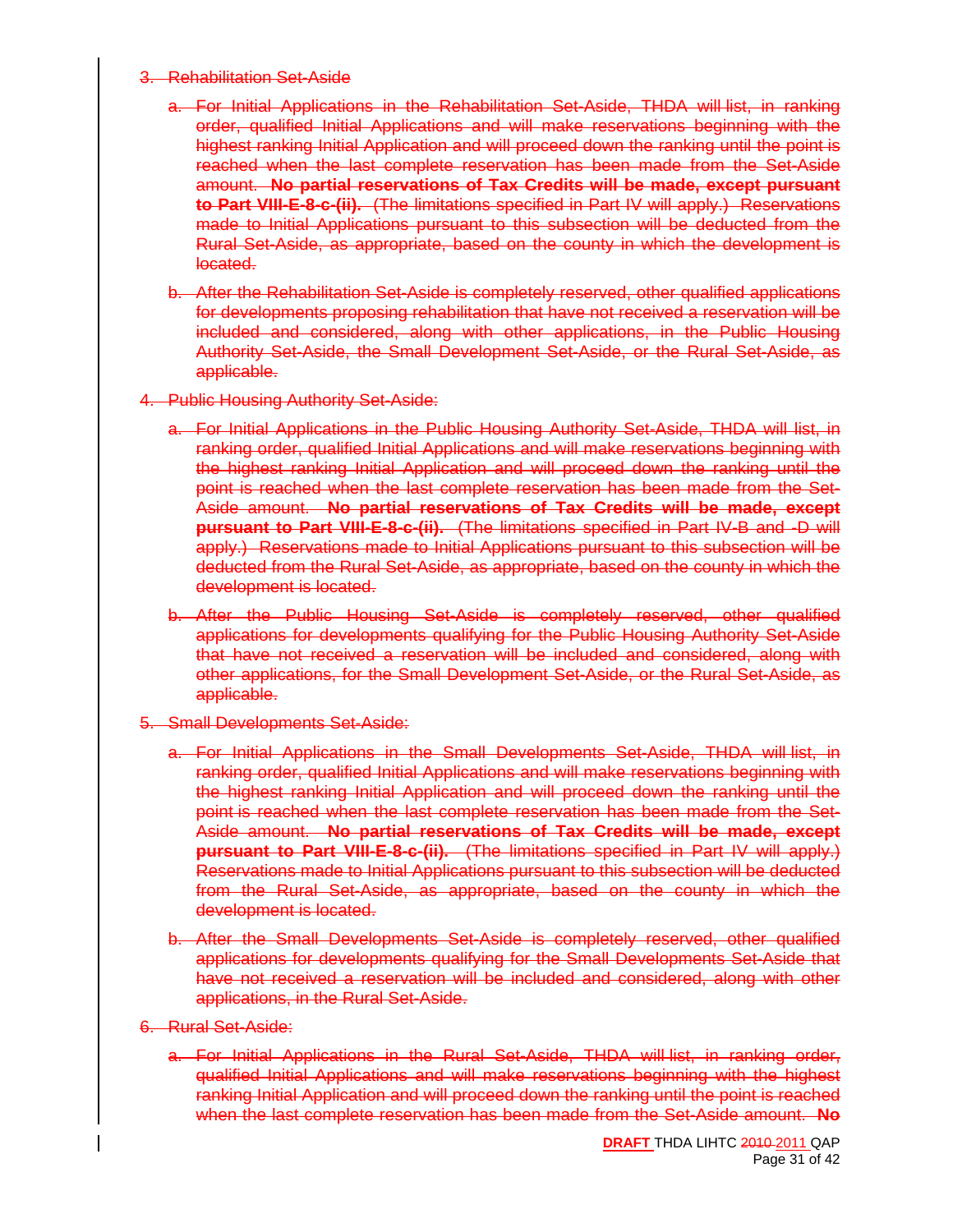#### **partial reservations of Tax Credits will be made, except pursuant to Part VIII-E-8-c-(ii). (The limitations specified in Part IV will apply.)**

- 7. Permanent Supportive Housing for the Homeless Set-Aside:
	- a. For Initial Applications in the Permanent Supportive Housing for the Homeless Set-Aside, THDA will list, in ranking order, qualified Initial Applications and will make reservations beginning with the highest ranking Initial Application and will proceed down the ranking until the point is reached when the last complete reservation has been made from the Set-Aside amount. **No partial reservations of Tax Credits will be made, except pursuant to Part VIII-E-8-c-(ii). (The limitations specified in Part IV will apply.)**
- 83. Combining Remaining Tax Credits and Remaining Applications:
	- a. Any Tax Credits remaining after steps 1 through 7 and 2 above are complete will be combined with any other Tax Credits that are unallocated for any reason (from Part III-A above).
	- b. All remaining qualified Initial Applications will then be listed, in ranking order, in two final lists: Non-Profit and Other. **Throughout the remainder of the reservations, THDA will ensure that at least ten percent (10%) of Tax Credits have been reserved to Non-Profit Initial Applications, even if a lower ranking Non-Profit Initial Application must be reserved Tax Credits before a higher-ranking Other other Initial Applications.** THDA will reserve any remaining Tax Credits to the remaining Initial Applications beginning with the highest ranking Initial Application, subject to the priority for Non-Profit Initial Applications, and the Set-Asides described in this QAP, and the limits described in Part IV and continuing down the lists until the last complete reservation is made. **No partial reservations of Tax Credits will be made, except pursuant to Part VIII-E-8-c-(ii).** (The limitations specified in Part IV will apply.)
	- c. (i) If the steps above leave THDA with insufficient Tax Credits to make a complete reservation to the next highest ranking Initial Application, THDA will hold the Tax Credits remaining until enough Tax Credits have been recaptured or returned for a complete reservation to be made. THDA will then make a complete reservation to the next highest ranking Initial Application (The limitations specified in Part IV will apply.)
		- (ii) If the Tax Credits remaining are likely to exceed one percent (1%) of the total Tax Credits available for reservation, thereby eliminating THDA from applying for Tax Credits from the National Pool in a subsequent year, then any remaining Tax Credits shall be offered as a partial reservation to the next highest ranking applicant, pursuant to this section, until the Tax Credits are accepted. (The limitations in Part IV will apply.) Acceptance of a partial reservation according to this provision would not classify a development as an "existing" application in subsequent years, but any limitation on Tax Credits per development in subsequent years would apply to any such partial reservation.

#### **94. Tax Credits remaining in the Non-Profit Set-Aside after all qualified Non-Profit Initial Applications have received reservations of Tax Credits cannot be reserved to other Initial Applications.**

#### 105. Tie Breaker

In the event there is a tie between two or more Initial Applications at the cutoff for receipt of a Tax Credit reservation, the Initial Application requesting the least Tax Credits per square foot of heated, low-income, residential floor space will be given priority. If this first tie breaker still results in a tie, the Executive Director of THDA and the Chair of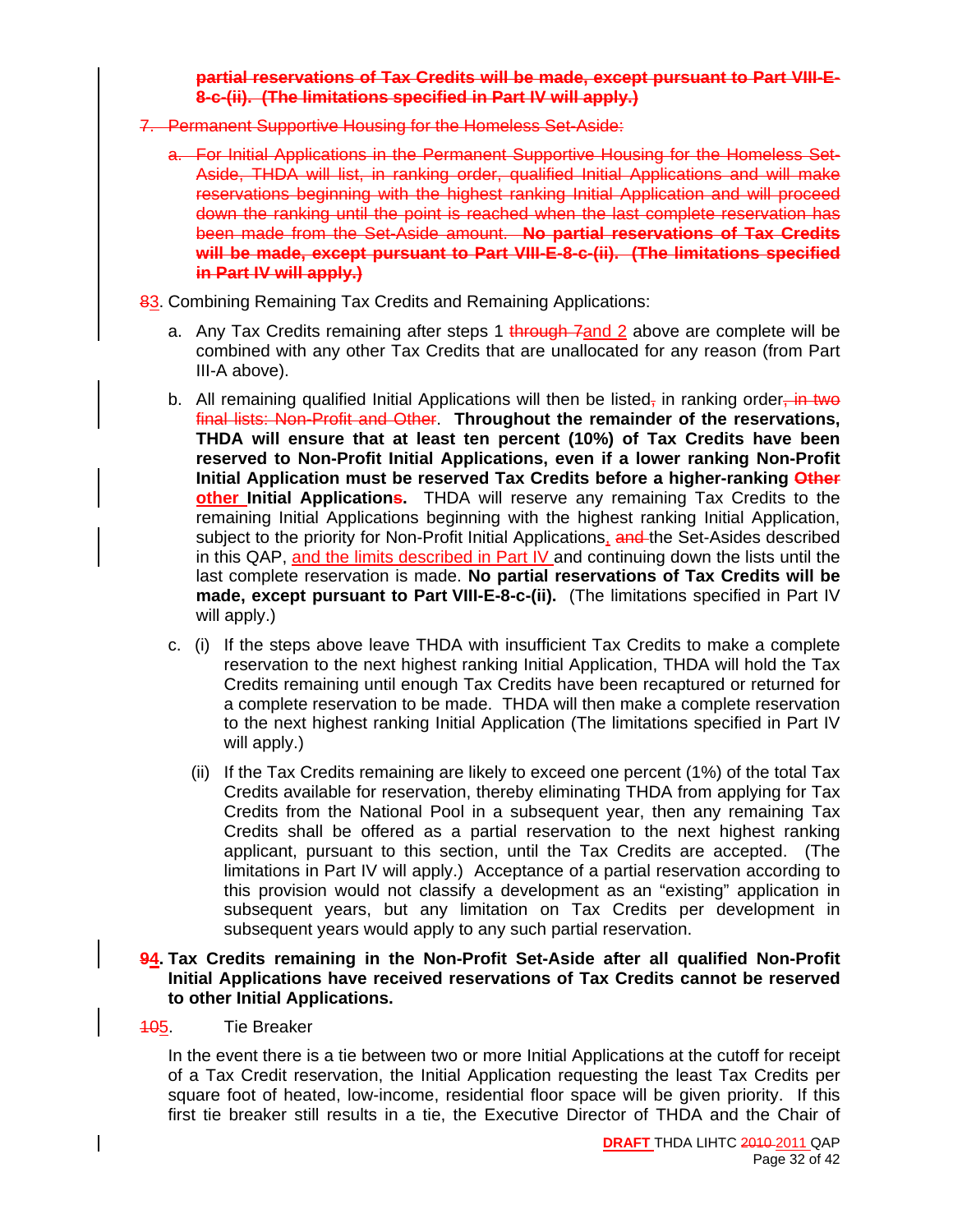THDA, or his designee, will, in their sole discretion, determine which Initial Application will be given priority.

#### **Part IX: Reservation of Tax Credits**

#### **A. Reservation Notice**

THDA will notify, in writing, each successful applicant of an initial reservation of Tax Credits (the "Reservation Notice"). In determining the initial amount of Tax Credits to be reserved, THDA will use the costs, incomes and expenses submitted in the Initial Application, as determined by THDA to be reasonable. **The final amount of Tax Credits allocated to each successful applicant may be less than, but will not be more than, the amount requested in the Initial Application, the amount specified in the Reservation Notice or the amount reflected in a Carryover Allocation**. Allocations will be determined in connection with a Carryover Allocation and in connection with an evaluation at the time the development is placed in service, in accordance with Section 42(m)(2) and this QAP.

#### **B. Submission of Additional Information and Documentation**

The Reservation Notice will specify what additional information and documentation is required and will specify a date by which such information and documentation must be submitted to THDA.

At a minimum, the applicant will be required to provide the following information and documentation, which information and documentation shall be in a form and with substance acceptable to THDA, **by the date(s) specified in the Reservation Notice**:

- 1. Firm commitment letters for construction financing and competitive state or Federal loans or grants (i.e.: AD-622 for USDA/RD [formerly FmHA]), executed as specified in the letter and otherwise in a form and with substance acceptable to THDA;
- 2. Most recent utility allowance documents (from USDA/RD [formerly FmHA], HUD, local PHA, or utility company) demonstrating the basis for calculations of utility costs for the size and type of units proposed;
- 3. Written documentation from each service provider that all necessary utilities (i.e.: electricity, gas (if proposed development utilizes gas), sewer, and water) are available at the site;
- 4. Written documentation from the appropriate local governmental authority demonstrating that current zoning and other local land use regulations permit the development as proposed or that no such regulations currently apply to the proposed development (as new construction, acquisition and rehabilitation, or rehabilitation only);
- 5. Detailed information about the syndication transaction including, without limitation, a firm commitment letter from the purchaser of the tax credits executed as specified in the Reservation Notice;
- 6. For Initial Applications subject to Part VII-A-4-a-(ii), Part VII-A-4-a-(v), Part VII-A-4-a-(vi), Part VII-A-4-a-(vii), Part VII-A-4-a-(viii); Part VII-B-2-a-(ii); Part VII-B-2-a-(iii); Part VII-B-2-a-(iv); Part VII-B-2-b-(i); Part VII-B-2-c; and/or Part VII-B-4, certification in the form of **Attachment 30**; and

#### 7. Market Study:

a. A market study performed by an **independent third party** must be provided for all proposed developments within the time period specified in the Reservation Notice. This study, in a form and with content acceptable to THDA in its sole discretion, must support the need and demand for the type of housing proposed, taking into account all other subsidized developments in the market area and including data on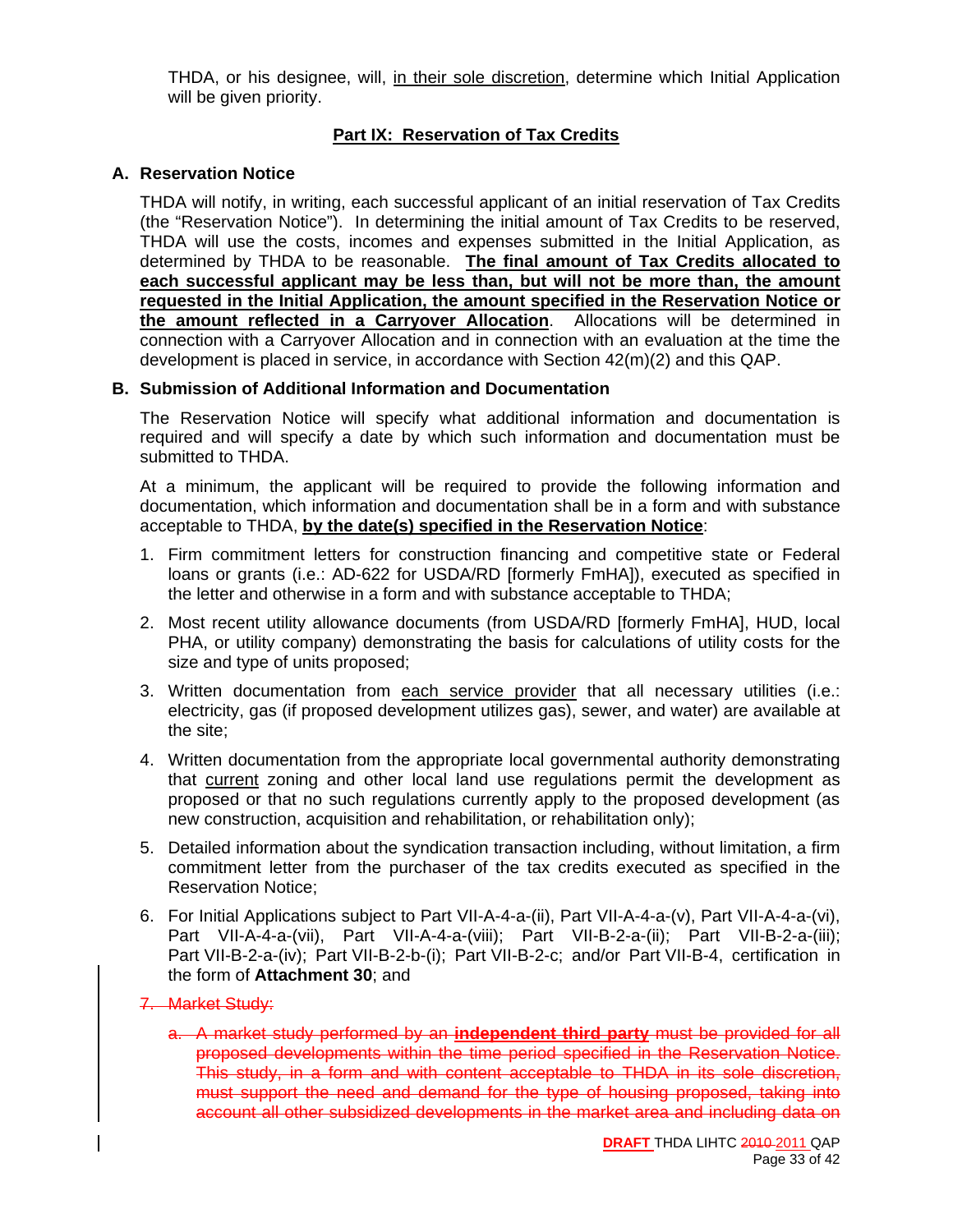comparable units being 90% rent occupied and the market feasibility of the proposed rent structure. **The market study must include all information identified in this Part IX-B-7.**

#### **b. Market studies must be less than six months old at the time of submission in order to be acceptable.**

#### **c. The market study must include, without limitation:**

- (i) Name and telephone number of person performing the study, their qualifications to perform the market study, and a statement indicating the person and/or entity performing the study has no identity of interest with any person or entity involved in the Development, including, without limitation, the ownership entity and any of its partners, any other member of the development team, or any individuals involved in any such entities;
- (ii) On site field study by person performing the market study;
- (iii) Data identifying and describing the market areas, neighborhood and site, including geographic and demographic information;
- (iv) Data identifying existing units and rent types including any existing LIHTC developments, any proposed developments which have a LIHTC Reservation Notice, and any proposed developments which have a LIHTC Carryover Allocation which will be built or renovated in the market area or neighborhood;
- (v) Data to support a proposed rent structure of 90% or less of the maximum allowable net LIHTC rents for the market area or neighborhood, if such a rent structure was proposed in the Initial Application;
- (vi) Data identifying vacancies of rental units in the market area and neighborhood;
- (vii) Data identifying income qualified households at or below the LIHTC income limits in the market area or neighborhood;
- (viii) Current and projected need based on market conditions supported by data from various market sources including waiting list information from all Section 8 and local public housing authorities serving the market area or neighborhood;
- (ix). Projected absorption time (rent up) of the proposed units by the market area or neighborhood;
- (x) Data identifying and supporting the need for rental housing for the elderly (55 years and older) and persons with disabilities, if such structure is proposed in the Initial Application;
- (xi) Land value analysis and information with regard to comparable land sales; and
- (xii) Color photographs of the proposed site and surrounding neighborhood.

#### **e. Based on the information and analysis presented in the market study, and based on other information available to THDA, THDA may determine, in its sole discretion, that market demand is not sufficient to support the proposed development.**

87. Other information or documentation as THDA may deem necessary to fully evaluate the proposed developments and the applicant's ability to proceed.

#### **C. Status Reports**

All developments with a Reservation Notice shall provide status reports outlining progress toward completion by dates, in a form and with substance as specified by THDA in the Reservation Notice. Information requested will be development specific and may include such items as construction progress.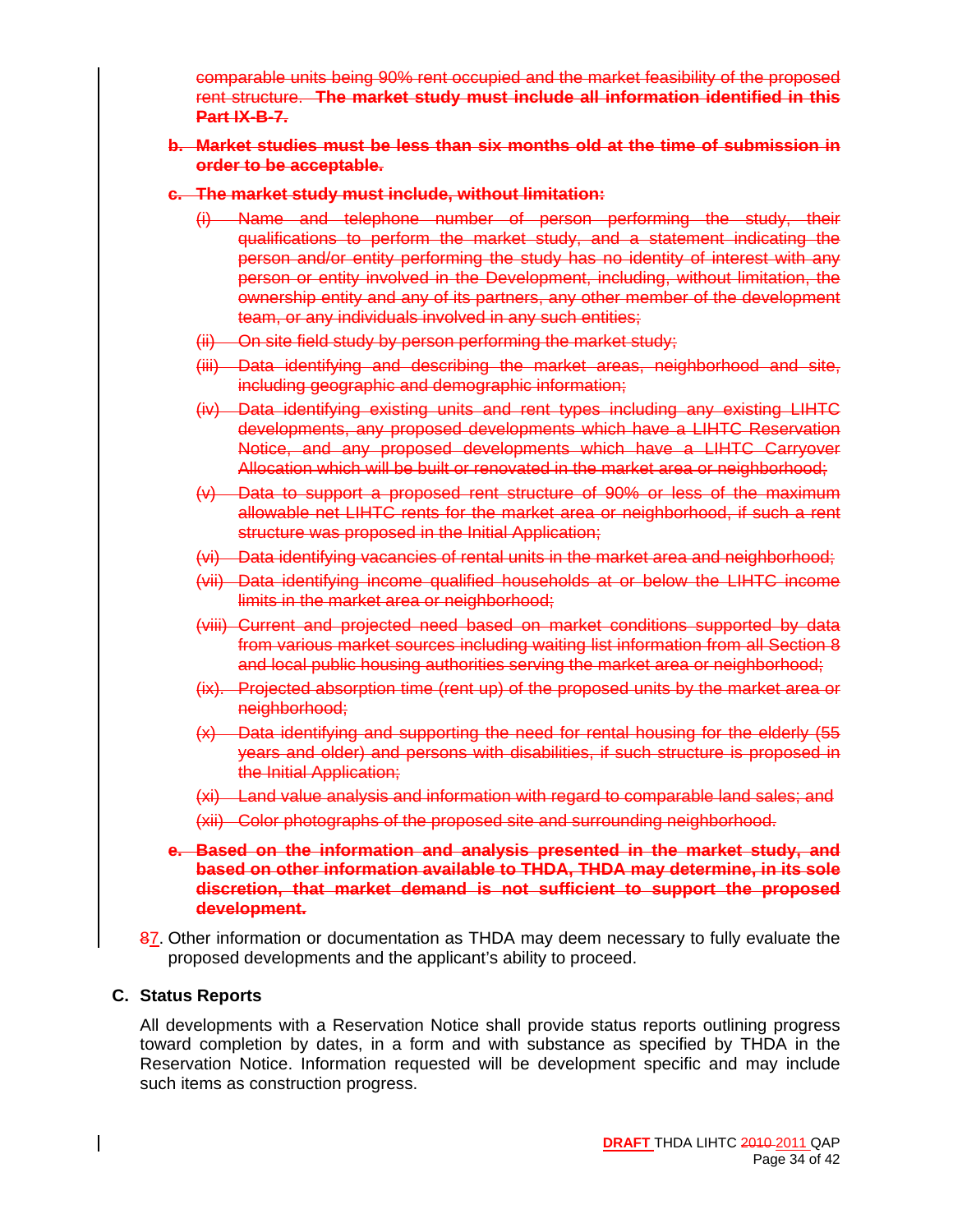#### **D. Recapture of Tax Credits During Reservation Period**

- 1. THDA will cancel a Reservation Notice for failure to fully satisfy conditions imposed in connection with the Reservation Notice and for failure to provide satisfactory information or documentation required by the Reservation Notice by the deadlines specified in the Reservation Notice. This means that the Tax Credits referred to in the Reservation Notice are not available for the development specified in the Reservation Notice and will be made available to other qualified developments. Deadlines specified in the Reservation Notice are the dates upon which Tax Credits are deemed recaptured by THDA unless the conditions related to each deadline have been met on or before such deadline or unless an extension has been granted under Part XIV-C.
- 2. Tax credits made available through a Reservation Notice may be voluntarily returned. Any such return means Tax Credits are not available for the development referenced in the Reservation Notice.
- 3. Any Tax Credits recaptured either by cancellation of a Reservation Notice under Part IX-D-1 above or by voluntary return under Part IX-D-2 above will be reserved to the fullest extend practical to other qualified Initial Applications for Tax Credits as provided in this QAP.

#### **Part X: Carryover Allocation**

#### **A. Qualifying for a Carryover Allocation**

A development with a Reservation Notice but which will not be placed in service by December 31, 20102011, may be eligible for a Carryover Allocation. In order to qualify for a Carryover Allocation, the ownership entity identified in the Initial Application must have ownership of the property on or before November 17, 20102012, and must have spent a minimum of ten percent (10%) of the reasonably expected basis in the development on or before November 17, 20102012.

#### **B. Carryover Allocation Requirements**

1. To file for a Carryover Allocation, the owner must, no later than November 17, 20102011:

- a. Complete a Carryover Allocation Application (**Form furnished by THDA**);
- b. Submit any other development specific materials THDA may require; and
- c. Make an irrevocable gross rent floor election (**Form furnished by THDA**).
- 2. The owner must execute a Carryover Allocation document (**Form furnished by THDA**) no later than December 31, 20102011.
- 3. To meet the Carryover Allocation requirements, the owner must submit the Cost Certification (**Form furnished by THDA**) for the ten percent (10%) test no later than November 17, 20112012.
- 4. To meet the Carryover Allocation requirements, the owner must submit a copy of the recorded warranty deed showing ownership by the ownership entity identified in the Initial Application or a fully executed 50-year ground lease (subject to the provisions of Part VII-A-7-a-(v) of this QAP) showing the Ownership Entity as identified in the Initial Application as the lessee no later than November 17, 20112012.

#### **C. Tax Credits Available**

The amount of Tax Credits to be allocated by a Carryover Allocation will be determined by THDA in connection with an evaluation at the time a Carryover Allocation is requested and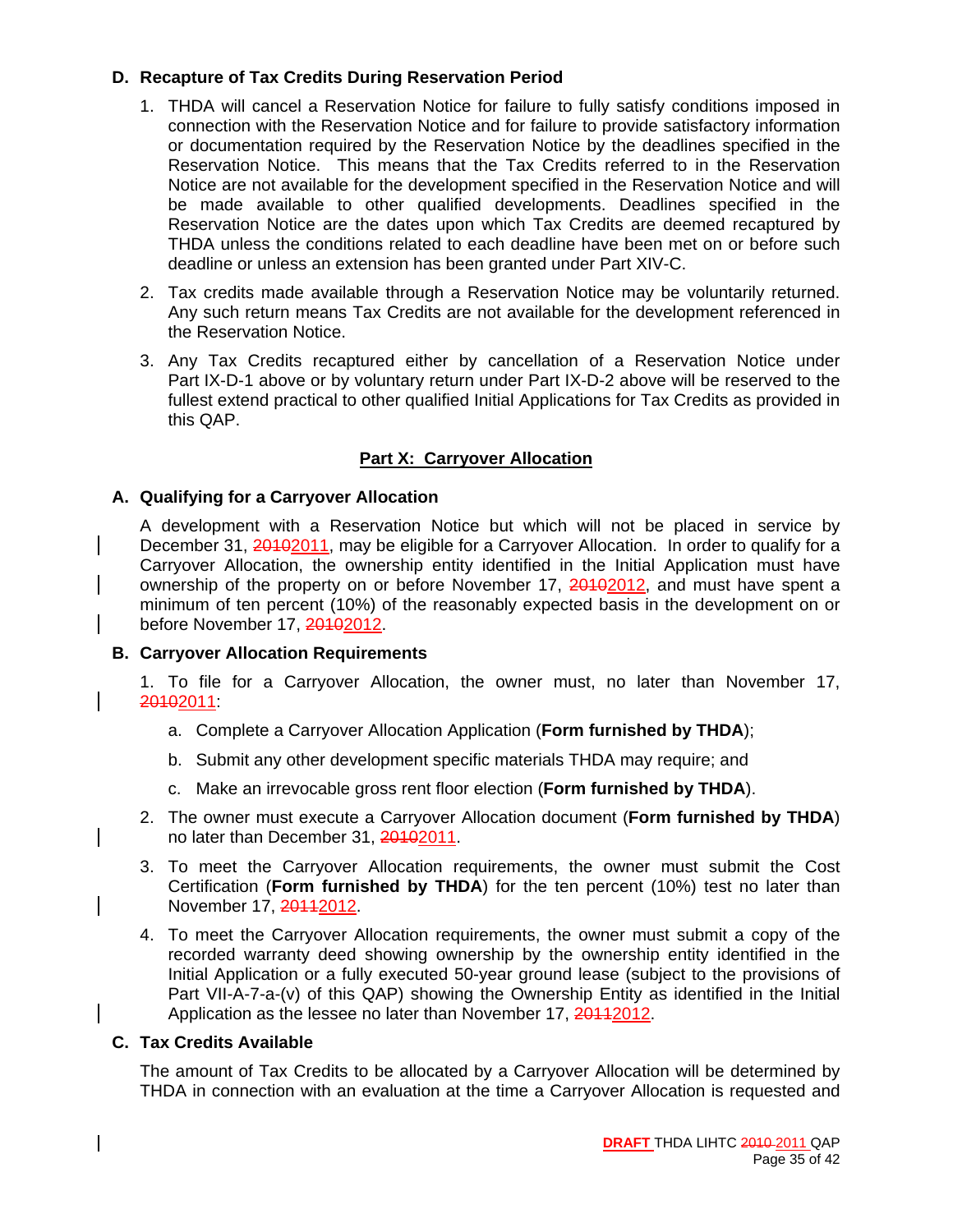#### **D. Status Reports**

All developments with a Carryover Allocation shall provide status reports outlining progress toward completion by dates, in a form and with substance as specified by THDA in the Carryover Allocation. Information requested will be development specific and may include such items as construction progress.

#### **E. Recapture of Tax Credits During Carryover Period**

- 1. THDA will cancel a Carryover Allocation for failure to fully satisfy conditions imposed in connection with the Carryover Allocation. This means that the Tax Credits referred to in the Carryover Allocation are not available for the development specified in the Carryover Allocation and will be made available to other qualified developments. Deadlines specified in the Carryover Allocation are the dates upon which Tax Credits are deemed recaptured by THDA unless the conditions related to each deadline have been met on or before such deadline. Such Tax Credits are recaptured by THDA, without further notice, effective as of the deadline established in the Carryover Allocation which was not met.
- 2. Tax Credits allocated by a Carryover Allocation may be voluntarily returned. Any such return means that Tax Credits are not available for the development referenced in the Carryover Allocation.
- 3. Any Tax Credits recaptured either by cancellation of a Carryover Allocation under Part X-E-1 above or by voluntary return under Part X-E-2 above will be made available as follows:
	- a. Any Tax Credits returned before October 1, 20102011, will be reserved to other qualified Initial Applications for Tax Credits as provided in this QAP;
	- b. Any Tax Credits returned on or after October 1, 20102011, will be reserved pursuant to a QAP for 20112012, if available.

#### **Part XI: Placed In Service**

#### **A. Placed In Service Requirements**

- 1. After all units in a development are placed in service, THDA will make a final allocation of Tax Credits and will issue IRS Form(s) 8609 only after receipt of the following, in a form and with substance satisfactory to THDA, in its sole discretion:
	- a. Final Application (Form furnished by THDA);
	- b. Applicant's Verification Form for each building in the development **(Form furnished by THDA)**;
	- c. Final Cost Certification of actual costs, incomes and expenses, including actual syndication proceeds, from an independent CPA licensed in Tennessee **(Form furnished by THDA)**;
	- d. Original Recorded Land Use Restrictive Covenants **(Form furnished by THDA)**;
	- e. Copy of the recorded warranty deed indicating ownership;
	- f. Certifications as may be required under Part VII-A and Part VII-B of this QAP;
	- g. Certificate of Occupancy for each building or, if the jurisdiction in which the development is located does not issue Certificates of Occupancy for the type of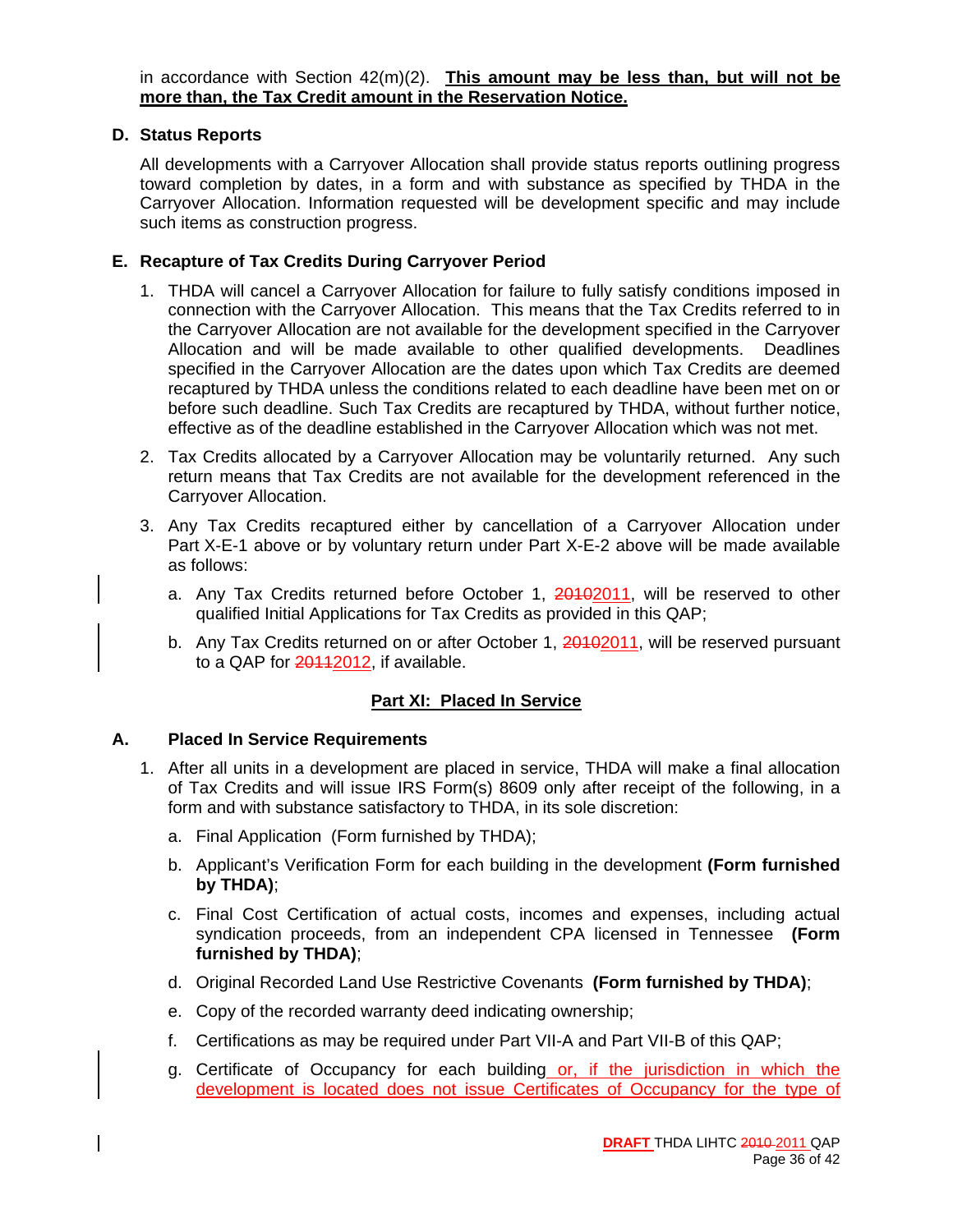development involved, a letter from an authorized official of the local jurisdiction stating that the jurisdiction does not issue Certificates of Occupancy;

- h. Required Compliance Monitoring Fee; and
- i. Verification from THDA Program Compliance Division of THDA Owner's Compliance Training attendance in accordance with Part XIII-K of this QAP; and
- j. Other documentation as THDA may reasonably require.
- 2. THDA must receive a copy of the promissory note and recorded deed of trust for permanent financing of the development within fifteen (15) business days of the date of recording of the deed of trust. Failure to provide such documentation shall be deemed an event of noncompliance hereunder. THDA reserves the right to issue revised IRS Form(s) 8609 following receipt of the copy of the promissory note and recorded deed of trust if the terms of the promissory note and/or deed of trust vary from the terms specified in the Final Application.

#### **B. Tax Credits Available**

The amount of Tax Credits allocated when a development is placed in service will be determined by THDA based on an evaluation of the above required information and documentation and in accordance with Section 42(m). **This amount may be less than, but will not be more than, the amount reserved in the Reservation Notice or allocated in the Carryover Allocation**. **THDA reserves the right to make adjustments in the amount of Tax Credits finally allocated based on the information submitted and Section 42 requirements.**

#### **Part XII: Developments to be Financed With Tax Exempt Bonds**

A development financed with tax-exempt bonds may be eligible for an allocation of Tax Credits outside the competitive process described in this QAP. The development must meet the following conditions:

- A. If fifty percent (50%) or more of the aggregate basis of a development is financed with taxexempt bonds, the development is eligible to apply for Tax Credits outside the competitive allocation process described in this QAP. If less than fifty percent (50%) of the aggregate basis of a development is financed with tax-exempt bonds, the competitive allocation process described in this QAP applies. Either counsel or a Certified Public Accountant licensed in Tennessee must certify to THDA that this financing requirement is met.
- **B. Developments which are not subject to the competitive allocation process must, nevertheless, make application for Tax Credits to THDA in accordance with the terms of the THDA tax-exempt bond Commitment Letter based on bonds issued as a result of an allocation of 2010 2011 volume cap by THDA. All such developments must meet all eligibility requirements of this QAP. THDA will, in its sole discretion, determine the appropriate amount of Tax Credits to be allocated, and will issue a Reservation Notice. In determining the initial amount of Tax Credits to be reserved, THDA will use the costs, incomes and expenses submitted in the Initial Application, as determined by THDA to be reasonable. The final amount of Tax Credits allocated may be less than the amount specified in the Reservation Notice. Allocations will be determined in connection with an evaluation at the time the development is placed in service, in accordance with Section 42(m)(2) and this QAP. Any such allocation of Tax Credits will not count against the limits on Tax Credits by county or by developer specified in Part IV. All requirements of Section 42 and this QAP apply to such developments.**
- C. Initial Applications for developments pursuant to this Part XII will be subject to the eligibility requirements in Part VII-A and to the minimum scoring requirements in Part VII-B.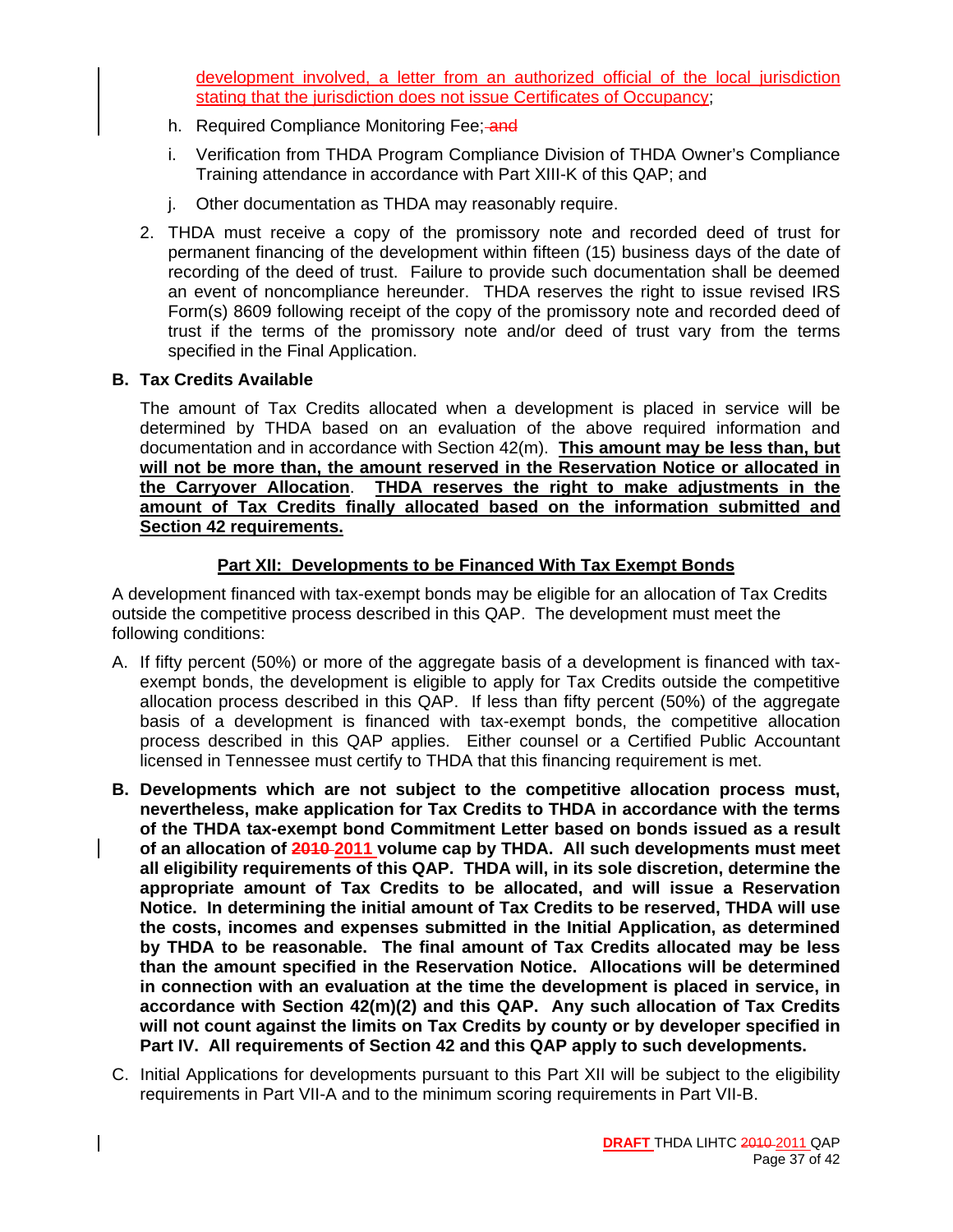- D. Developments receiving Tax Credits pursuant to this Part XII will be subject to all fees and compliance requirements and procedures as described in this QAP.
- E. Initial Applications for developments pursuant to this Part XII may be submitted to THDA outside the initial application deadlines stated in this QAP.
- F. If a development or proposed development is the subject of a pending competitive Tax Credit Initial Application and becomes the subject of a Multifamily Tax Exempt Bond Authority Application, the issuance of a bond Commitment Letter by THDA shall constitute the withdrawal of the competitive Tax Credit Initial Application.
- G. Initial Applications for noncompetitive Tax Credit for developments that have received an allocation of Multifamily Tax-Exempt Bond Authority in 4999-2001 or later will not be considered prior to October 1, 20102011.

#### **Part XIII: Compliance Monitoring**

Compliance monitoring procedures apply to all buildings placed in service in Tennessee which have received Tax Credits allocated under Section 42. The current compliance monitoring procedures and requirements are as follows:

- A. Owners must certify annually (Owner's Annual Certification of Compliance) under penalty of perjury that:
	- 1. The development meets the minimum requirements of the appropriately selected test (i.e. 40/60 or 20/50) per Section 42(g)(1);
	- 2. There was no change in the applicable fraction (as defined in Section  $42(c)(1)(B)$ ) of any building in the development;
	- 3. The owner has received an annual income certification from each low-income resident and has documentation to certify that tenant income has not increased above 140% of the income limitation required under Section  $42(q)(2)(D)(ii)$ ;
	- 4. Each low-income unit is rent restricted under Section 42(g)(2);
	- 5. All units in the project were for use by the general public, including the requirement that no finding of discrimination under the Fair Housing Act, 42 U.S.C. 3601-3619, occurred for the project.
	- 6. Each building in the development is suitable for occupancy, taking into account local health, safety, and building codes (or other habitability standards) and the state or local government unit responsible for making local, health, safety, or building code inspections did not issue a violation report for any building or low-income unit in the project;
	- 7. There has been no change in the eligible basis (as defined in Section 42(d)) of any building in the development;
	- 8. All resident facilities included in the eligible basis under Section 42(d) of any building in the development, such as a swimming pool, other recreational facilities, and parking areas, are provided on a comparable basis without charge to all residents of the development;
	- 9. If a low-income unit has been vacant during the year, reasonable efforts have been made to rent that unit to residents having a qualifying income and while the unit has been vacant no units of comparable or smaller size have been rented to residents not having a qualifying income;
	- 10. If the income of residents of a low-income unit in the development increased above the limit allowed in Section  $42(q)(2)(D)(ii)$ , the next available unit of a comparable or smaller size was rented to residents having a qualifying income;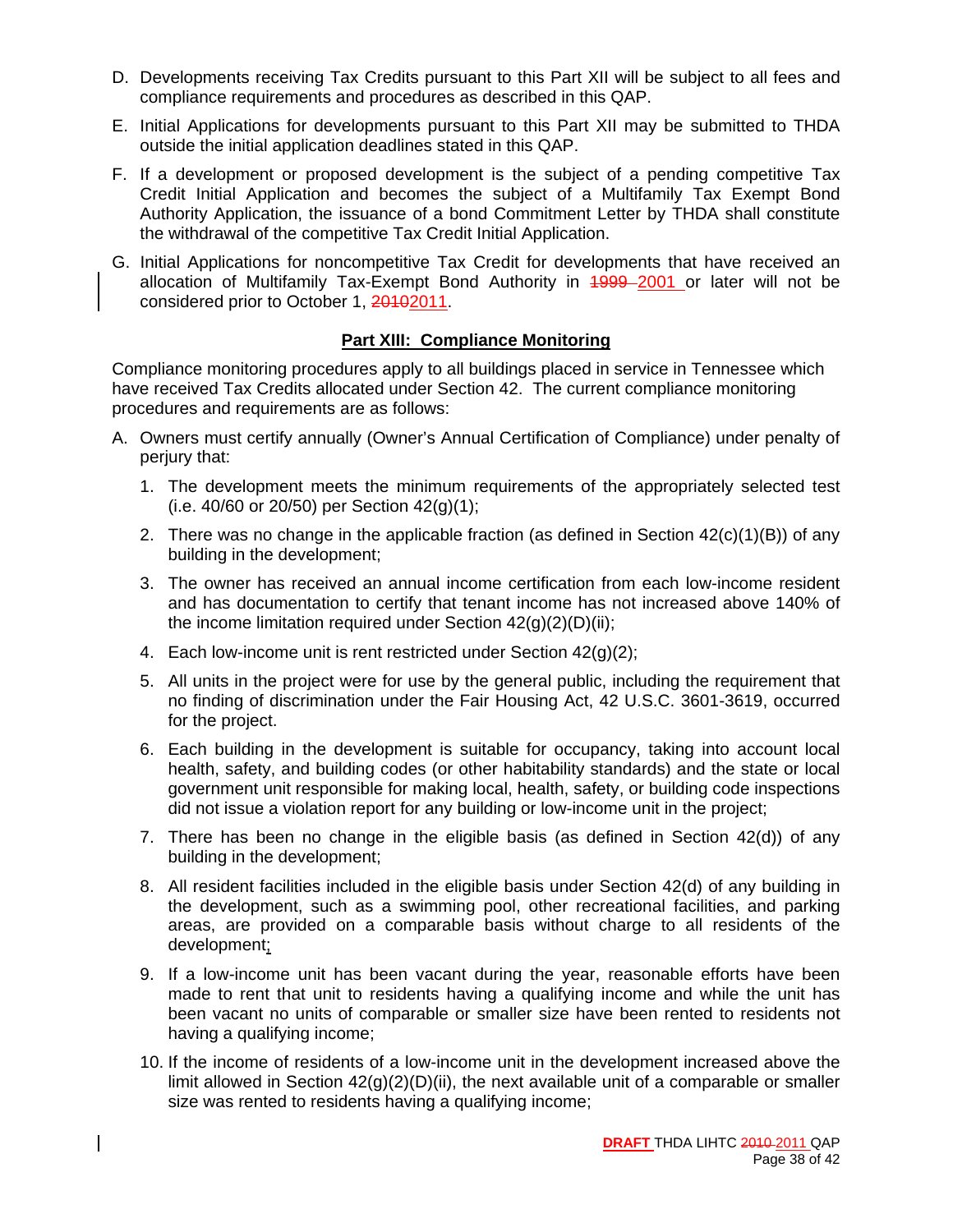- 11. An extended low-income housing commitment, as described in Section 42(h)(6), was in effect, including the requirement under Section  $42(h)(6)(B)(iv)$  that an owner cannot refuse to lease a unit in the project to an applicant because the applicants holds a voucher under Section 8 of the United States Housing Act of 1937, 42 U.S.C. 1437f;
- 12. All low-income units in the project were used on a non-transient basis (except for transitional housing for the homeless provided under Section 42 (i)(3)(B)(iii) or singleroom occupant units rented on a month-by-month basis under Section 42(i)(3)(B)(iv)).
- 13. If the owner received its credit allocation from the portion of the state ceiling set-aside for a project involving "qualified non-profit organizations" under Section 42(h)(5), that its non-profit entity materially participated in the on-going operation of the development within the meaning of Section 469(h);
- 14. If the building is financed by USDA/RD (formerly FmHA) under the Section 515 program, the owner certifies that the building complies with the requirements for USDA/RD assistance.
- B. THDA will conduct yearly on-site inspections of no less than 33% of developments receiving Tax Credits. We will review at least 20% of the prior year's tenant files for adherence to Section 42 occupancy and rent restrictions. We will conduct physical inspections of 20% of the units at every development to evaluate the suitability of the development for occupancy, taking into account local, health, safety, and building codes (or other habitability standards).
- C. As a part of the site inspection, a review will be conducted of the owner's marketing efforts to attract special needs populations and Section 8 applicants as outlined in the extended low-income housing commitment.
- D. Developments which may be, but are not required to be, exempt from annual on-site file reviews and physical inspections are those developments financed by the USDA/RD Section 515 loan program.
- E. THDA will charge fees to cover the administrative expenses of monitoring compliance and other expenses incurred in carrying out its duties as the Housing Credit Agency including but not limited to reasonable fees for legal and professional services.
- F. Owners will be allowed a 90-day correction period to provide missing documentation or to correct noncompliance. This correction period begins the earlier of the date notification specifying the missing documentation or the noncompliance is mailed, or the date of the inspection at which the missing documentation or the noncompliance is noted. An extension of up to 90 days may be requested in writing and may be granted by THDA if it is determined that there are extreme circumstances beyond the control of the owner.
- G. THDA will notify the Internal Revenue Service of an owner's noncompliance or failure to certify compliance no later than 45 days after the end of the time allowed for correction, whether or not the noncompliance or failure to certify compliance is corrected. THDA will notify the Internal Revenue Service by filing form 8823 Low-Income Housing Credit Agencies Report of Noncompliance.
- H. THDA has the right to inspect any low-income development during the compliance period including but not limited to on-site inspections and review of all records relating to compliance with Section 42 requirements. THDA may require copies of the tenant certifications and supporting documentation to be forwarded to THDA.
- I. Awareness of Section 42 provisions and compliance with requirements of Section 42 are the responsibility of the owner of the building for which the Tax Credits are allocated. THDA's monitoring of compliance with Section 42 does not make THDA or the State of Tennessee liable for an owner's noncompliance.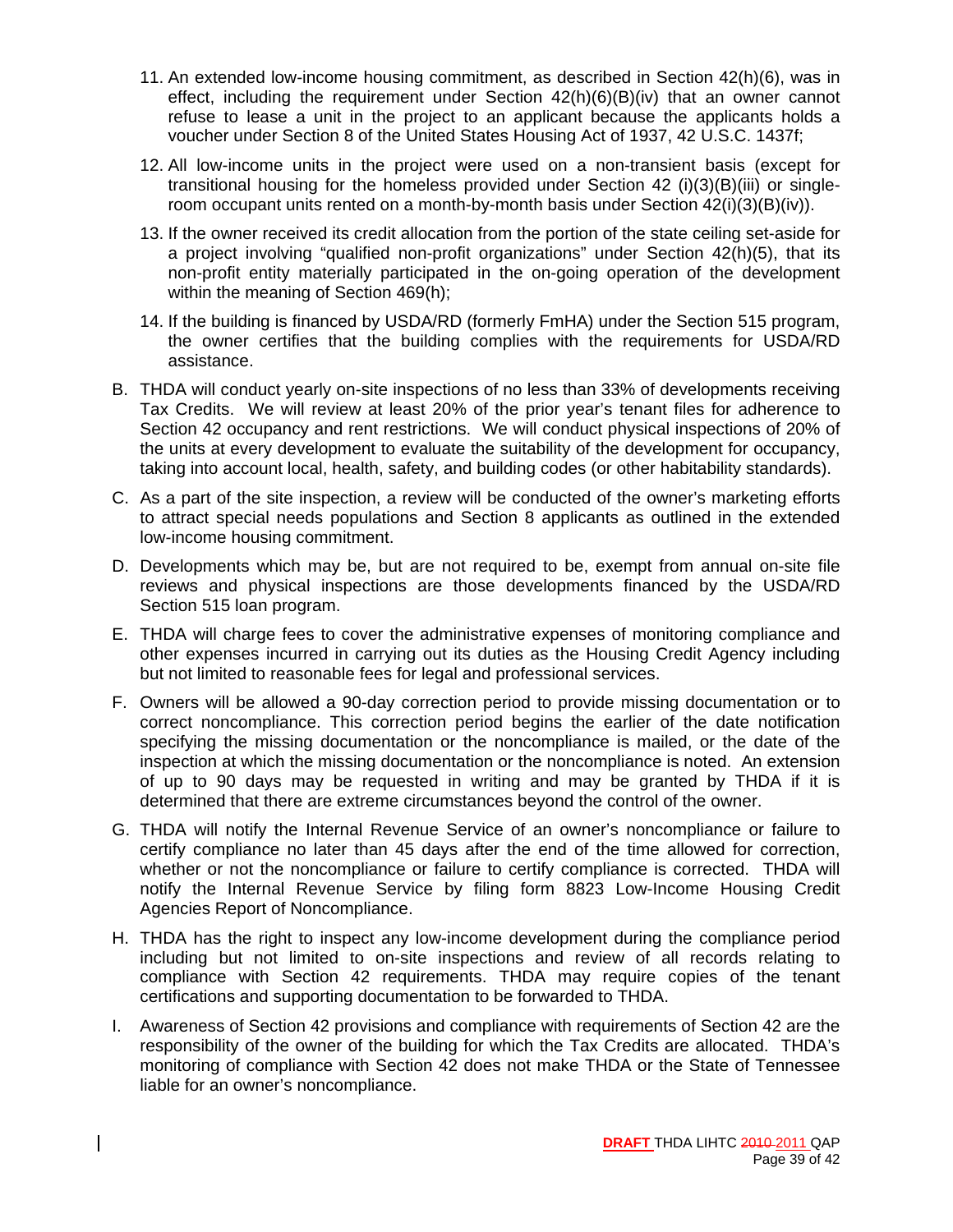- J. THDA shall be entitled to amend the compliance monitoring provisions of this QAP and its Tax Credit Program as required by applicable federal statutes or regulations as amended, from time-to-time. Such amendment is expressly permitted by this QAP, and the making of such amendment will not require further public hearings. THDA, in accordance with Section 42, may impose additional requirements at its discretion in order to fulfill the objectives of its housing initiatives.
- K. Owners shall attend Owner's compliance training sessions provided by THDA within the 12 months prior to the submission of the Final Application for a development. Only attendees who are listed on **Attachment 4: Development Owner** or who are an employee of the development owner may meet this requirement. Development owners shall provide notice to THDA at least three (3) business days prior to the date of the Owner's compliance training session identifying the proposed attendee. Failure to provide such notice shall cause any attendee to not meet this requirement. THDA reserves the right to disallow any proposed attendee. THDA may, under extraordinary circumstances, extend the deadline, but will not issue the final allocating document (IRS form 8609) until such training has been completed.
- L. Owners or their management staff shall attend Manager's compliance training sessions provided by THDA after the final allocation and during the compliance period if it is determined that noncompliance exists which could be corrected by a better understanding of the requirements.
- M. Owners shall maintain tenant records within Tennessee.
- N. Owners shall submit annual compliance monitoring reports via THDA's internet reporting application.
- O. Owners shall submit, not less than annually, information concerning the race, ethnicity, family composition, age, income, use of rental assistance under Section 8(o) of the United States Housing Act of 1937 or other similar assistance, disability status, and monthly rental payments of households residing in the development in a form and with substance as THDA may require.

#### **Part XIV: Amendments/Modifications/Deadlines**

#### **A. QAP Amendments**

THDA may amend any part of this QAP following public notice and approval by the THDA Board of Directors.

#### **B. Modifications**

- 1. Eligibility for Tax Credits and reservations of Tax Credits are based solely on the information contained in the Initial Application, including without limitation, elections made or points claimed in the Initial Application.
- 2. Modifications to an Initial Application will not be considered or approved after the Initial Application Deadline but before the issuance and acceptance of a Reservation Notice, except for changes or modifications identified by THDA during the Initial Application Cure Period and Review Process, which changes or modifications may be made only in accordance with the requirements of Part VIII-B.
- 3. Subject to Part XIV-B-2 above, THDA will consider other changes or amendments, including, without limitation, site changes, ownership changes, developer changes or other changes, only after a Reservation Notice has been issued by THDA and executed by the proper party as identified in the Initial Application and only after the Initial Application Cure Period and Review Process is complete. In addition, THDA will not consider proposed changes or modifications unless all requirements contained in the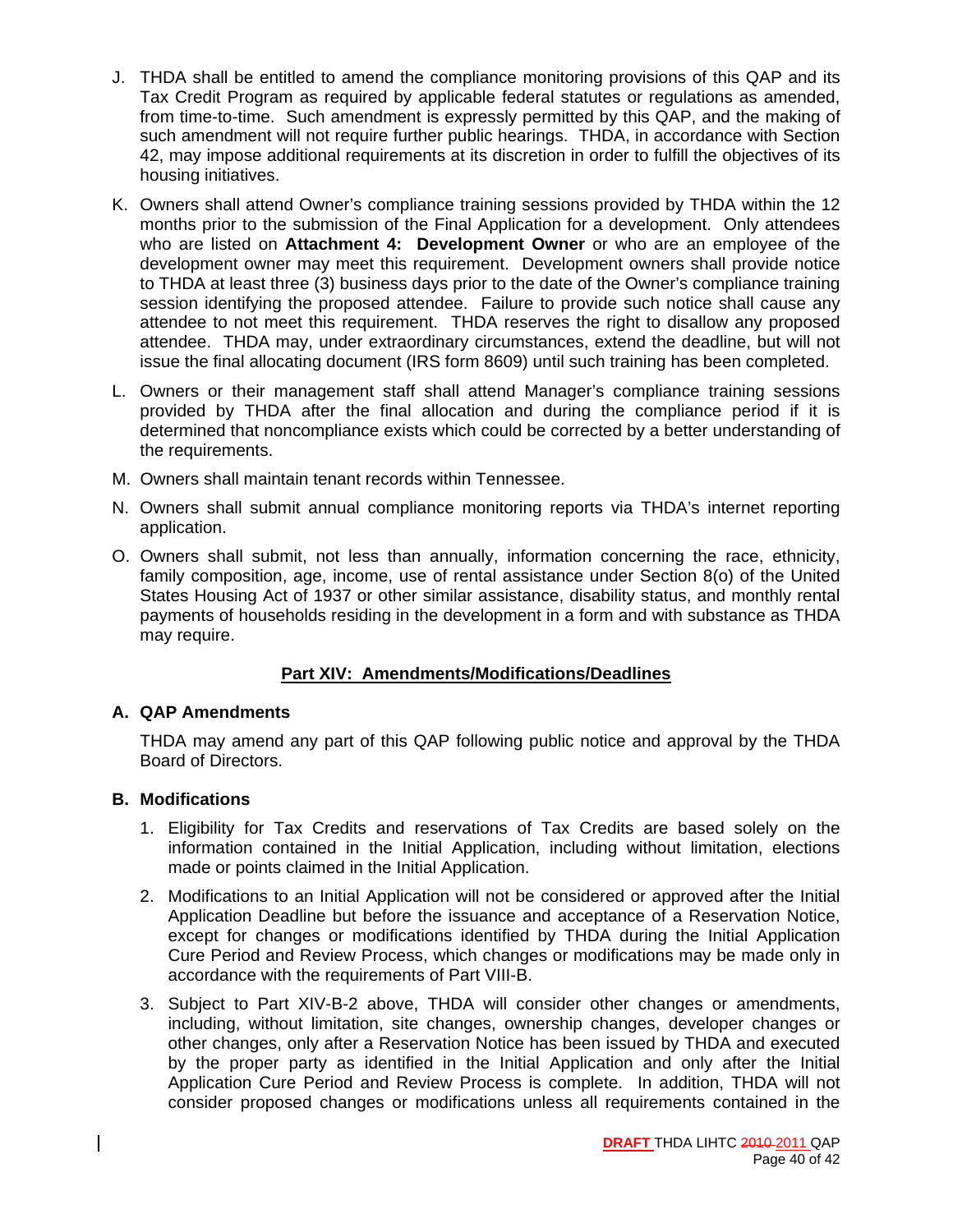Reservation Notice, including the payment of the Reservation Fee, are met to THDA's sole satisfaction and a Modification Fee as specified in Part XV-C is received by THDA.

- 4. Once a Carryover Allocation Agreement is issued by THDA, no further changes or modifications, including, without limitation, site changes, ownership changes, developer changes or other changes that would affect eligibility or scoring of the Initial Application are permitted until after all units in the development as proposed in the Initial Application are placed in service.
- 5. Modifications permitted under this Part XIV-B may be made only with the express written approval of THDA, which approval may be granted or withheld at THDA's sole discretion.

#### **C. Deadlines/Extension of Deadlines**

- 1. No extensions or changes to timetables stated in this QAP, in any Reservation Notice, in any Carryover Allocation, in any Placed in Service documentation, or in any other documentation distributed or sent by THDA may be made without the express written approval of THDA, which approval may be granted or withheld at THDA's sole discretion.
- 2. Due to the competitive nature of the Tax Credit reservation and allocation process, time is of the essence of this QAP.
- 3. Deadlines established in Section 42 cannot be waived or extended**.**
- 4. **Tax Credits will be recaptured if there is a failure to meet requirements by established deadlines.**
- 5. No person or entity shall be entitled to rely on any waiver or extension previously granted for the purpose of obtaining subsequent waivers or extensions.
- 6. Process for Requesting Extension of a Deadline

 An extension of deadlines established in the Reservation Notice, the Carryover Allocation Agreement, or in any other THDA documentation may be requested, **in writing,** in a form and with substance satisfactory to THDA in its sole discretion. Any such deadline extension request shall be submitted to the Executive Director of THDA on or before the deadline for which an extension is requested, together with a fee in an amount as specified in Part XV-G. Deadline extension requests will not be considered if they are not received by THDA on or before on or before the deadline for which an extension is requested or if the appropriate fee is not included with such a request. In the sole discretion of the Executive Director, such requests may be granted if the applicant documents good cause for the request and demonstrates that new deadlines can be met, provided, however, requests for extension of the deadline to accept a Reservation Notice shall also be subject to Part XIV-C-7. Deadlines established in Section 42 cannot be waived or extended.

7. THDA may, in its sole discretion, grant a single extension of no more than ten (10) business days to the deadline to provide supporting information in response to a Reservation Notice. No other extensions may be granted. The requirements of this Part XIV-C shall apply to an extension request and no such extension will be approved unless the Reservation Notice has been accepted and the reservation fee has been paid on or before the original deadline.

#### **Part XV: PROGRAM FEES**

#### **A. Application Fee**

**Number Of Units Application Fee**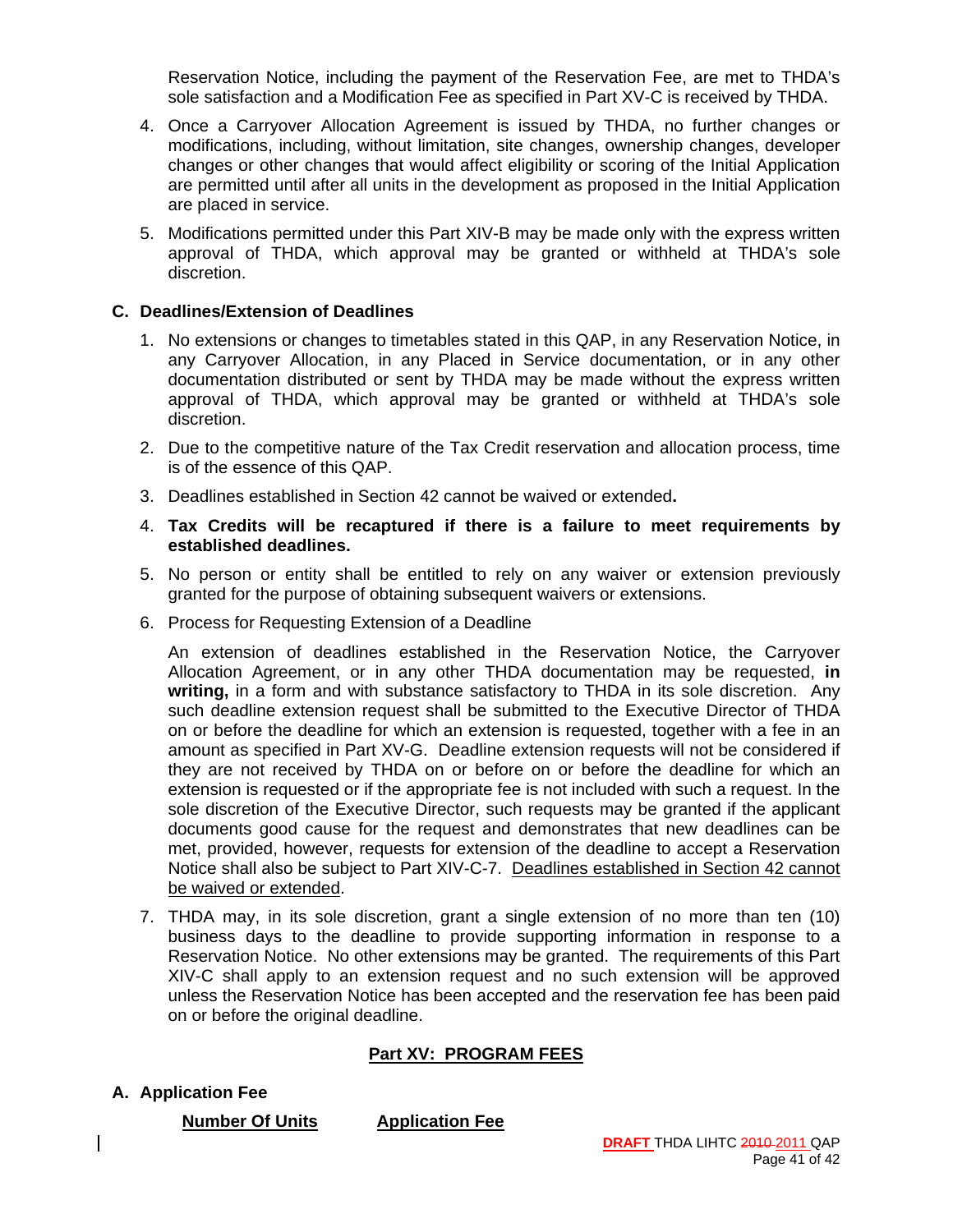| \$300         | $1 - 4$ |
|---------------|---------|
| \$1,200       | 5-50    |
| \$1,700       | 51-100  |
| \$30 per unit | $101+$  |

The Application Fee must be submitted with the Initial Application, and is **not refundable**, except as provided in Part VII-A-5-c.

#### **B. Reservation Fee**

1. A Reservation Fee equal to 5.0% of the total annual Tax Credit amount approved by THDA is due by the date specified in the Reservation Notice.

#### 2. **The Reservation Fee is not refundable**.

#### **C. Modification Fee**

- 1. A modification fee in an amount equal to the greater of \$500 or one half of one percent (0.5%) of the total amount of Tax Credits specified in the Reservation Notice must be received by THDA prior to any evaluation of proposed modifications or changes as specified in Part XIV-B.
- 2. Payment of this fee does not guarantee approval of proposed changes or modifications.
- 3. Only proposed changes or modifications that meet the requirements of Part XIV-B, as determined by THDA in its sole discretion, may be approved.
- 4. Subsidy Layering Review required or requested after submission of the Initial Application will be deemed a modification under this Part XV-C and under Part XIV-B.

#### **D. Fee to Amend IRS Form(s) 8609**

An amendment fee in an amount equal to \$50 per IRS Form(s) 8609 to be amended, with a minimum fee of \$250, must be received by THDA prior to the release of the Owner's copies of amended IRS Form(s) 8609, if amended IRS Form(s) 8609 are requested by the Owner and THDA, in its sole discretion, determines that the previously generated IRS Form(s) 8609 for the development were generated in accordance with information provided to THDA by the Owner.

#### **E. Monitoring Fee**

- 1. When the development is placed in service, a compliance Monitoring Fee is due to THDA, payable in the form of a certified check (this fee also applies to USDA/RD [formerly FmHA] developments). The Monitoring Fee must be delivered to THDA prior to the release of IRS form 8609 for the development. The Monitoring Fees for developments receiving Tax Credits according to this Plan are as follows: \$400 per unit
- 2. Owners seeking to correct non-compliance will be charged additional fees to cover additional costs which may be incurred by staff to correct the non-compliance issue.
	- a. Reinspection of a file: \$200
	- b. Reinspection of a property:
		- (i) Standard mileage rate in effect by the State of Tennessee at the time of the reinspection from Nashville to the property and back to Nashville;
		- (ii) applicable state allowed per-diem for one staff person;
		- (iii) Lodging expenses as allowed under State of Tennessee travel regulations; and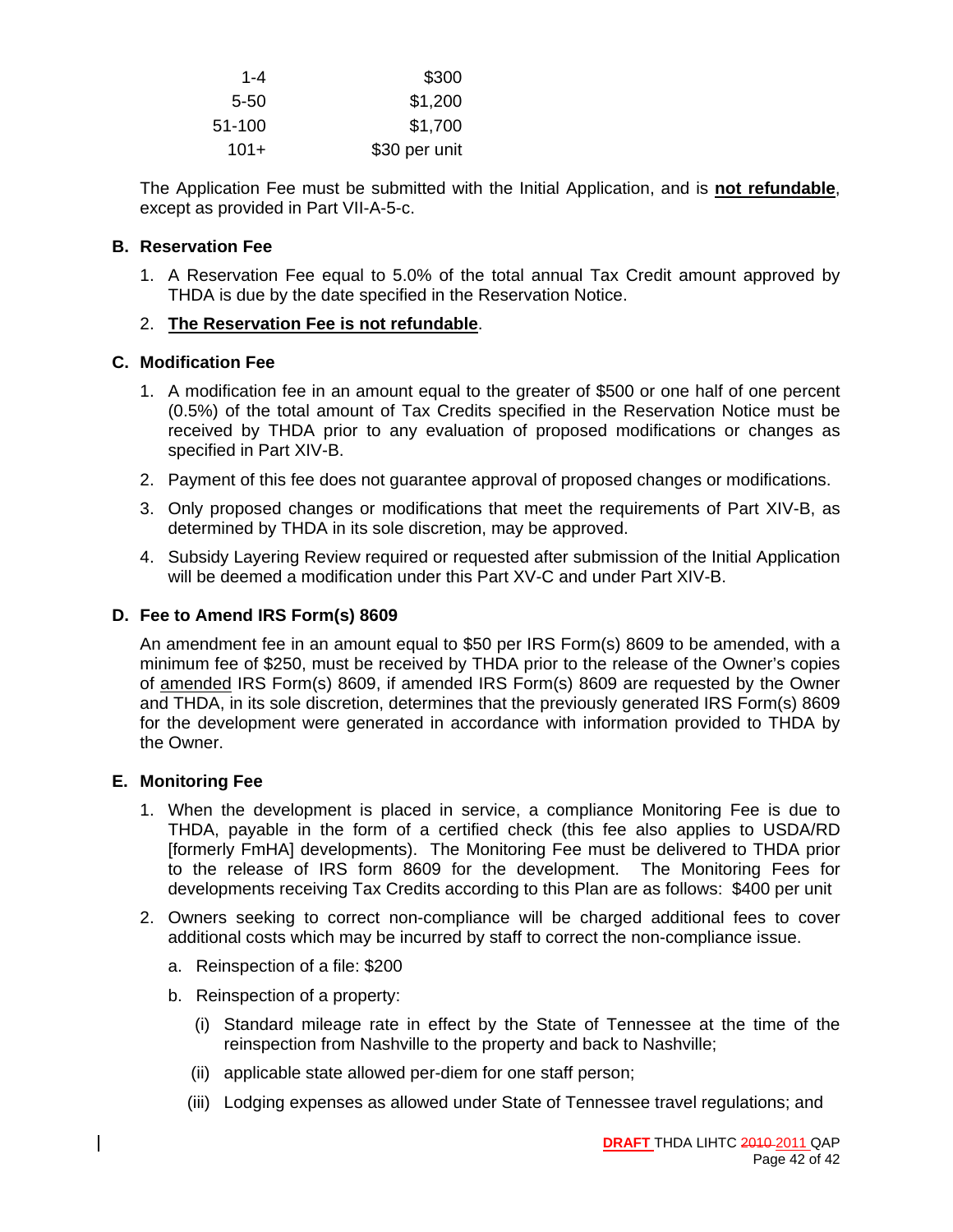- (iv) Any other expenses incurred by THDA relating to the property reinspection.
- c. Fees will be due to THDA prior to issuance of reinspection findings.
- **3. At any time following the fifth year of monitoring for each development, THDA will evaluate the need for an additional Monitoring Fee. THDA may, at its sole discretion, charge a single additional Monitoring Fee not greater than the initial Monitoring Fee stated above. THDA will charge this additional Monitoring Fee only if the costs of monitoring for Tax Credit compliance, in the aggregate, appear likely to exceed the aggregate amount of initial Monitoring Fees collected. A decision by THDA to charge any such additional fee shall not constitute an amendment to this Plan.**

#### **F. Late Fee for Failing to Submit Timely Compliance Certification Forms**

Owners failing to submit the required Owner's Annual Certification of Compliance forms and supporting documentation by the date required by THDA will be charged a late fee of \$100 per month, for each month, or portion of a month, until the Certification and supporting documentation is received and considered satisfactory by THDA, or until an IRS Form 8823 is filed with the Internal Revenue Service. This fee will be due upon submission of the forms required. Receipt of Certification without the applicable late fee will be considered incomplete.

#### **G. Deadline Extension Fee**

Deadlines established in this QAP, in a Reservation Notice, in a Carryover Allocation Agreement, or in other documentation from THDA may be extended only as specified in Part XIV-C. and only with the prior written approval of THDA, which approval may be withheld in THDA's sole discretion. A deadline extension request must be submitted in accordance with Part XIV-C-6. and must be accompanied by a fee in the amount of \$500.00 for each such request. This deadline extension fee applies to the deadlines established for the following items:

Deadline to provide supporting information in response to a Reservation Notice

Carryover Application deadline

Carryover 10% test certification

Placed in Service Application deadline

Other deadlines established in THDA documentation

#### **PART XVI: MISCELLANEOUS PROVISIONS**

#### **A. Cost Certifications, Market StudiesPhysical Needs Assessment, and Appraisals**

Cost certifications, market studiesphysical needs assessments, and appraisals must be completed by independent and unrelated third parties with **no** interest in any application or development except for an agreement to be paid reasonable fees for preparing the cost certification, market study, physical needs assessment or appraisal. Persons or companies who serve or who have served as consultants or advisors to any parties identified in the Initial Application or related parties will not be considered to be independent. THDA will not accept cost certifications, market studies, physical needs assessments and appraisals prepared by parties THDA has determined, in its sole discretion, are not independent.

#### **B. Document Review**

1. THDA will review and evaluate only those materials submitted in compliance with the requirements of this QAP. THDA will not evaluate any materials submitted outside the deadlines established for submission of such materials and will assume no obligation to request additional information from applicants for any purpose. THDA may require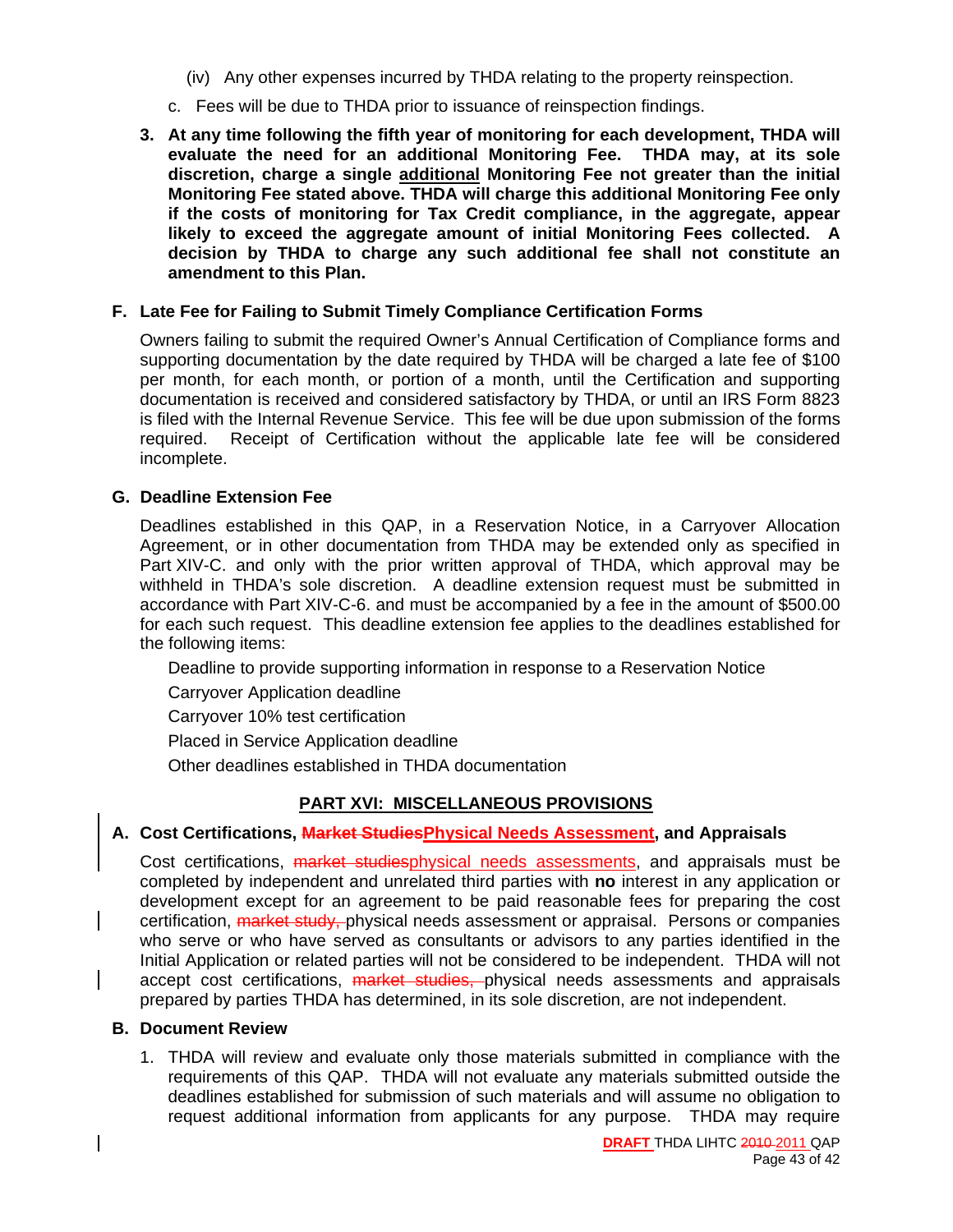additional information and /or documentation if THDA, in its sole discretion, determines that additional information and /or documentation is necessary for clarification and /or explanation. Review by THDA of documents submitted with Initial Applications or other documents submitted in connection with Tax Credits reserved or allocated under this QAP is for THDA's own purposes and is not for the purpose of advising, certifying, representing or warranting to others as to the feasibility or viability of any proposed development.

2. THDA makes no representations or warranties to applicants, developers, owners or anyone else as to compliance with Section 42, Treasury regulations, or any other laws or regulations applying to Tax Credits or Tax Credit developments or as to the feasibility or viability of any proposed Tax Credit development.

#### **C. No THDA Liability**

No member, officer, agent, or employee of THDA shall have any personal liability with respect to any matters arising out of, or in relation to, Tax Credits reserved or allocated under this QAP or the monitoring of properties which have received Tax Credits.

#### **D. Enforcement**

In the event THDA seeks enforcement of the representation and warranties made by virtue of the submission of an Initial Application for Tax Credits or any other matter connected with any reservation, allocation or monitoring of Tax Credits, THDA shall be entitled to recover all damages, costs, expenses and fees, including without limitation, court costs, attorneys fees and staff time, from the applicant or any other party connected with Tax Credits reserved or allocated under this QAP.

#### **E. False Statements**

- 1. Tennessee Code Annotated, Section 13-23-133, makes it a Class E felony for any person to knowingly make, utter, or publish a false statement of substance or aid or abet another person in making, uttering, or publishing a false statement of substance for the purpose of influencing THDA to allow participation in the Tax Credit Program. Any and all statements contained in any materials, including without limitation, an Initial Application and any other applications, documents, letters, opinions, or certifications, submitted to THDA in connection with Tax Credits reserved or allocated under this QAP or otherwise made by an applicant or other person connected in any way with Tax Credits reserved or allocated under this QAP are statements of substance made for the purpose of influencing THDA to allow participation in the Tax Credit Program.
- 2. By submitting any materials, including without limitation, an Initial Application and any other applications, documents, letters, opinions, or certifications, to THDA in an effort to obtain Tax Credits, the applicant and all parties connected with the development proposed in the Initial Application acknowledge and agree (1) they are entering into a contract with THDA; and (2) they intend for THDA to rely on and seek enforcement of these representations with respect to any reservation or allocation of Tax Credits by any and all means available, including specific performance of all such representations and warranties; and (3) they are knowingly making, uttering or publishing or aiding and abetting others in making, uttering or publishing statements of substance for the purpose of influencing THDA to allow participation in the Tax Credit program.